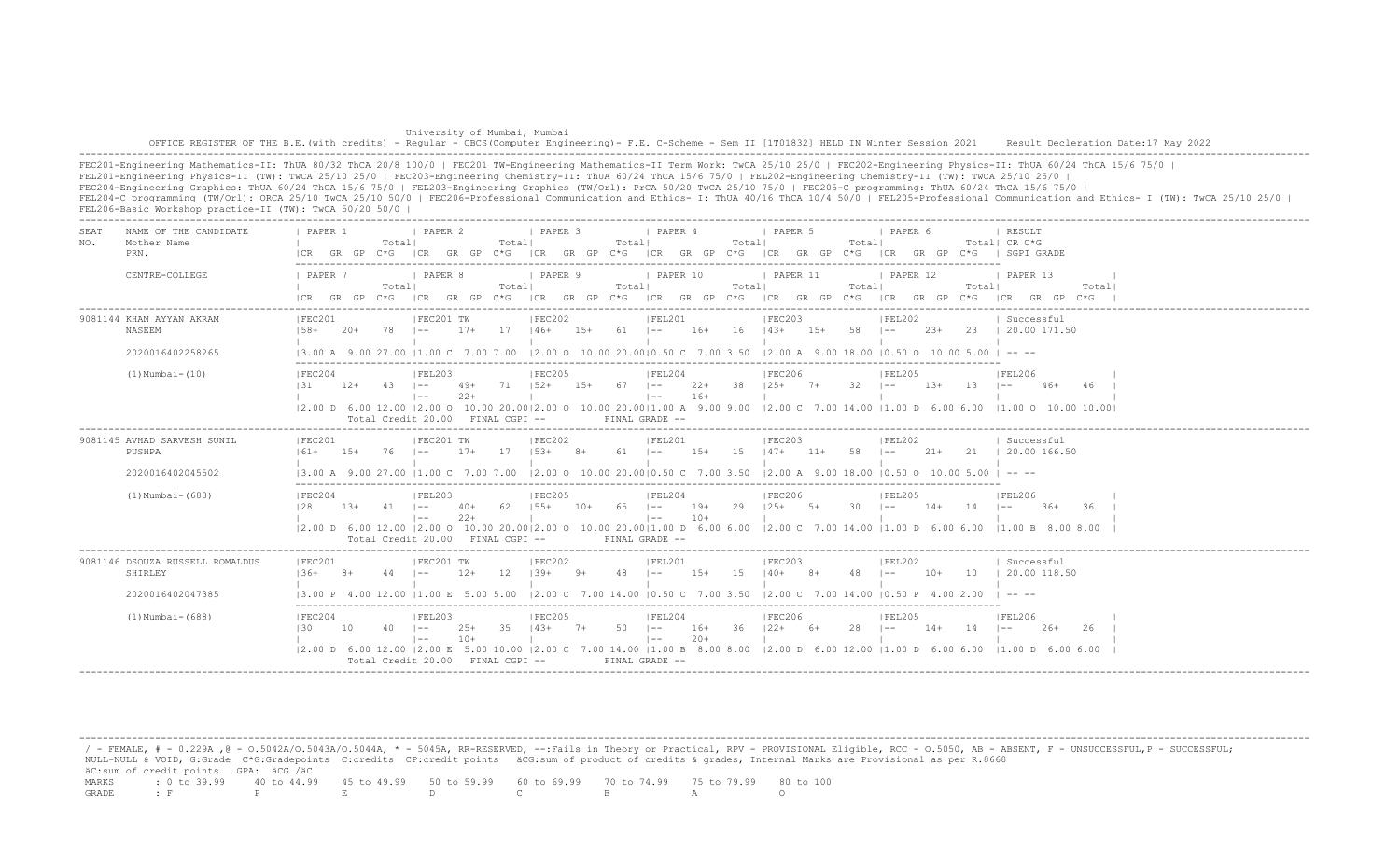#### University of Mumbai, Mumbai OFFICE REGISTER OF THE B.E.(with credits) - Regular - CBCS(Computer Engineering)- F.E. C-Scheme - Sem II [1T01832] HELD IN Winter Session 2021 Result Decleration Date:17 May 2022 -------------------------------------------------------------------------------------------------------------------------------------------------------------------------------------------------------------------

FEC201-Engineering Mathematics-II: ThUA 80/32 ThCA 20/8 100/0 | FEC201 TW-Engineering Mathematics-II Term Work: TwCA 25/10 25/0 | FEC202-Engineering Physics-II: ThUA 60/24 ThCA 15/6 75/0 | FEL201-Engineering Physics-II (TW): TwCA 25/10 25/0 | FEC203-Engineering Chemistry-II: ThUA 60/24 ThCA 15/6 75/0 | FEL202-Engineering Chemistry-II (TW): TwCA 25/10 25/0 | FEC204-Engineering Graphics: ThUA 60/24 ThCA 15/6 75/0 | FEL203-Engineering Graphics (TW/Orl): PrCA 50/20 TwCA 25/10 75/0 | FEC205-C programming: ThUA 60/24 ThCA 15/6 75/0 | FEL204-C programming (TW/Orl): ORCA 25/10 TwCA 25/10 50/0 | FEC206-Professional Communication and Ethics- I: ThUA 40/16 ThCA 10/4 50/0 | FEL205-Professional Communication and Ethics- I (TW): TwCA 25/10 25/0 | FEL206-Basic Workshop practice-II (TW): TwCA 50/20 50/0 |

-------------------------------------------------------------------------------------------------------------------------------------------------------------------------------------------------------------------

| SEAT<br>NO. | NAME OF THE CANDIDATE<br>Mother Name<br>PRN.                     | PAPER 1<br>I CR                                                                                                                                                                                                                                                                                                | GR GP C*G | Totall                                       | <b>I PAPER 2</b>                            |              | Totall          | <b>I PAPER 3</b>                       |        | Totall       | <b>I PAPER 4</b>                         |                 | Totall      | <b>I PAPER 5</b><br>ICR GR GP C*G ICR GR GP C*G ICR GR GP C*G ICR GR GP C*G |       | Totall                                                                               | I PAPER 6<br>ICR          | GR GP C*G |                 | RESULT<br>Totall CR C*G<br>I SGPT GRADE                                                                                                                           |       |  |
|-------------|------------------------------------------------------------------|----------------------------------------------------------------------------------------------------------------------------------------------------------------------------------------------------------------------------------------------------------------------------------------------------------------|-----------|----------------------------------------------|---------------------------------------------|--------------|-----------------|----------------------------------------|--------|--------------|------------------------------------------|-----------------|-------------|-----------------------------------------------------------------------------|-------|--------------------------------------------------------------------------------------|---------------------------|-----------|-----------------|-------------------------------------------------------------------------------------------------------------------------------------------------------------------|-------|--|
|             | CENTRE-COLLEGE                                                   | I PAPER 7<br>I CR                                                                                                                                                                                                                                                                                              | GR GP     | Totall<br>$C * G$                            | PAPER 8<br> CR                              | GR GP        | Totall<br>$C*G$ | PAPER 9<br>ICR GR GP C*G ICR GR GP C*G |        | Totall       | PAPER 10                                 |                 | Totall      | PAPER 11<br>ICR GR GP C*G                                                   |       | Totall                                                                               | PAPER 12<br>ICR GR GP C*G |           | Totall          | PAPER 13<br>ICR GR GP C*G                                                                                                                                         | Total |  |
|             | 9081147 SHIAB SAJID PATEL<br>YASMIN<br>2020016402048504          | IFEC201<br>$173+$<br>$(3.00 \t{0} 10.00 \t{0} 30.00   1.00 \t{0} 10.00 \t{1} 0.00   2.00 \t{0} 10.00 \t{2} 0.00   0.50 \t{0} 0.50 \t{0} 0.50 \t{0} 10.00 \t{0} 18.00   0.50 \t{0} 10.00 \t{5} 0.0   - - -$                                                                                                     | $12+$     | 85                                           | IFEC201 TW<br>$1 - -$                       | $2.3+$       | $23 \t146+$     | FEC202                                 | $14+$  | $60 - 1 -$   | FEL201                                   |                 |             | FEC203                                                                      |       | $17+$ 17 $147+$ 10+ 57 I--                                                           | FEL202                    | $2.0+$    |                 | Successful<br>20   20.00 162.50                                                                                                                                   |       |  |
|             | $(1)$ Mumbai - $(688)$                                           | IFEC204<br>$128+$                                                                                                                                                                                                                                                                                              | $7+$      | 35<br>Total Credit 20.00 FINAL CGPI --       | FEL203<br>$1 - -$<br>$1 - -$                | 32<br>$12+$  | 44   48+        | IFEC205                                | $11+$  | 59 –         | IFEL204<br>$\vert$ $-$<br>FINAL GRADE -- | $20+$<br>$16+$  |             | IFEC206<br>$36$ $127+$ $7+$                                                 |       | $34 - -$                                                                             | FEL205                    | $1.3+$    | 13 <sup>7</sup> | IFEL206<br>$1 - -$<br>$3.5+$<br> 2.00 E 5.00 10.00  2.00 D 6.00 12.00  2.00 A 9.00 18.00  1.00 B 8.00 8.00  2.00 C 7.00 14.00  1.00 D 6.00 6.00  1.00 B 8.00 8.00 | -35   |  |
|             | 9081148 ROSARIO LAJOS VIJAY<br><b>EVONNE</b><br>2020016402047362 | FEC201<br>$168+$<br>13.00 0 10.00 30.0011.00 C 7.00 7.00                                                                                                                                                                                                                                                       | $12+$     | 80                                           | FEC201 TW<br>$1 - -$                        | $17 +$       | 17              | FEC202<br>$1.50+$                      | $12+$  | $62 \t - -$  | FEL201                                   | $14+$           | 14 145+     | IFEC203                                                                     | $10+$ | 55<br>$12.00$ O $10.00$ 20.0010.50 D 6.00 3.00 12.00 B 8.00 16.00 10.50 A 9.00 4.50  | FEL202<br>$1 - -$         | $19+$     |                 | Successful<br>19 1 20.00 161.50                                                                                                                                   |       |  |
|             | $(1)$ Mumbai - $(688)$                                           | IFEC204<br>$140+$<br>$(2.00 \text{ C} \quad 7.00 \text{ 14.00} \mid 2.00 \text{ B} \quad 8.00 \text{ 16.00} \mid 2.00 \text{ O} \quad 10.00 \text{ 20.00} \mid 1.00 \text{ B} \quad 8.00 \text{ 8.00} \quad 8.00 \text{ 12.00} \text{ D} \quad 6.00 \text{ 12.00} \mid 1.00 \text{ P} \quad 4.00 \text{ 4.00}$ | $10+$     | 50<br>Total Credit 20.00 FINAL CGPI --       | IFEL203<br>$\vert - -$<br>$\vert - - \vert$ | 38<br>$16+$  | 54   49+        | IFEC205                                | $1.3+$ | $62 - 1$     | IFEL204<br>$\vert - -$<br>FINAL GRADE -- | $21+$<br>$14+$  |             | IFEC206<br>$35 \t 123+$                                                     | $6+$  | 29                                                                                   | IFFI205<br>$1 - -$        | $10+$     | 10              | <b>IFFI206</b><br>$32+$<br>$1 - -$<br>11.00 C 7.00 7.00                                                                                                           | -32   |  |
|             | 9081149 SHAIKH MOHD SAMEER NASIM<br>SALMA<br>2020016402050317    | IFEC201<br>$165+$<br>13.00 A 9.00 27.00 11.00 C 7.00 7.00                                                                                                                                                                                                                                                      | $1.3+$    | 78                                           | FEC201 TW<br>$1 - -$                        | $1.5+$       | 1.5             | FEC202<br>$157+$                       | $12+$  | $69$ $1 - -$ | FEL201                                   | $16+$           | 16          | IFEC203<br>$1.51 +$                                                         | $9+$  | 60.<br>$12.00$ O $10.00$ 20.0010.50 C 7.00 3.50 12.00 O 10.00 20.0010.50 D 6.00 3.00 | FEL202<br>$1 - -$         | $1.3+$    | $13 -$          | Successful<br>1, 20, 00, 160, 50                                                                                                                                  |       |  |
|             | $(1)$ Mumbai - $(688)$                                           | IFEC204<br>$1.35+$<br>12.00 D 6.00 12.00 12.00 C 7.00 14.00 12.00 O 10.00 20.0011.00 C 7.00 7.00 12.00 C 7.00 14.00 11.00 D 6.00 6.00                                                                                                                                                                          | - 9+      | $44 = -$<br>Total Credit 20.00 FINAL CGPI -- | IFEL203<br>$1 - -$                          | 32<br>$1.5+$ | 47              | IFEC205<br>$154+$                      | $10+$  | 64 –         | IFEL204<br>$\vert - -$<br>FINAL GRADE -- | $19+$<br>$1.5+$ | $34$ $124+$ | IFEC206                                                                     | 6+    | 30 ·                                                                                 | IFEL205<br>$\sim$         | $14+$     | 14              | IFEL206<br>$1 - -$<br>$31+$<br>11.00 C 7.00 7.00                                                                                                                  | -31   |  |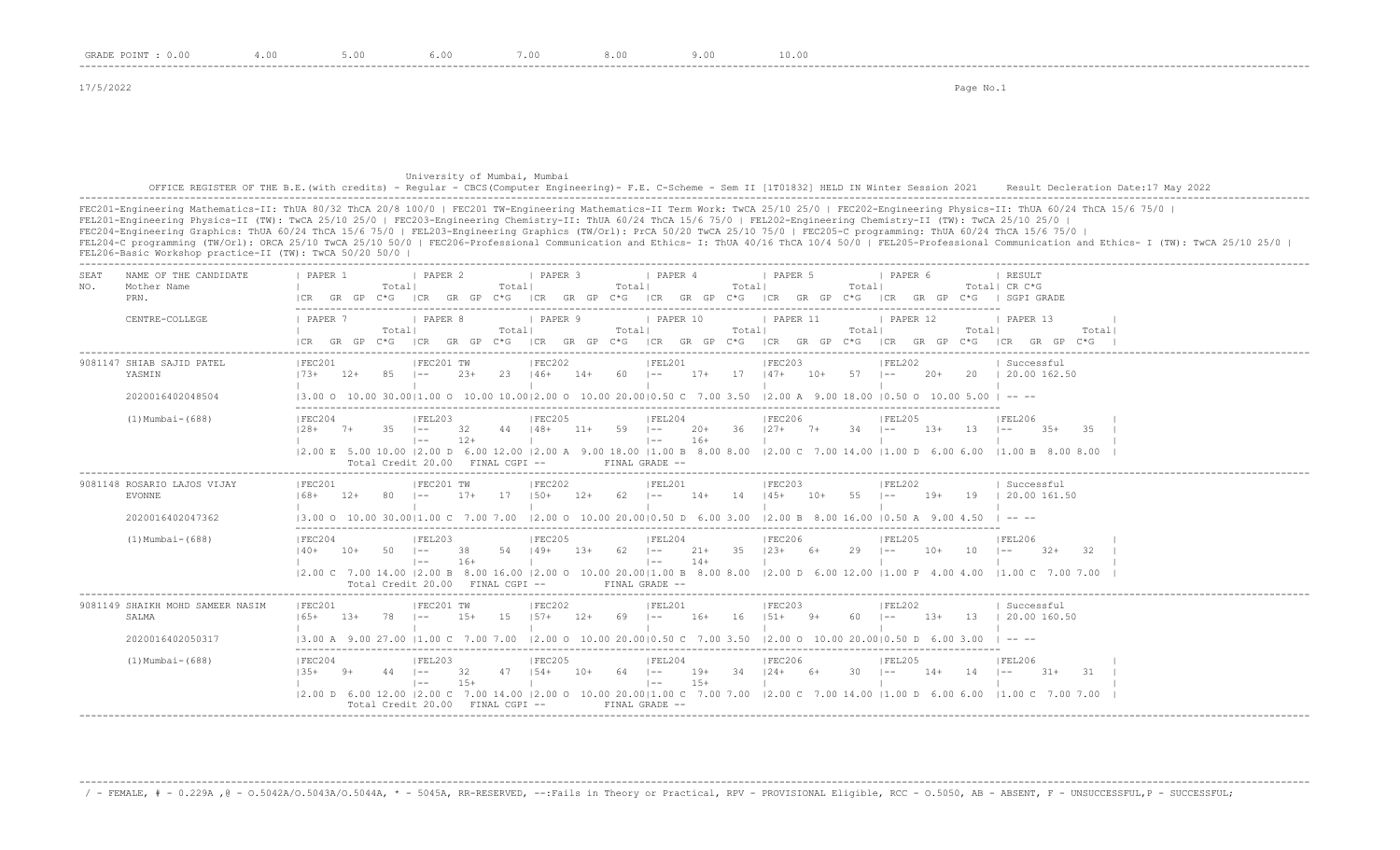|                    |                                      |             |                                                           |       | NULL-NULL & VOID, G:Grade C*G:Gradepoints C:credits CP:credit points äCG:sum of product of credits & qrades, Internal Marks are Provisional as per R.8668 |
|--------------------|--------------------------------------|-------------|-----------------------------------------------------------|-------|-----------------------------------------------------------------------------------------------------------------------------------------------------------|
|                    | äC:sum of credit points GPA: äCG /äC |             |                                                           |       |                                                                                                                                                           |
| MARKS              | $: 0 \text{ to } 39.99$ 40 to 44.99  | 45 to 49.99 | 50 to 59.99 60 to 69.99 70 to 74.99 75 to 79.99 80 to 100 |       |                                                                                                                                                           |
| <b>GRADE</b>       |                                      |             | $\mathbf{1}$                                              |       |                                                                                                                                                           |
| GRADE POINT : 0.00 |                                      | 5.00        | 5.00.                                                     | 8 N.O |                                                                                                                                                           |
|                    |                                      |             |                                                           |       |                                                                                                                                                           |

 17/5/2022 Page No.2 University of Mumbai, Mumbai OFFICE REGISTER OF THE B.E.(with credits) - Regular - CBCS(Computer Engineering)- F.E. C-Scheme - Sem II [1T01832] HELD IN Winter Session 2021 Result Decleration Date:17 May 2022 ------------------------------------------------------------------------------------------------------------------------------------------------------------------------------------------------------------------- FEC201-Engineering Mathematics-II: ThUA 80/32 ThCA 20/8 100/0 | FEC201 TW-Engineering Mathematics-II Term Work: TwCA 25/10 25/0 | FEC202-Engineering Physics-II: ThUA 60/24 ThCA 15/6 75/0 | FEL201-Engineering Physics-II (TW): TwCA 25/10 25/0 | FEC203-Engineering Chemistry-II: ThUA 60/24 ThCA 15/6 75/0 | FEL202-Engineering Chemistry-II (TW): TwCA 25/10 25/0 | FEC204-Engineering Graphics: ThUA 60/24 ThCA 15/6 75/0 | FEL203-Engineering Graphics (TW/Orl): PrCA 50/20 TwCA 25/10 75/0 | FEC205-C programming: ThUA 60/24 ThCA 15/6 75/0 | FEL204-C programming (TW/Orl): ORCA 25/10 TwCA 25/10 50/0 | FEC206-Professional Communication and Ethics- I: ThUA 40/16 ThCA 10/4 50/0 | FEL205-Professional Communication and Ethics- I (TW): TwCA 25/10 25/0 | FEL206-Basic Workshop practice-II (TW): TwCA 50/20 50/0 | ------------------------------------------------------------------------------------------------------------------------------------------------------------------------------------------------------------------- SEAT NAME OF THE CANDIDATE | PAPER 1 | PAPER 2 | PAPER 3 | PAPER 4 | PAPER 5 | PAPER 6 | RESULT NO. Mother Name | Total| Total| Total| Total| Total| Total| CR C\*G PRN. |CR GR GP C\*G |CR GR GP C\*G |CR GR GP C\*G |CR GR GP C\*G |CR GR GP C\*G |CR GR GP C\*G | SGPI GRADE ------------------------------------------------------------------------------------------------------------------------- CENTRE-COLLEGE | PAPER 7 | PAPER 8 | PAPER 9 | PAPER 10 | PAPER 11 | PAPER 12 | PAPER 13 | | Total| Total| Total| Total| Total| Total| Total| |CR GR GP C\*G |CR GR GP C\*G |CR GR GP C\*G |CR GR GP C\*G |CR GR GP C\*G |CR GR GP C\*G |CR GR GP C\*G | ------------------------------------------------------------------------------------------------------------------------------------------------------------------------------------------------------------------- 9181 SHRIVASTAV RAHUL BASANT | FEC201 | FEC201 TW | FEC202 | FEL201 | FEC203 | FEL202 | Successful<br>162+ 11+ 73 |-- 22+ 22 | 48+ 13+ 61 |-- 20+ 20 | 42+ 12+ 54 |-- 20+ 20 | 20.00161.0 SANGEETA |62+ 11+ 73 |-- 22+ 22 |48+ 13+ 61 |-- 20+ 20 |42+ 12+ 54 |-- 20+ 20 | 20.00 161.00 | | | | | | | 2020016402050356 |3.00 B 8.00 24.00 |1.00 O 10.00 10.00|2.00 O 10.00 20.00|0.50 O 10.00 5.00 |2.00 B 8.00 16.00 |0.50 O 10.00 5.00 | -- -- ------------------------------------------------------------------------------------------------------------------------- (1) TERC204 | FEL203 | FEC205 | FEC205 | FEL204 | FEC206 | FEL205 | FEL206 | FEL206 |36+ 7+ 43 |-- 28 39 |50+ 11+ 61 |-- 20+ 34 |28+ 7+ 35 |-- 14+ 14 |-- 36+ 36 | | |-- 11+ | |-- 14+ | | | | |2.00 D 6.00 12.00 |2.00 D 6.00 12.00 |2.00 O 10.00 20.00|1.00 C 7.00 7.00 |2.00 B 8.00 16.00 |1.00 D 6.00 6.00 |1.00 B 8.00 8.00 | Total Credit 20.00 FINAL CGPI -- FINAL GRADE -- ------------------------------------------------------------------------------------------------------------------------------------------------------------------------------------------------------------------- 9081151 ROYCE VAZ | | |FEC201 | |FEC201 TW | |FEC202 | |FEL201 | |FEC203 | |FEL202 | Successful JACINTHA |33 8+ 41 |-- 15+ 15 |30+ 6+ 36 |-- 19+ 19 |37+ 5!+ 42 |-- 18+ 18 | 20.00 116.50 | | | | | | |  $20.00 \text{ P}$  4.00 12.00 11.00 C 7.00 7.00 12.00 E 5.00 10.00 10.50 A 9.00 4.50 12.00 D 6.00 12.00 10.50 B 8.00 4.00 | -- -- ------------------------------------------------------------------------------------------------------------------------- (1)Mumbai-(688) |FEC204 |FEL203 |FEC205 |FEL204 |FEC206 |FEL205 |FEL206 | |35 7+ 42 |-- 25 36 |34+ 7+ 41 |-- 17+ 29 |24+ 6+ 30 |-- 13+ 13 |-- 31+ 31 | | |-- 11+ | |-- 12+ | | | | |2.00 D 6.00 12.00 |2.00 E 5.00 10.00 |2.00 D 6.00 12.00 |1.00 D 6.00 6.00 |2.00 C 7.00 14.00 |1.00 D 6.00 6.00 |1.00 C 7.00 7.00 | Total Credit 20.00 FINAL CGPI -- FINAL GRADE -- ------------------------------------------------------------------------------------------------------------------------------------------------------------------------------------------------------------------- 9081152 RAJAK MOHANISH MADANLAL |FEC201 | |FEC201 TW |FEC202 | |FEL201 | |FEC203 | |FEL202 | ABS JYOTI |34+ 11+ 45 |-- 17+ 17 |39+ 11+ 50 |-- 20+ 20 |48+ 12+ 60 |-- 20+ 20 | 20.00 -- | | | | | | | 2020016402091202 3.00 E 5.00 15.00 |1.00 C 7.00 7.00 |2.00 C 7.00 14.00 |0.50 O 10.00 5.00 |2.00 O 10.00 20.00|0.50 O 10.00 5.00 | -- - ------------------------------------------------------------------------------------------------------------------------- (3)Andheri-(522) |FEC204 |FEL203 |FEC205 |FEL204 |FEC206 |FEL205 |FEL206 |FEL205 |FEL206 |AA 7+ 7 |-- 25+ 37 |58+ 12+ 70 |-- 23+ 44 |32+ 8+ 40 |-- 19+ 19 |-- 42+ 42 |  $\frac{1}{1}$   $\frac{1}{1}$   $\frac{1}{1}$   $\frac{1}{1}$   $\frac{1}{1}$   $\frac{1}{1}$   $\frac{1}{1}$   $\frac{1}{1}$   $\frac{1}{1}$   $\frac{1}{1}$   $\frac{1}{1}$   $\frac{1}{1}$   $\frac{1}{1}$  |2.00 F 0.00 0.00 |2.00 E 5.00 10.00 |2.00 O 10.00 20.00|1.00 O 10.00 10.00|2.00 O 10.00 20.00|1.00 A 9.00 9.00 |1.00 O 10.00 10.00| Total Credit 20.00 FINAL CGPI -- FINAL GRADE --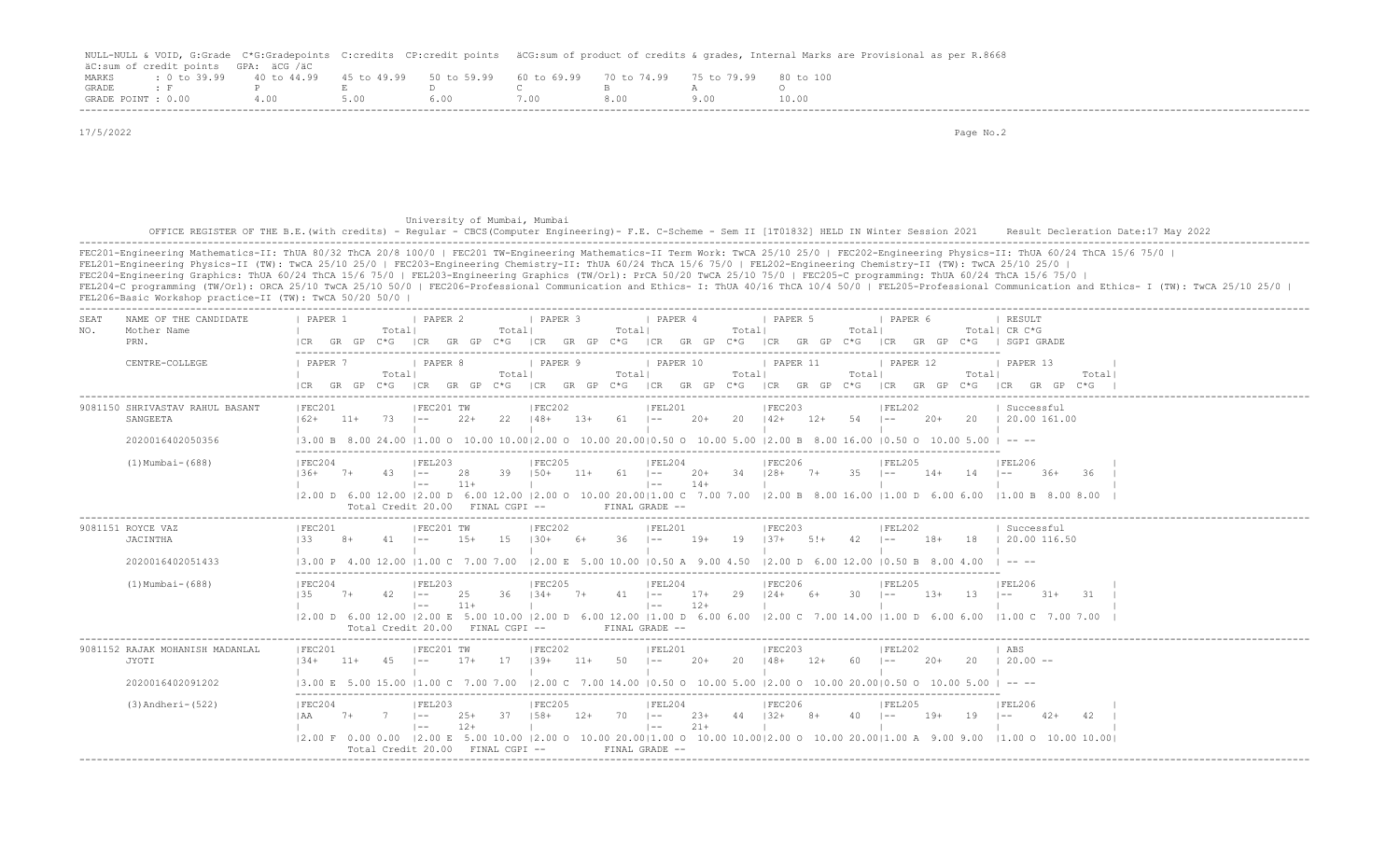|                    |                                      |                                                                                                |  |  | ' - FEMALE, # - 0.229A ,@ - 0.5042A/0.5043A/0.5044A, * - 5045A, RR-RESERVED, --:Fails in Theory or Practical, RPV - PROVISIONAL Eligible, RCC - 0.5050, AB - ABSENT, F - UNSUCCESSFUL,P - SUCCESSFUL; |
|--------------------|--------------------------------------|------------------------------------------------------------------------------------------------|--|--|-------------------------------------------------------------------------------------------------------------------------------------------------------------------------------------------------------|
|                    |                                      |                                                                                                |  |  | NULL-NULL & VOID, G:Grade C*G:Gradepoints C:credits CP:credit points äCG:sum of product of credits & qrades, Internal Marks are Provisional as per R.8668                                             |
|                    | äC:sum of credit points GPA: äCG /äC |                                                                                                |  |  |                                                                                                                                                                                                       |
| MARKS              |                                      | t 0 to 39,99 40 to 44,99 45 to 49,99 50 to 59,99 60 to 69,99 70 to 74,99 75 to 79,99 80 to 100 |  |  |                                                                                                                                                                                                       |
| GRADE              |                                      |                                                                                                |  |  |                                                                                                                                                                                                       |
| GRADE POINT : 0.00 |                                      | 400                                                                                            |  |  | 10.00                                                                                                                                                                                                 |

 University of Mumbai, Mumbai OFFICE REGISTER OF THE B.E.(with credits) - Regular - CBCS(Computer Engineering) - F.E. C-Scheme - Sem II [1T01832] HELD IN Winter Session 2021 Result Decleration Date:17 May 2022 -------------------------------------------------------------------------------------------------------------------------------------------------------------------------------------------------------------------

| SEAT<br>NAME OF THE CANDIDATE<br>Mother Name<br>NO.<br>PRN.   | PAPER 1<br>I PAPER 2<br>  PAPER 3<br>  PAPER 4<br>I PAPER 6<br>  PAPER 5<br>  RESULT<br>Total <br>Totall<br>Totall<br>Totall<br>Totall<br>Total  CR C*G<br>$C*G$ $ CR$ $GR$ $GP$ $C*G$<br>ICR GR GP C*G<br>ICR GR GP C*G ICR GR GP<br>GR GP C*G   SGPI GRADE<br>GR GP<br>$C * G$<br> CR                                                                                                                                                                                                                  |
|---------------------------------------------------------------|----------------------------------------------------------------------------------------------------------------------------------------------------------------------------------------------------------------------------------------------------------------------------------------------------------------------------------------------------------------------------------------------------------------------------------------------------------------------------------------------------------|
| CENTRE-COLLEGE                                                | <b>I PAPER 7</b><br><i>I</i> PAPER 8<br>I PAPER 9<br>PAPER 10<br>  PAPER 11<br><b>I PAPER 12</b><br>I PAPER 13<br>Total <br>Totall<br>Totall<br>Totall<br>Totall<br>Total <br>Total<br>C*G ICR GR GP C*G ICR GR GP C*G ICR GR GP C*G ICR GR GP C*G ICR GP C*G ICR GP C*G ICR GR GP C*G<br>ICR GR GP                                                                                                                                                                                                      |
| 9081153 / DONGRE ESHIKA LALIT<br>VANDANA<br>2020016402093263  | FEC201<br> FEC202<br> FEC203<br>  Unsuccessful<br>FEC201 TW<br> FEL201<br>IFEL202<br>$78$ $1--$<br>18<br>$153+$<br>$13+$<br>$12+$<br>12<br>$15+$<br>65   --<br>$11+$<br>$11 \quad 120.00 --$<br>$17+$<br>18+<br>66<br>$150+$<br>161+<br>$ -$<br>13.00 A 9.00 27.00 11.00 B 8.00 8.00<br>$ 2,00$ O $10,00$ 20,0010.50 E 5.00 2.50<br>$ 2.00 \t0 10.00 20.00 0.50 P 4.00 2.00$<br>$\cdots$                                                                                                                 |
| $(3)$ Andheri- $(524)$                                        | FEC204<br> FEL203<br> FEC205<br> FEL204<br> FEC206<br> FEL205<br> FEL206<br>$59$ $1--$<br>26<br>$39$ $1--$<br>0F<br>$15 \t146+$<br>$1.3+$<br>$12+$<br>$130+$<br>$9+$<br>$16+$<br>16<br>$29+$<br>$146+$<br>$1.5+$<br>$61 \t - -$<br>$1 - -$<br>29<br>$15+$<br>14E<br>$1 - -$<br>$\vert - - \vert$<br> 2.00 0 10.00 20.00 2.00 F 0.00 0.00  2.00 A 9.00 18.00  1.00 D 6.00 6.00  2.00 A 9.00 18.00  1.00 C 7.00 7.00  1.00 D 6.00 6.00<br>Total Credit 20.00 FINAL CGPI --<br>FINAL GRADE --               |
| 9081154 SAWARKAR RAJ GAJANAN<br>JYOTI<br>2020016402086874     | FEC201 TW<br> FEC202<br>IFEC201<br> FEL201<br> FEC203<br> FEL202<br>Successful<br>$95 \t - -$<br>20<br>$151+$<br>$15+ 66$ $1--$<br>$20+$<br>$20 \t 152+$<br>$15+$<br>$67 \quad - -$<br>$20+$<br>20   20.00 185.00<br>$178 + 17+$<br>$20+$<br>$(3.00 \t{0} 10.00 \t{0} 30.00   1.00 \t{0} 10.00 \t{1} 0.00   2.00 \t{0} 10.00 \t{2} 0.00   0.50 \t{0} 10.00 \t{5} 00   2.00 \t{0} 10.00 \t{2} 0.00   0.50 \t{0} 10.00 \t{5} 00   - - -$                                                                   |
| $(3)$ Andheri- $(524)$                                        | FEC204<br> FEL203<br> FEC205<br> FEL204<br> FEC206<br><b>FEL205</b><br> FEL206<br>55<br>$150+$<br>39<br>$131+$<br>39<br>32<br>$14+$<br>64<br>$\vert - -$<br>$22+$<br>$8+$<br>$2.3+$<br>23<br>$129+$<br>$14+$<br>-43<br>$1 - -$<br>$\vert - -$<br>44<br>$17+$<br>$23+$<br>$\vert - - \vert$<br>$\vert$ $-$<br> 2.00 D 6.00 12.00  2.00 B 8.00 16.00  2.00 O 10.00 20.00 1.00 A 9.00 9.00  2.00 A 9.00 18.00  1.00 O 10.00 10.00 1.00 O 10.00 10.00 <br>Total Credit 20.00 FINAL CGPI --<br>FINAL GRADE -- |
| 9081155 SHETTY PRATHAM PRABHAKAR<br>ANITA<br>2020016402086731 | FEC202<br> FEC201 TW<br> FEC203<br> FEC201<br> FEL201<br> FEL202<br>Successful<br>$150+$<br>13<br>$12+$<br>62<br>$12+$<br>12<br>$149+$<br>$15+$<br>64 –<br>$13+$<br>13<br>  20.00 167.50<br>$170+$ 17+<br>87<br>$\vert - -$<br>-13+<br>$\vert - -$<br>$(3.00 \t 0 \t 10.00 \t 30.00)(1.00 \t 0 \t 6.00 \t 6.00 \t 12.00 \t 0 \t 10.00 \t 20.00)(0.50 \t E \t 5.00 \t 2.50 \t 2.00 \t 0 \t 10.00 \t 20.00)(0.50 \t 0 \t 6.00 \t 3.00 \t 10.00 \t 20.00)$                                                  |
| $(3)$ Andheri- $(524)$                                        | IFEC205<br>IFEC204<br> FEL203<br>IFEL204<br>IFEC206<br> FEL205<br>IFEL206<br>34<br>33<br>$146+$<br>$14+$<br>60.<br>$17+$<br>$129+$<br>$16+$<br>16<br>37<br>57<br>-28<br>44<br>$\vert - - \vert$<br>$4+$<br>$37+$<br>$147+$<br>$10+$<br>$- -$<br>$\sim$<br>$17+$<br>$16+$<br>$1 - -$<br>$\vert$ $-$<br>12.00 A 9.00 18.00 12.00 D 6.00 12.00 12.00 O 10.00 20.0011.00 C 7.00 7.00 12.00 C 7.00 14.00 11.00 C 7.00 7.00 11.00 B 8.00 8.00<br>Total Credit 20.00 FINAL CGPI --<br>FINAL GRADE --            |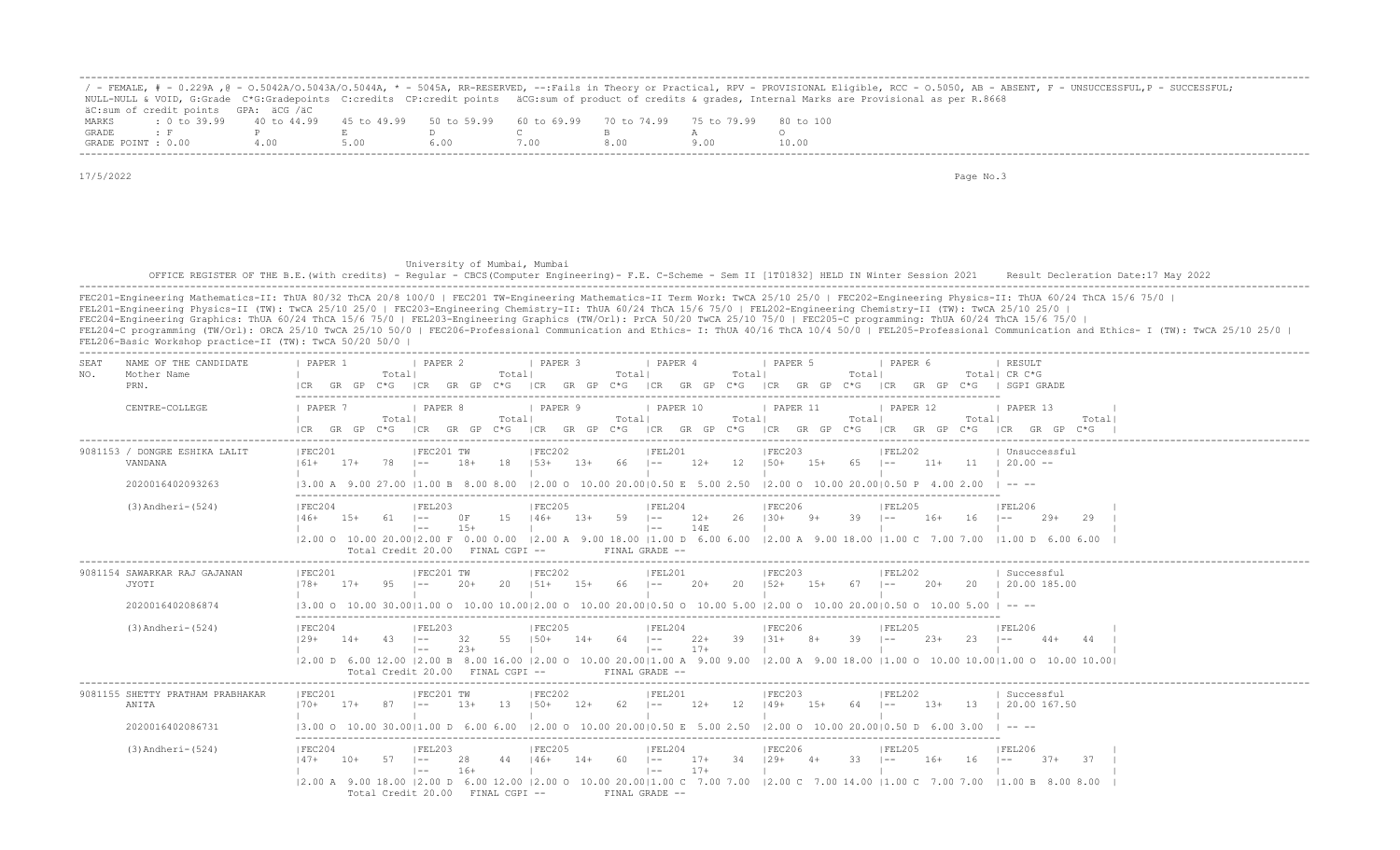|              |                                                                                                              |      |      |                                                                                                                                                                                                                                |      |     | / - FEMALE, # - 0.229A ,@ - 0.5042A/0.5043A/0.5044A, * - 5045A, RR-RESERVED, --:Fails in Theory or Practical, RPV - PROVISIONAL Eligible, RCC - 0.5050, AB - ABSENT, F - UNSUCCESSFUL,P - SUCCESSFUL; |
|--------------|--------------------------------------------------------------------------------------------------------------|------|------|--------------------------------------------------------------------------------------------------------------------------------------------------------------------------------------------------------------------------------|------|-----|-------------------------------------------------------------------------------------------------------------------------------------------------------------------------------------------------------|
|              |                                                                                                              |      |      |                                                                                                                                                                                                                                |      |     | NULL-NULL & VOID, G:Grade C*G:Gradepoints C:credits CP:credit points äCG:sum of product of credits & grades, Internal Marks are Provisional as per R.8668                                             |
|              | äC:sum of credit points GPA: äCG /äC                                                                         |      |      |                                                                                                                                                                                                                                |      |     |                                                                                                                                                                                                       |
| MARKS        | : 0 to 39.99   40 to 44.99   45 to 49.99   50 to 59.99   60 to 69.99   70 to 74.99   75 to 79.99   80 to 100 |      |      |                                                                                                                                                                                                                                |      |     |                                                                                                                                                                                                       |
| <b>GRADE</b> | $\cdot$ F $\cdot$ P $\cdot$ F $\cdot$                                                                        |      |      | in a comparative contract of the company of the company of the company of the company of the company of the company of the company of the company of the company of the company of the company of the company of the company o |      |     |                                                                                                                                                                                                       |
|              | GRADE POINT : 0.00                                                                                           | 4.00 | 5.00 | 6.00                                                                                                                                                                                                                           | 7.00 | 800 | 10.00                                                                                                                                                                                                 |

-------------------------------------------------------------------------------------------------------------------------------------------------------------------------------------------------------------------

-------------------------------------------------------------------------------------------------------------------------------------------------------------------------------------------------------------------

-------------------------------------------------------------------------------------------------------------------------------------------------------------------------------------------------------------------

17/5/2022 Page No.4

 University of Mumbai, Mumbai OFFICE REGISTER OF THE B.E.(with credits) - Regular - CBCS(Computer Engineering)- F.E. C-Scheme - Sem II [1T01832] HELD IN Winter Session 2021 Result Decleration Date:17 May 2022 -------------------------------------------------------------------------------------------------------------------------------------------------------------------------------------------------------------------

| NAME OF THE CANDIDATE<br>SEAT<br>Mother Name<br>NO.<br>PRN. | PAPER<br>Totall<br>$C*G$                | PAPER 2<br>1 PAPER 3<br>Totall<br>GP<br>GP<br>$C * G$<br>I CR<br>GR                                   | <i>I</i> PAPER 4<br>Totall<br>Total<br>C*G<br>ICR<br>GR<br>GP<br>C*G | PAPER 5<br>I PAPER 6<br>Totall<br>GR<br>ICR                                                                                                                                                                                                                | RESULT<br>Totall CR C*G<br>SGPI GRADE                                                                                                                                                                                                                                                                                                                                                        |
|-------------------------------------------------------------|-----------------------------------------|-------------------------------------------------------------------------------------------------------|----------------------------------------------------------------------|------------------------------------------------------------------------------------------------------------------------------------------------------------------------------------------------------------------------------------------------------------|----------------------------------------------------------------------------------------------------------------------------------------------------------------------------------------------------------------------------------------------------------------------------------------------------------------------------------------------------------------------------------------------|
| CENTRE-COLLEGE                                              | PAPER 7<br>Totall<br>$C*G$<br>GR<br>GP. | <b>I PAPER 8</b><br>PAPER 9<br>Totall<br>GP<br>GR<br>$C * G$<br>ICR<br>GR<br>GP<br>I CR               | PAPER 10<br>Totall<br>Total<br>$C*G$<br>GR GP<br>$C*G$<br>I CR       | PAPER 11<br>  PAPER 12<br>Totall<br>Totall<br>GR GP<br>ICR<br>C*G<br>GR.<br>$C * G$<br>I CR                                                                                                                                                                | PAPER 13<br>Totall                                                                                                                                                                                                                                                                                                                                                                           |
| 9081156 SHUKLA SHIVAM SURENDRA<br>NISHA                     | IFEC201<br>$15+$<br>85<br>$170+$        | IFEC201 TW<br>IFEC202<br>10<br>$13+$<br>$10+$<br>$153+$<br>l ——                                       | IFEL201<br>$11+$<br>66<br>11<br>$\vert - -$                          | IFEC203<br> FEL202<br>$155+$<br>$10+$<br>$14+$<br>69<br>10<br>$1 - -$                                                                                                                                                                                      | Successful<br>20.00 159.00                                                                                                                                                                                                                                                                                                                                                                   |
| 2020016402099952                                            | 13.00 O 10.00 30.0011.00 P 4.00         | 400                                                                                                   | $12.00$ O $10.00$ 20.0010.50 P $4.00$ 2.00                           | 12.00 0 10.00 20.0010.50                                                                                                                                                                                                                                   | $\frac{1}{2} \frac{1}{2} \frac{1}{2} \frac{1}{2} \frac{1}{2} \frac{1}{2} \frac{1}{2} \frac{1}{2} \frac{1}{2} \frac{1}{2} \frac{1}{2} \frac{1}{2} \frac{1}{2} \frac{1}{2} \frac{1}{2} \frac{1}{2} \frac{1}{2} \frac{1}{2} \frac{1}{2} \frac{1}{2} \frac{1}{2} \frac{1}{2} \frac{1}{2} \frac{1}{2} \frac{1}{2} \frac{1}{2} \frac{1}{2} \frac{1}{2} \frac{1}{2} \frac{1}{2} \frac{1}{2} \frac{$ |
| $(3)$ Andheri- $(524)$                                      | IFEC204<br>38<br>$132+$                 | FEL203<br>IFEC205<br>36<br>$151+$<br>$12+$<br>26<br>$1 - -$<br>$10+$<br>$1 - -$                       | IFEL204<br>$11+$<br>25<br>63<br>$\vert - - \vert$<br>14<br>$1 - -$   | FEC206<br>IFEL205<br>$131+$<br>$9+$<br>40<br>$1.3+$<br>-1.3<br>$1 - -$                                                                                                                                                                                     | FEL206<br>$30+$<br>30<br>$- -$                                                                                                                                                                                                                                                                                                                                                               |
|                                                             | Total Credit 20.00                      | $FTNAI, CGPT --$                                                                                      | FINAL GRADE --                                                       | $(2.00 \t{D} \t{6.00} \t{12.00} \t{2.00} \t{E} \t{5.00} \t{10.00} \t{2.00} \t{0} \t{10.00} \t{20.00} \t{10.00} \t{0} \t{0} \t{0} \t{0} \t{6.00} \t{10.00} \t{2.00} \t{0} \t{10.00} \t{20.00} \t{11.00} \t{D} \t{6.00} \t{10.00} \t{20.00} \t{11.00} \t{0}$ | 7.00 7.00                                                                                                                                                                                                                                                                                                                                                                                    |
| 9081157 SIROYA KUNAL MAHESHBHAI<br>HEMABEN                  | IFEC201<br>$145+$<br>$16+$              | IFEC201 TW<br>IFEC202<br>$2.2+$<br>22<br>$146+$<br>$14+$<br>$\sim$ $-$                                | IFEL201<br>$15+$<br>-1.5<br>-60<br>$\sim$                            | IFEC203<br>IFEL202<br>$139+$<br>$1.3+$<br>52<br>$20+$<br>20<br>$\sim$                                                                                                                                                                                      | Successful<br>20.00 155.50                                                                                                                                                                                                                                                                                                                                                                   |
| 2020016402085623                                            |                                         | 13.00 C 7.00 21.00 11.00 O 10.00 10.0012.00 O 10.00 20.0010.50 C 7.00 3.50 12.00 C 7.00 14.00 10.50 O |                                                                      | 10.00 5.00                                                                                                                                                                                                                                                 | $\cdots$                                                                                                                                                                                                                                                                                                                                                                                     |
| $(3)$ Andheri- $(524)$                                      | FEC204<br>128<br>$12+$<br>40            | <b>IFEC205</b><br> FEL203<br>52<br>$140+$<br>$10+$<br>$30+$<br>$1 - -$<br>$2.2 +$<br>l ——             | FEL204<br>$18+$<br>35<br>50<br>$\vert - -$<br>$17+$<br>$1 - -$       | <b>FEC206</b><br>IFEL205<br>$126+$<br>$8+$<br>34<br>$2.3+$<br>23                                                                                                                                                                                           | <b>IFEL206</b>                                                                                                                                                                                                                                                                                                                                                                               |
|                                                             | Total Credit 20.00                      | FINAL CGPI --                                                                                         | FINAL GRADE --                                                       | 12.00 D 6.00 12.00 12.00 C 7.00 14.00 12.00 C 7.00 14.00 11.00 B 8.00 8.00 12.00 C 7.00 14.00 11.00 O 10.00 10.0011.00 O 10.00 10.00 10.00                                                                                                                 |                                                                                                                                                                                                                                                                                                                                                                                              |
| 9081158 / MHATRE MRUNMAYEE NARENDRA<br>SUVIDHYA             | FEC201<br>161<br>$18+$<br>79            | FEC202<br> FEC201 TW<br>2.4<br>$129+$<br>$11+$<br>$24+$<br>$1 - -$                                    | FEL201<br>40<br>$21+$<br>21<br>$1 - -$                               | FEC203<br> FEL202<br>$1.37 +$<br>$12+$<br>49<br>24<br>$2.4+$<br>$1 - -$                                                                                                                                                                                    | Successful<br>20.00 163.00                                                                                                                                                                                                                                                                                                                                                                   |
| 2020016401944621                                            | $13.00 \, \text{A} \, \text{9}$         | 11.00<br>10.0012.00 D<br>600<br>12                                                                    | $10.50 \Omega$<br>10 00 5 00                                         | $12.00 \, \text{C}$<br>$10.50$ $\Omega$                                                                                                                                                                                                                    |                                                                                                                                                                                                                                                                                                                                                                                              |
| $(4)$ Ghatkopar- $(126)$                                    | FEC204                                  | <b>FEC205</b><br> FEL203                                                                              | FEL204                                                               | FEC206<br><b>FEL205</b>                                                                                                                                                                                                                                    | <b>FEL206</b>                                                                                                                                                                                                                                                                                                                                                                                |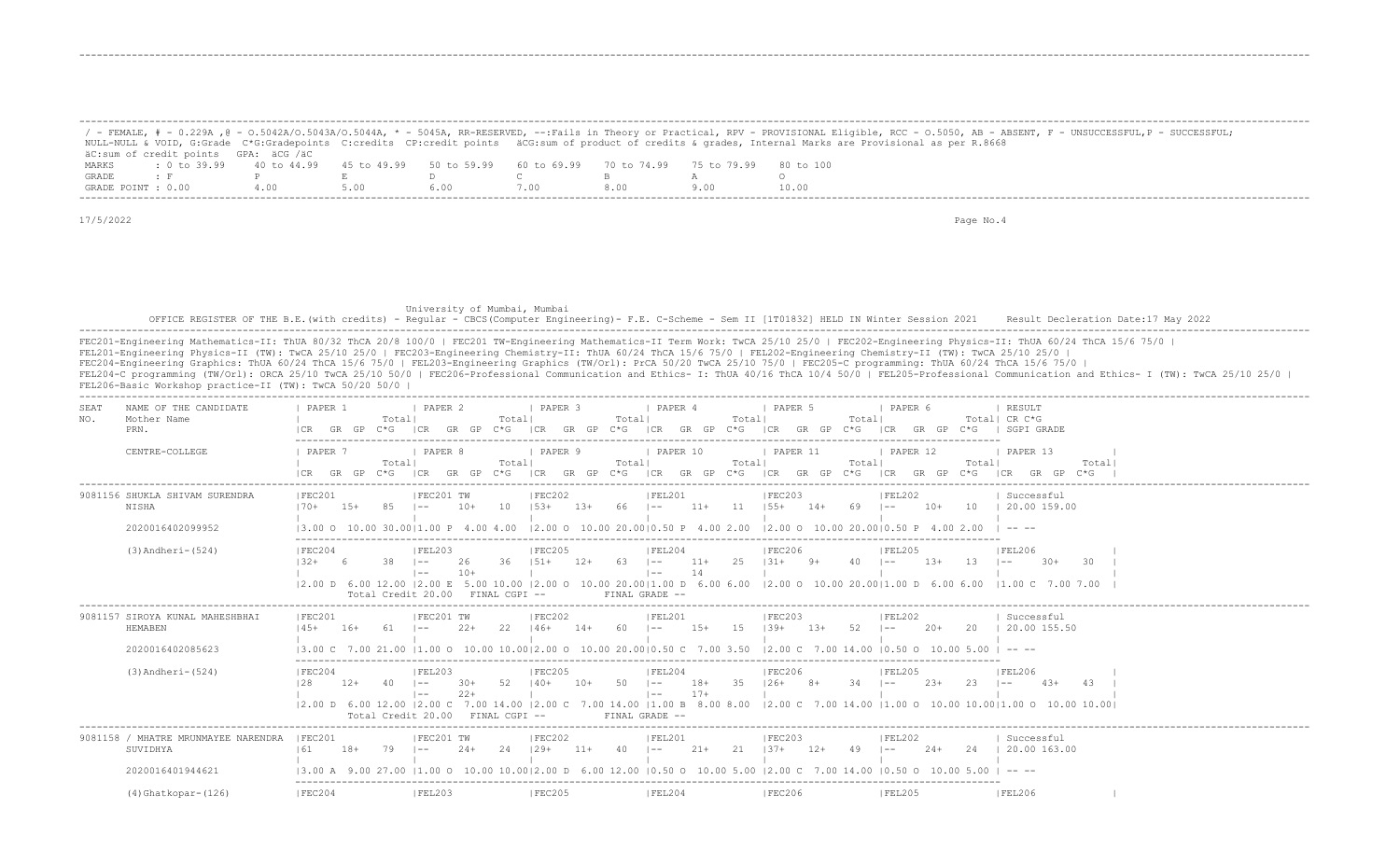| E39+ |  | $48$ $1--$                 |       | 28+ 46  41+ 15+ 56  -- 22+ 44  27+ 9+ 36  -- 23+ 23  -- 40+ 40                                                                                                                                                                                                                                                                     |  |                |       |  |  |  |  |  |  |
|------|--|----------------------------|-------|------------------------------------------------------------------------------------------------------------------------------------------------------------------------------------------------------------------------------------------------------------------------------------------------------------------------------------|--|----------------|-------|--|--|--|--|--|--|
|      |  |                            | $18+$ |                                                                                                                                                                                                                                                                                                                                    |  |                | $22+$ |  |  |  |  |  |  |
|      |  |                            |       | $(2.00 \text{ C } 7.00 \text{ 14.00 }   2.00 \text{ C } 7.00 \text{ 14.00 }   2.00 \text{ B } 8.00 \text{ 16.00 }   1.00 \text{ O } 10.00 \text{ 10.00 }   2.00 \text{ B } 8.00 \text{ 16.00 }   1.00 \text{ O } 10.00 \text{ 10.00 }   1.00 \text{ O } 10.00 \text{ 10.00 }   1.00 \text{ C } 10.00 \text{ 10.00 }   1.00 \text{$ |  |                |       |  |  |  |  |  |  |
|      |  | Credit 20 00 FINAL CGPI -- |       |                                                                                                                                                                                                                                                                                                                                    |  | FINAL GRADE -- |       |  |  |  |  |  |  |
|      |  |                            |       |                                                                                                                                                                                                                                                                                                                                    |  |                |       |  |  |  |  |  |  |

|                    |                                      |     |      |                                                                       |      |      | / - FEMALE, # - 0.229A ,@ - 0.5042A/0.5043A/0.5044A, * - 5045A, RR-RESERVED, --:Fails in Theory or Practical, RPV - PROVISIONAL Eligible, RCC - 0.5050, AB - ABSENT, F - UNSUCCESSFUL,P - SUCCESSFUL; |
|--------------------|--------------------------------------|-----|------|-----------------------------------------------------------------------|------|------|-------------------------------------------------------------------------------------------------------------------------------------------------------------------------------------------------------|
|                    |                                      |     |      |                                                                       |      |      | NULL-NULL & VOID, G:Grade C*G:Gradepoints C:credits CP:credit points äCG:sum of product of credits & grades, Internal Marks are Provisional as per R.8668                                             |
|                    | äC:sum of credit points GPA: äCG /äC |     |      |                                                                       |      |      |                                                                                                                                                                                                       |
| MARKS              | $: 0 \text{ to } 39.99$ 40 to 44.99  |     |      | 45 to 49.99 50 to 59.99 60 to 69.99 70 to 74.99 75 to 79.99 80 to 100 |      |      |                                                                                                                                                                                                       |
| GRADE              |                                      |     |      |                                                                       |      |      |                                                                                                                                                                                                       |
| GRADE POINT : 0.00 |                                      | 400 | 5.00 |                                                                       | .00. | 8.00 | 10.00                                                                                                                                                                                                 |

 University of Mumbai, Mumbai OFFICE REGISTER OF THE B.E.(with credits) - Regular - CBCS(Computer Engineering)- F.E. C-Scheme - Sem II [1T01832] HELD IN Winter Session 2021 Result Decleration Date:17 May 2022 -------------------------------------------------------------------------------------------------------------------------------------------------------------------------------------------------------------------

FEC201-Engineering Mathematics-II: ThUA 80/32 ThCA 20/8 100/0 | FEC201 TW-Engineering Mathematics-II Term Work: TwCA 25/10 25/0 | FEC202-Engineering Physics-II: ThUA 60/24 ThCA 15/6 75/0 | FEL201-Engineering Physics-II (TW): TwCA 25/10 25/0 | FEC203-Engineering Chemistry-II: ThUA 60/24 ThCA 15/6 75/0 | FEL202-Engineering Chemistry-II (TW): TwCA 25/10 25/0 | FEC204-Engineering Graphics: ThUA 60/24 ThCA 15/6 75/0 | FEL203-Engineering Graphics (TW/Orl): PrCA 50/20 TwCA 25/10 75/0 | FEC205-C programming: ThUA 60/24 ThCA 15/6 75/0 | FEL204-C programming (TW/Orl): ORCA 25/10 TwCA 25/10 50/0 | FEC206-Professional Communication and Ethics- I: ThUA 40/16 ThCA 10/4 50/0 | FEL205-Professional Communication and Ethics- I (TW): TwCA 25/10 25/0 | FEL206-Basic Workshop practice-II (TW): TwCA 50/20 50/0 | -------------------------------------------------------------------------------------------------------------------------------------------------------------------------------------------------------------------

| SEAT<br>NO. | NAME OF THE CANDIDATE<br>Mother Name<br>PRN.                   | PAPER 1                                                  |       | Totall                                  | PAPER 2                        |                | Totall<br>C*G.      | PAPER 3<br>I CR   | GR.<br>GP | Totall<br>$C*G$  | PAPER 4<br> CR<br>GR                           |                | Total<br>$C \star G$ | PAPER 5<br> CR<br>GR.                                                                                                               |        | Totall<br>C*G- | PAPER 6           |       | C*G.           | RESULT<br>Total  CR C*G<br>SGPI GRADE                                                                                                                         |                  |  |
|-------------|----------------------------------------------------------------|----------------------------------------------------------|-------|-----------------------------------------|--------------------------------|----------------|---------------------|-------------------|-----------|------------------|------------------------------------------------|----------------|----------------------|-------------------------------------------------------------------------------------------------------------------------------------|--------|----------------|-------------------|-------|----------------|---------------------------------------------------------------------------------------------------------------------------------------------------------------|------------------|--|
|             | CENTRE-COLLEGE                                                 | PAPER '<br>GR.                                           | GP    | Total <br>∩∗⊂                           | PAPER 8                        | GP             | Totall<br>C*G -     | I PAPER 9         | GP        | Total<br>$C * G$ | PAPER 10                                       | GP             | Total<br>$C * G$     | <b>I PAPER 11</b><br>GR.                                                                                                            | GP     | Total          | PAPER 12          |       | Totall<br>C*G. | PAPER 13                                                                                                                                                      | Total<br>$C * G$ |  |
|             | 9081159 APURVA ANAND SONTAKKE<br>MANDAKINI<br>2020016401945791 | FEC201<br>$147+$                                         | $20+$ |                                         | FEC201 TW                      | $23+$          | 23                  | FEC202<br>$14.3+$ | $14+$     | 57               | FEL201<br>$1 - -$                              | $17+$          | 17                   | FEC203<br>$141+$<br>13.00 C 7.00 21.00 11.00 O 10.00 10.0012.00 A 9.00 18.00 10.50 C 7.00 3.50 12.00 C 7.00 14.00 10.50 C 7.00 3.50 | $11+$  | 52             | FEL202<br>$- -$   | $17+$ | 17             | Successful<br>20.00 149.00<br>$\cdots$                                                                                                                        |                  |  |
|             | $(4)$ Ghatkopar- $(126)$                                       | FEC204<br>$12.00 \text{ B}$ 8.00 16.00 12.00 C           |       | Total Credit 20.00                      | FEL203<br>$- -$<br>$\vert - -$ | $32+$<br>$18+$ | 50<br>FINAL CGPI -- | FEC205<br>$142+$  | $14+$     | 56               | FEL204<br>$1 - -$<br>$1 - -$<br>FINAL GRADE -- | $10+$<br>$13+$ | -23-                 | FEC206<br>$119+$                                                                                                                    | $9+$   | 28             | FEL205            | $23+$ | 23             | FEL206<br>$28+$<br>l ——<br>7.00 14.00   2.00 B 8.00 16.00   1.00 E 5.00 5.00   2.00 D 6.00 12.00   1.00 O 10.00 10.00   1.00 D 6.00 6.00                      | 28               |  |
|             | 9081160 / DEEPALI SANJAY DUSEJA<br>LATA<br>2020016402107106    | FEC201<br>$172+$<br>13.00 0 10.00 30.0011.00 B 8.00 8.00 | 16+   |                                         | FEC201 TW                      | $18+$          | 18                  | FEC202<br>$150+$  | 14+       | 64               | FEL201<br>l ——                                 | $23+$          | 23                   | FEC203<br>$149+$<br>$12.00$ O $10.00$ 20.0010.50 O $10.00$ 5.00 12.00 O $10.00$ 20.0010.50 O $10.00$ 5.00 I -- --                   | $13+$  | 62             | FEL202            | $21+$ | 21             | Successful<br>20.00 188.00                                                                                                                                    |                  |  |
|             | $(4)$ Ghatkopar- $(366)$                                       | FEC204<br>$143+$                                         | $13+$ | -56<br>Total Credit 20.00 FINAL CGPI -- | FEL203<br>$\vert - -$<br>$- -$ | $32+$<br>$19+$ | 51                  | FEC205<br>$151+$  | $15+$     | 66               | FEL204<br>$1 - -$<br>$1 - -$<br>FINAL GRADE -- | $19+$<br>21    | 4 N                  | FEC206<br>$132+$                                                                                                                    |        | 40             | FEL205            | $23+$ | 23             | FEL206<br>$\sim$ $-$<br> 2.00 B 8.00 16.00  2.00 C 7.00 14.00  2.00 O 10.00 20.00 1.00 O 10.00 10.00 2.00 O 10.00 20.00 1.00 O 10.00 10.00 1.00 O 10.00 10.00 | 48               |  |
|             | 9081161 / HINDLEKAR SWARA HRISHIKESH   FEC201<br>DEEPALI       | $158+$                                                   | $14+$ | 72                                      | IFEC201 TW<br>$1 - -$          | 21+            | 21                  | FEC202<br>$159+$  | $14+$     | 73               | FEL201<br>$1 - -$                              | 19+            | -19                  | FEC203<br>$152+$                                                                                                                    | $1.3+$ | 65             | FEL202<br>$1 - -$ | 18+   | 18             | ABS<br>$20.00 -$                                                                                                                                              |                  |  |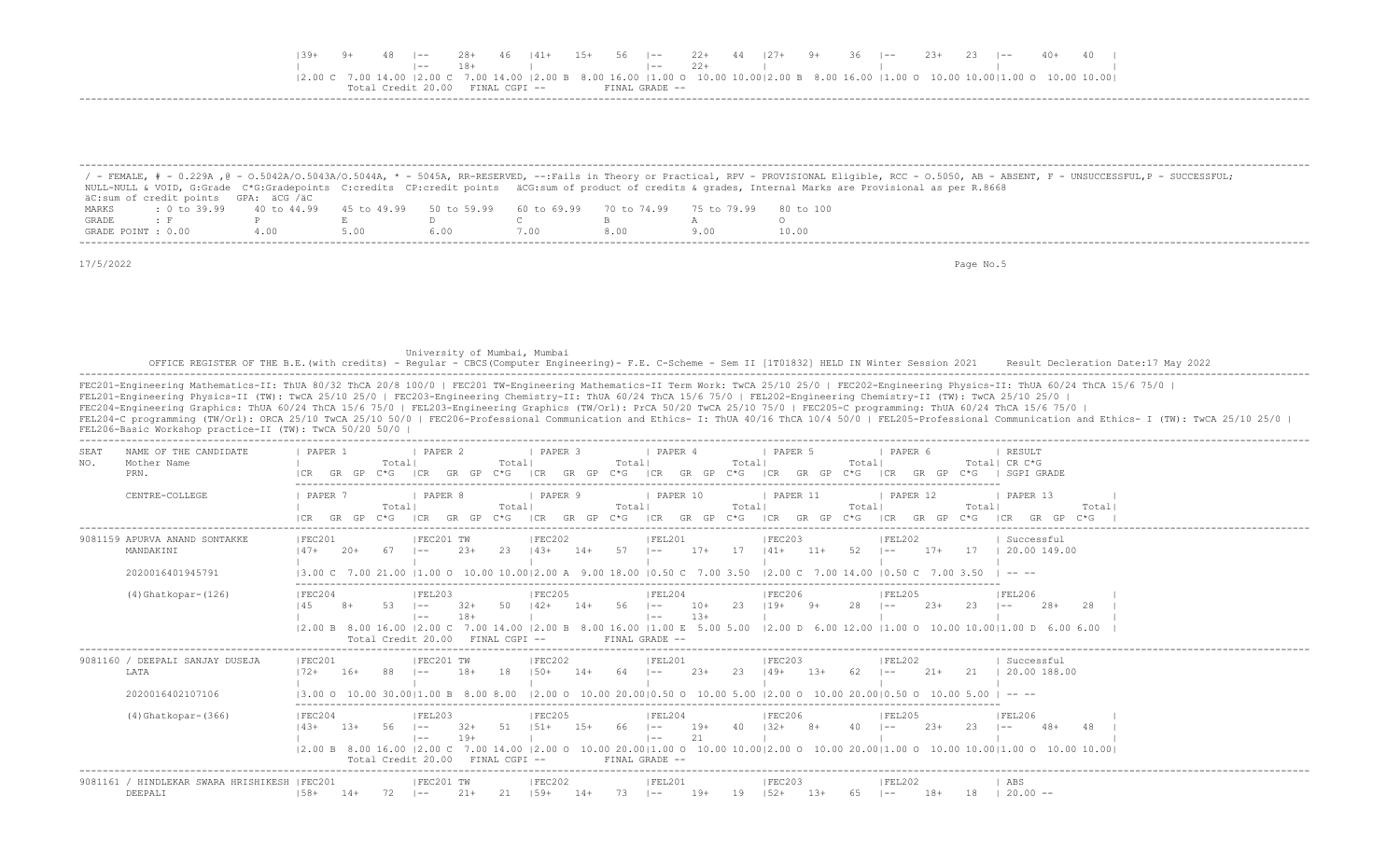| 2020016401998742     |        |            |                    |                |               |        |     |             |                |                |      | $(3.00 B 8.00 24.00 (1.00 O 10.00 10.00) 2.00 O 10.00 20.00) 0.50 A 9.00 4.50 (2.00 O 10.00 20.00) 0.50 B 8.00 4.00 (-7.00 C)$     |    |      |         |       |        |       |  |
|----------------------|--------|------------|--------------------|----------------|---------------|--------|-----|-------------|----------------|----------------|------|------------------------------------------------------------------------------------------------------------------------------------|----|------|---------|-------|--------|-------|--|
| $(5)$ Thane- $(403)$ | FEC204 |            | IFEL203            |                |               | IEC205 |     |             | FEL204         |                |      | FEC206                                                                                                                             |    |      | IFEL205 |       | FEL206 |       |  |
| $144+$               | 12+    | 56<br>$ -$ | $- -$              | $44+$<br>$21+$ | 65            | $155+$ | -8+ | $63 \t - -$ | $- -$          | $20+$<br>$18+$ | - 38 | $129+$                                                                                                                             | 5+ | - 34 | $- -$   | $12+$ | $- -$  | $43+$ |  |
|                      |        |            |                    |                |               |        |     |             |                |                |      | 2.00 B 8.00 16.00  2.00 O 10.00 20.00 2.00 O 10.00 20.00 1.00 A 9.00 9.00  2.00 C 7.00 14.00  1.00 E 5.00 5.00  1.00 O 10.00 10.00 |    |      |         |       |        |       |  |
|                      |        |            | Total Credit 20.00 |                | FINAL CGPI -- |        |     |             | FINAL GRADE -- |                |      |                                                                                                                                    |    |      |         |       |        |       |  |

 / - FEMALE, # - 0.229A ,@ - O.5042A/O.5043A/O.5044A, \* - 5045A, RR-RESERVED, --:Fails in Theory or Practical, RPV - PROVISIONAL Eligible, RCC - O.5050, AB - ABSENT, F - UNSUCCESSFUL,P - SUCCESSFUL; NULL-NULL & VOID, G:Grade C\*G:Gradepoints C:credits CP:credit points äCG:sum of product of credits & grades, Internal Marks are Provisional as per R.8668 äC:sum of credit points GPA: äCG /äC MARKS : 0 to 39.99 40 to 44.99 45 to 49.99 50 to 59.99 60 to 69.99 70 to 74.99 75 to 79.99 80 to 100<br>GRADE: F P E D C B A O GRADE : F P E D C B A O GRADE POINT : 0.00 4.00 5.00 6.00 7.00 8.00 9.00 10.00 -------------------------------------------------------------------------------------------------------------------------------------------------------------------------------------------------------------------

-------------------------------------------------------------------------------------------------------------------------------------------------------------------------------------------------------------------

17/5/2022 Page No.6

### University of Mumbai, Mumbai

OFFICE REGISTER OF THE B.E.(with credits) - Regular - CBCS(Computer Engineering)- F.E. C-Scheme - Sem II [1T01832] HELD IN Winter Session 2021 Result Decleration Date:17 May 2022

| FEL206-Basic Workshop practice-II (TW): TwCA 50/20 50/0                    | FEC201-Engineering Mathematics-II: ThUA 80/32 ThCA 20/8 100/0   FEC201 TW-Engineering Mathematics-II Term Work: TwCA 25/10 25/0   FEC202-Engineering Physics-II: ThUA 60/24 ThCA 15/6 75/0  <br>FEL201-Engineering Physics-II (TW): TwCA 25/10 25/0   FEC203-Engineering Chemistry-II: ThUA 60/24 ThCA 15/6 75/0   FEL202-Engineering Chemistry-II (TW): TwCA 25/10 25/0  <br>FEC204-Engineering Graphics: ThUA 60/24 ThCA 15/6 75/0   FEL203-Engineering Graphics (TW/Orl): PrCA 50/20 TwCA 25/10 75/0   FEC205-C programming: ThUA 60/24 ThCA 15/6 75/0  <br>FEL204-C programming (TW/Orl): ORCA 25/10 TwCA 25/10 50/0   FEC206-Professional Communication and Ethics- I: ThUA 40/16 ThCA 10/4 50/0   FEL205-Professional Communication and Ethics- I (TW): TwCA 25/10 25/0 |
|----------------------------------------------------------------------------|-------------------------------------------------------------------------------------------------------------------------------------------------------------------------------------------------------------------------------------------------------------------------------------------------------------------------------------------------------------------------------------------------------------------------------------------------------------------------------------------------------------------------------------------------------------------------------------------------------------------------------------------------------------------------------------------------------------------------------------------------------------------------------|
| NAME OF THE CANDIDATE<br>SEAT<br>Mother Name<br>NO.<br>PRN.                | PAPER 1<br>PAPER 2<br>I PAPER 3<br>PAPER 4<br>PAPER 5<br>PAPER 6<br>RESULT<br>Totall<br>Totall<br>Total<br>Totall<br>Total<br>Total  CR C*G<br>GR GP<br>$C * G$<br> CR<br>GP<br>$C * G$<br>ICR<br>$C * G$<br> CR<br>GR<br>GP<br>$C * G$<br>$G\mathbb{P}$<br>SGPI GRADE<br>GR GP<br>GR<br>I CR<br>GR<br>$C \star G$                                                                                                                                                                                                                                                                                                                                                                                                                                                            |
| CENTRE-COLLEGE                                                             | PAPER 8<br>  PAPER 9<br>  PAPER 10<br>PAPER 11<br>PAPER 12<br>  PAPER 13<br>PAPER 7<br>Totall<br>Totall<br>Totall<br>Total<br>Total<br>Totall<br>Totall<br>GP<br>GP<br>GP<br>GP<br>C*G.<br>GP<br>GR<br>ICR<br>GR<br>$C * G$<br>GP<br>ገ* ና<br>$C * G$<br>GR<br>$C*G$<br>I CR<br>$C * G$<br>$C*G$<br>GR.                                                                                                                                                                                                                                                                                                                                                                                                                                                                        |
| 9081162 RATHOD NITYANAND VADJAN<br>ARUNA VADJAN RATHOD<br>2020016402001124 | Successful<br>IFEC201<br>IFEC201 TW<br>IFEC202<br>IFEL201<br>IFEC203<br> FEL202<br>$16+$<br>16<br>10<br>$151+$<br>$11+$<br>62<br>20.00 144.00<br>$151+$<br>$1.3+$<br>$153+$<br>$10+$<br>$14+$<br>14<br>$8+$<br>$1 - -$<br>$1 - -$<br>$12.00$ $\Omega$ $10.00$ $20.0010.50$ P $4.00$ $2.00$<br>$12.00$ O $10.00$ $20.0010.50$ D $6.00$ 3.00<br>13.00 C 7.00 21.00<br>11.00 C                                                                                                                                                                                                                                                                                                                                                                                                   |
| $(5)$ Thane- $(403)$                                                       | FEC204<br> FEL203<br> FEC205<br> FEL204<br><b>IFEC206</b><br> FEL205<br> FEL206<br>56.<br>35<br>$121 +$<br>27<br>36<br>4.5<br>$145+$<br>$11+$<br>$21+$<br>- 6<br>$16+$<br>20<br>$124+$<br>$12+$<br>$3.5+$<br>$1 - -$<br>-20<br>$1 - -$<br>$10+$<br>$14+$<br>$\vert - - \vert$<br>$1 - -$<br>8.00 16.00   1.00 B 8.00 8.00   2.00 D 6.00 12.00   1.00 C 7.00 7.00   1.00 P 4.00 4.00<br>12.00 E 5.00 10.00 12.00 C<br>7.00 14.00<br>2.00 B<br>$FTNAI, CGPT - -$<br>Total Credit 20.00<br>$FTNAI, GRADE =$                                                                                                                                                                                                                                                                      |
| 9081163 GABHALE AKSHAY BALU<br>HIRA<br>2020016401965056                    | IFEC201<br>Successful<br>IFEC201 TW<br>IFEC202<br>IFEL201<br>IFEC203<br> FEL202<br>16<br>$18+$<br>75<br>$16+$<br>52<br>$1.5+$<br>1.5<br>$149+$<br>$1.3+$<br>$16+$<br>16<br>20.00 145.00<br>$1.57+$<br>$142+$<br>$10+$<br>62<br>$1 - -$<br>$- -$<br>7 00 14 00 10 50 C<br>7.003.50<br>$12.00$ O $10.00$ $20.0010.50$ C<br>12.00 <sub>C</sub>                                                                                                                                                                                                                                                                                                                                                                                                                                   |
| $(5)$ Thane- $(428)$                                                       | IFEL203<br>IFEC205<br>IFEL204<br>IFEC204<br><b>IFEC206</b><br>IFEL205<br> FEL206<br>52<br>39<br>32<br>$20+$<br>30<br>$139+$<br>$18+$<br>$126+$<br>33<br>19<br>-37<br>126<br>$1.3+$<br>$19+$<br>$37+$<br>$6+$<br>$1 - -$<br>$1 - -$<br>$7+$<br>$1 - -$<br>$\vert - -$<br>$10+$<br>$21+$<br>$1 - -$<br>$1 - -$<br>$ 2.00 \text{ C}$ 7.00 14.00 $ 1.00 \text{ A}$ 9.00 9.00 $ 2.00 \text{ C}$ 7.00 14.00 $ 1.00 \text{ A}$ 9.00 9.00 $ 1.00 \text{ B}$ 8.00 8.00<br>$12.00 \text{ P}$ 4.00 8.00<br>$ 2.00 \tP 4.00 \t8.00$                                                                                                                                                                                                                                                       |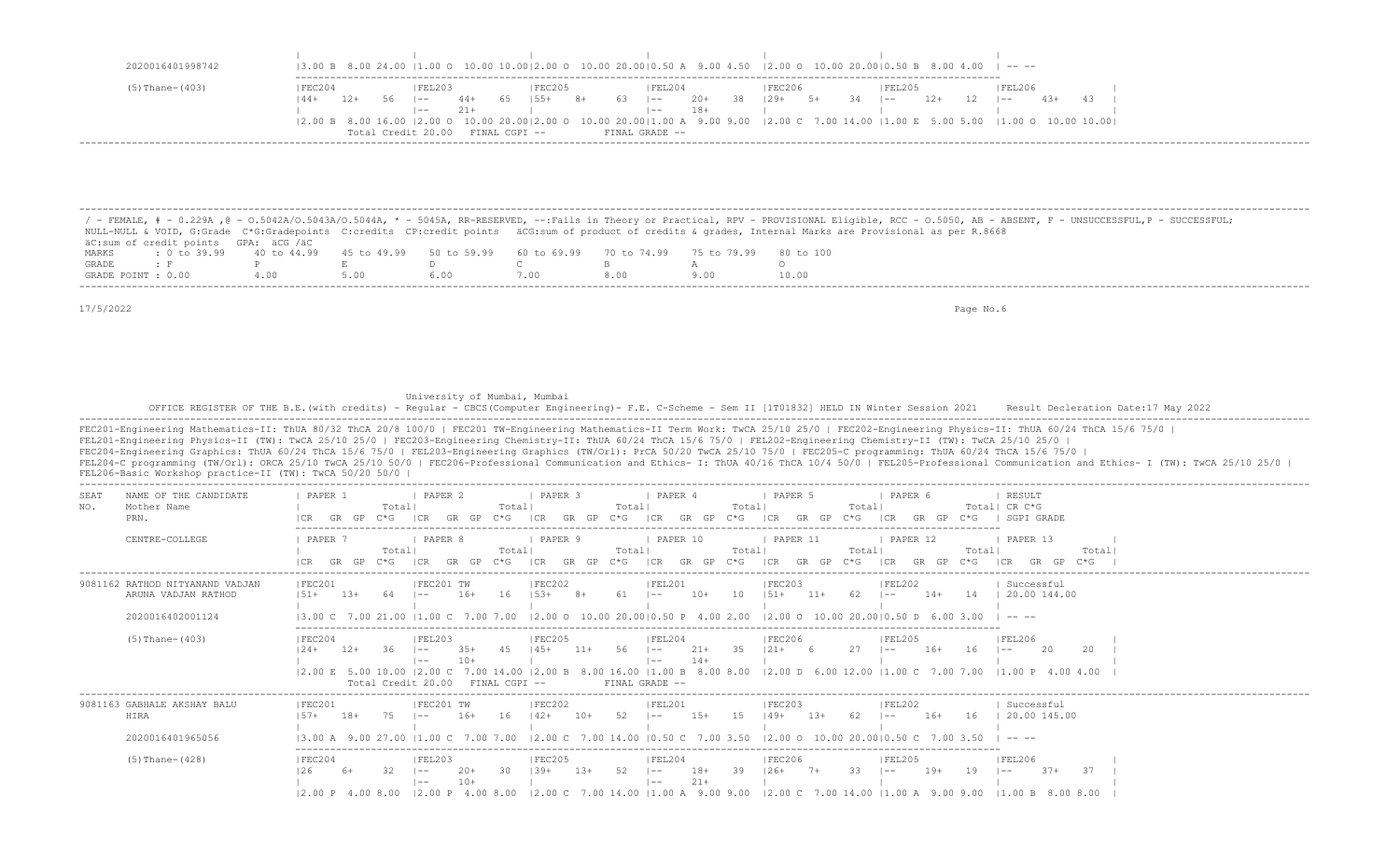| 9081164 JAWARE PRADIP BALASAHEB<br>MANGAL | IFEC201<br>161+ | 19+ | -80 | IFEC201 TW<br>$- -$ | $2.3+$ | 23            | IFEC202<br>$147+$ | -12+  | 59 | IFEL201<br>$- -$ | -20+  | 20  | IFEC203<br>$147+$                                                                                                                                                                           | 15+  | 62. | FEL202<br>$- -$ | $2.2+$ | 22 | $20.00 - -$   | Unsuccessful |    |  |
|-------------------------------------------|-----------------|-----|-----|---------------------|--------|---------------|-------------------|-------|----|------------------|-------|-----|---------------------------------------------------------------------------------------------------------------------------------------------------------------------------------------------|------|-----|-----------------|--------|----|---------------|--------------|----|--|
|                                           |                 |     |     |                     |        |               |                   |       |    |                  |       |     |                                                                                                                                                                                             |      |     |                 |        |    |               |              |    |  |
| 2020016401965087                          |                 |     |     |                     |        |               |                   |       |    |                  |       |     | $(3.00 \circ 10.00 \cdot 30.00)1.00 \circ 10.00 \cdot 10.00)2.00 \text{ A}$ 9.00 18.00 $(0.50 \circ 10.00 \cdot 5.00 \cdot 12.00 \circ 10.00 \cdot 20.00)0.50 \circ 10.00 \cdot 5.00$ $- -$ |      |     |                 |        |    |               |              |    |  |
| (5) Thane-(428)                           | FEC204          |     |     | <b>FEL203</b>       |        |               | <b>FEC205</b>     |       |    | IFEL204          |       |     | <b>FEC206</b>                                                                                                                                                                               |      |     | FEL205          |        |    | <b>FEL206</b> |              |    |  |
|                                           | 15F             | 7 E | 22  | $- -$               | 36+    | - 54          | 48+               | $14+$ | 62 | $1 - -$          | $22+$ | -43 | $124+$                                                                                                                                                                                      | $7+$ | -31 | $- -$           | $21+$  | 21 | $- -$         | $44+$        | 44 |  |
|                                           |                 |     |     | $- -$               | $18+$  |               |                   |       |    | $- -$            | $21+$ |     |                                                                                                                                                                                             |      |     |                 |        |    |               |              |    |  |
|                                           |                 |     |     |                     |        |               |                   |       |    |                  |       |     | 2.00 F 0.00 0.00  2.00 B 8.00 16.00  2.00 O 10.00 20.00 1.00 O 10.00 10.00 2.00 C 7.00 14.00  1.00 O 10.00 10.00 1.00 O 10.00 10.00                                                         |      |     |                 |        |    |               |              |    |  |
|                                           |                 |     |     | Total Credit 20.00  |        | FINAL CGPI -- |                   |       |    | FINAL GRADE --   |       |     |                                                                                                                                                                                             |      |     |                 |        |    |               |              |    |  |

 / - FEMALE, # - 0.229A ,@ - O.5042A/O.5043A/O.5044A, \* - 5045A, RR-RESERVED, --:Fails in Theory or Practical, RPV - PROVISIONAL Eligible, RCC - O.5050, AB - ABSENT, F - UNSUCCESSFUL,P - SUCCESSFUL; NULL-NULL & VOID, G:Grade C\*G:Gradepoints C:credits CP:credit points äCG:sum of product of credits & grades, Internal Marks are Provisional as per R.8668 äC:sum of credit points GPA: äCG /äC MARKS : 0 to 39.99 40 to 44.99 45 to 49.99 50 to 59.99 60 to 69.99 70 to 74.99 75 to 79.99 80 to 100<br>GRADE: F P R D C B A F P E D C B A O<br>INT:0.00 4.00 5.00 6.00 7.00 8.00 9.00 10.1 GRADE POINT : 0.00 4.00 5.00 6.00 7.00 8.00 9.00 10.00 -------------------------------------------------------------------------------------------------------------------------------------------------------------------------------------------------------------------

-------------------------------------------------------------------------------------------------------------------------------------------------------------------------------------------------------------------

17/5/2022 Page No.7

University of Mumbai, Mumbai

-------------------------------------------------------------------------------------------------------------------------

 OFFICE REGISTER OF THE B.E.(with credits) - Regular - CBCS(Computer Engineering)- F.E. C-Scheme - Sem II [1T01832] HELD IN Winter Session 2021 Result Decleration Date:17 May 2022 -------------------------------------------------------------------------------------------------------------------------------------------------------------------------------------------------------------------

 FEC201-Engineering Mathematics-II: ThUA 80/32 ThCA 20/8 100/0 | FEC201 TW-Engineering Mathematics-II Term Work: TwCA 25/10 25/0 | FEC202-Engineering Physics-II: ThUA 60/24 ThCA 15/6 75/0 | FEL201-Engineering Physics-II (TW): TwCA 25/10 25/0 | FEC203-Engineering Chemistry-II: ThUA 60/24 ThCA 15/6 75/0 | FEL202-Engineering Chemistry-II (TW): TwCA 25/10 25/0 | FEC204-Engineering Graphics: ThUA 60/24 ThCA 15/6 75/0 | FEL203-Engineering Graphics (TW/Orl): PrCA 50/20 TwCA 25/10 75/0 | FEC205-C programming: ThUA 60/24 ThCA 15/6 75/0 | FEL204-C programming (TW/Orl): ORCA 25/10 TwCA 25/10 50/0 | FEC206-Professional Communication and Ethics- I: ThUA 40/16 ThCA 10/4 50/0 | FEL205-Professional Communication and Ethics- I (TW): TwCA 25/10 25/0 | FEL206-Basic Workshop practice-II (TW): TwCA 50/20 50/0 |

| SEAT<br>NO.<br>PRN. | NAME OF THE CANDIDATE<br>Mother Name                       | PAPER 1<br>GR                                                                                                                           |       | Total<br>こ*に   | PAPER 2                                        |               | Total<br>`* ና | PAPER 3                                                       |       | Total<br>ነ* (⊋ | PAPER 4                                    |                                | Total<br>C*G-  | PAPER 5                         |       | Total<br>ነ* ና  | PAPER 6                |        | Totall<br>C*G.    | RESULT<br>CR C*G<br>SGPI GRADE                                                                                                                                                                                                                                                                                                                                                                                              |                |  |
|---------------------|------------------------------------------------------------|-----------------------------------------------------------------------------------------------------------------------------------------|-------|----------------|------------------------------------------------|---------------|---------------|---------------------------------------------------------------|-------|----------------|--------------------------------------------|--------------------------------|----------------|---------------------------------|-------|----------------|------------------------|--------|-------------------|-----------------------------------------------------------------------------------------------------------------------------------------------------------------------------------------------------------------------------------------------------------------------------------------------------------------------------------------------------------------------------------------------------------------------------|----------------|--|
|                     | CENTRE-COLLEGE                                             | PAPER 7<br>GR                                                                                                                           |       | Total<br>C*G - | PAPER 8                                        | GP            | Total<br>ገ* ና | PAPER 9                                                       |       | Total<br>ገ* ና  | PAPER 10                                   |                                | Total<br>C*G - | PAPER 11<br>GR.                 |       | Totall<br>C*G. | PAPER 12<br>GR.        |        | Totall<br>$C * G$ | PAPER 13<br>I C.R<br>GR                                                                                                                                                                                                                                                                                                                                                                                                     | Total<br>$C*G$ |  |
| PRIYA               | 9081165 / MANDHANE SAKSHI VIKAS<br>2020016401963034        | FEC201<br>$166+$<br>13.00                                                                                                               | $20+$ | 86<br>30 0011  | FEC201 TW<br>$- -$                             | $21+$         |               | FEC202<br>150+<br>$.00 \circ 10.00 10.0012.00 \circ 10.00 20$ | $12+$ |                | <b>FEL201</b><br>$- -$<br>$0010$           | $22+$<br>$.50 \circ 10.005.00$ |                | FEC203 <br>$153+$<br>1200010020 | $14+$ | -67            | FEL202<br>l ——         | $23+$  | 23                | Unsuccessful<br>$20.00 - -$<br>$\frac{1}{2} \frac{1}{2} \frac{1}{2} \frac{1}{2} \frac{1}{2} \frac{1}{2} \frac{1}{2} \frac{1}{2} \frac{1}{2} \frac{1}{2} \frac{1}{2} \frac{1}{2} \frac{1}{2} \frac{1}{2} \frac{1}{2} \frac{1}{2} \frac{1}{2} \frac{1}{2} \frac{1}{2} \frac{1}{2} \frac{1}{2} \frac{1}{2} \frac{1}{2} \frac{1}{2} \frac{1}{2} \frac{1}{2} \frac{1}{2} \frac{1}{2} \frac{1}{2} \frac{1}{2} \frac{1}{2} \frac{$ |                |  |
|                     | $(5)$ Thane- $(428)$                                       | FEC204<br>  14F<br>12.00 F 0.00                                                                                                         | 12E   |                | FEL203<br>$- -$<br>$- -$<br>Total Credit 20.00 | $.36+$<br>18+ | FINAL CGPI -- | <b>FEC205</b><br>2.00 0                                       | $14+$ |                | FEL204<br>$- -$<br>$- -$<br>FINAL GRADE -- | $2.2+$<br>$21+$                |                | <b>IFEC206</b><br>$124+$        |       |                | FEL205<br>$- -$        | $2.2+$ | 22                | <b>FEL206</b><br>$42+$<br>$- -$<br>10.00 20.00   1.00 0 10.00 10.00   2.00 0 7.00 14.00   1.00 0 10.00 10.00   1.00 0 10.00 10.00   10.00   0                                                                                                                                                                                                                                                                               |                |  |
|                     | 9081166 PANDEY VINAY RAKESH<br>SANDHYA<br>2020016401957567 | FEC201<br>$165+$<br>$(3.00 \t 0 \t 10.00 \t 30.00)$ [1.00 0 10.00 10.00 2.00 0 10.00 20.00 0.50 0 10.00 5.00  2.00 0 10.00 20.00 0.50 0 | $19+$ |                | FEC201 TW<br>$- -$                             | $24+$         | 24            | FEC202<br> 49+                                                |       |                | <b>FEL201</b><br>$- -$                     | $20+$                          | 20             | FEC203 <br>$146+$               | $14+$ |                | <b>FEL202</b><br>$- -$ | $20+$  | 20<br>.00.5.00    | Unsuccessful<br>$20.00 - -$<br>$\cdots$                                                                                                                                                                                                                                                                                                                                                                                     |                |  |

Total Credit 20.00 FINAL CGPI -- FINAL GRADE --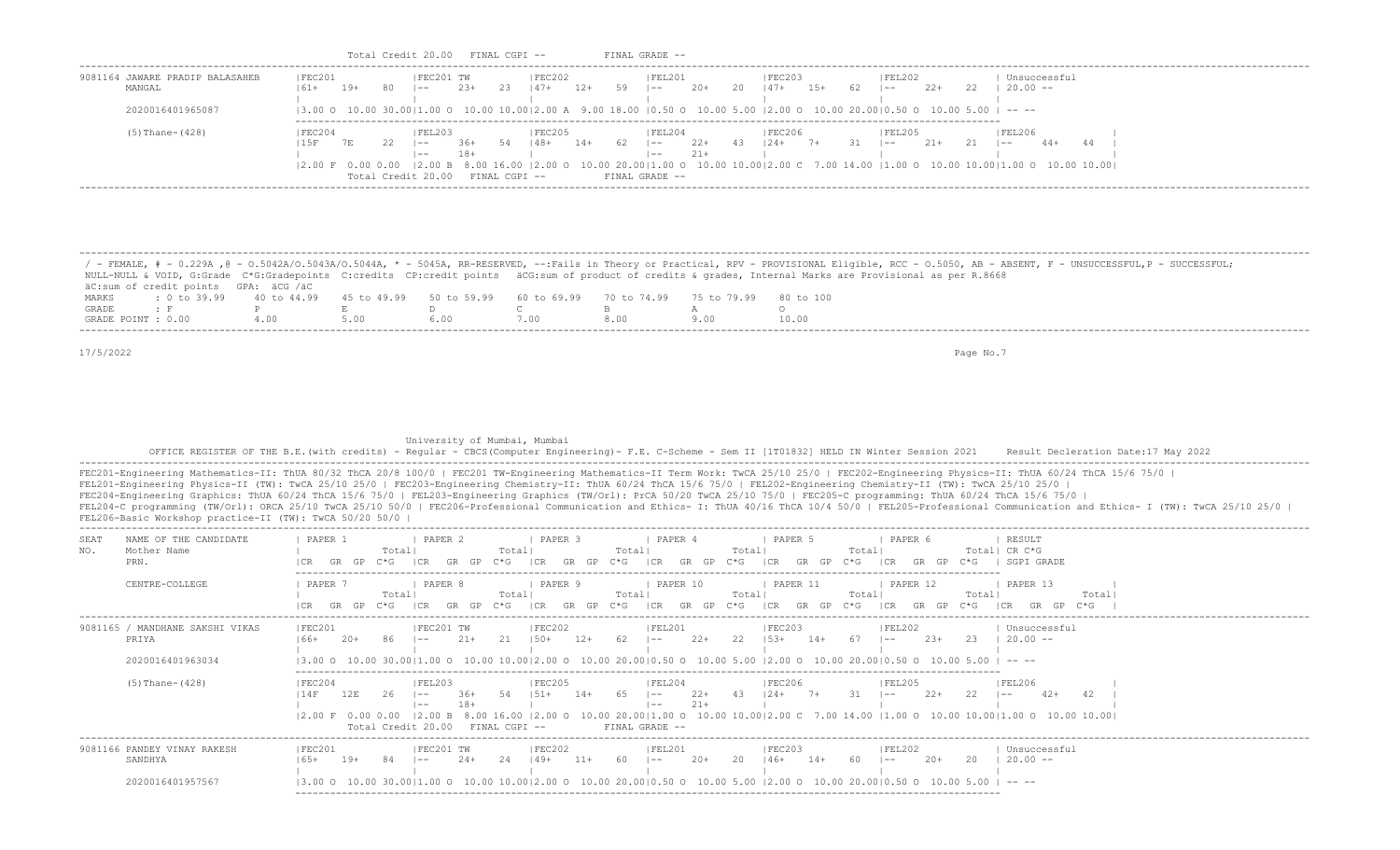| $(5)$ Thane- $(428)$            | FEC204            |       |      | FEL203                           |        |                   | IFEC205     |       |            | IFEL204        |        |      | IFEC206   |       |    | FEL205                                                                                                                                                                                                                         |        |      | FEL206       |       |                                                                                          |
|---------------------------------|-------------------|-------|------|----------------------------------|--------|-------------------|-------------|-------|------------|----------------|--------|------|-----------|-------|----|--------------------------------------------------------------------------------------------------------------------------------------------------------------------------------------------------------------------------------|--------|------|--------------|-------|------------------------------------------------------------------------------------------|
|                                 |                   | 9E    | 25.  | $- -$                            | 32+    | 48.               | $1.39+$     | $14+$ | -53        | $1 - -$        | $12+$  | - 31 | $121+$ 8+ |       | 29 | $1 - -$                                                                                                                                                                                                                        | $22+$  | 22   | $1 - -$      | $42+$ | 42.                                                                                      |
|                                 |                   |       |      | $- -$                            | $16+$  |                   |             |       |            | $- -$          | 19+    |      |           |       |    |                                                                                                                                                                                                                                |        |      |              |       |                                                                                          |
|                                 |                   |       |      |                                  |        |                   |             |       |            |                |        |      |           |       |    | 12.00 F 0.00 0.00 12.00 C 7.00 14.00 12.00 B 8.00 16.00 11.00 C 7.00 7.00 12.00 D 6.00 12.00 11.00 O 10.00 10.0010.00 10.00 10.00 10.00 10.00 10.00 10.00 10.00 10.00 10.00 10.00 10.00 10.00 10.00 10.00 10.00 10.00 10.00 10 |        |      |              |       |                                                                                          |
|                                 |                   |       |      | Total Credit 20.00 FINAL CGPI -- |        |                   |             |       |            | FINAL GRADE -- |        |      |           |       |    |                                                                                                                                                                                                                                |        |      |              |       |                                                                                          |
| 9081167 SAHU DINESHKUMAR SHARAD | FEC201            |       |      | FEC201 TW                        |        |                   | FEC202      |       |            | FEL201         |        |      | FEC203    |       |    | FEL202                                                                                                                                                                                                                         |        |      | Successful   |       |                                                                                          |
| AMULY                           | $170+$            | $20+$ | 90.  | $1 - -$                          | $2.3+$ | 23                | $1.50+$     | 13+   | 63 – 1 – – |                | 21+    | 21   | 148+      | $15+$ | 63 | $1 - -$                                                                                                                                                                                                                        | $2.3+$ | - 23 | 20.00 172.00 |       |                                                                                          |
|                                 |                   |       |      |                                  |        |                   |             |       |            |                |        |      |           |       |    |                                                                                                                                                                                                                                |        |      |              |       |                                                                                          |
| 2020016401968871                |                   |       |      |                                  |        |                   |             |       |            |                |        |      |           |       |    | $\vert 3.00$ 0 10.00 30.00 $\vert 1.00$ 0 10.00 10.00 $\vert 2.00$ 0 10.00 20.00 $\vert 0.50$ 0 10.00 5.00 $\vert 2.00$ 0 10.00 20.00 $\vert 0.50$ 0 10.00 5.00 $\vert$ -- --                                                  |        |      |              |       |                                                                                          |
| $(5)$ Thane- $(428)$            | IFEC204           |       |      | FEL203                           |        |                   | IFEC205     |       |            | FEL204         |        |      | IFEC206   |       |    | IFEL205                                                                                                                                                                                                                        |        |      | IFEL206      |       |                                                                                          |
|                                 |                   |       | -32. | $- - -$                          | $2.0+$ |                   | $30 \t147+$ | $15+$ | 62         | $\vert$ $ -$   | 22+ 43 |      | $129+$ 8+ |       | 37 | $1 - -$                                                                                                                                                                                                                        | $22+$  | 22   | $\sim$ $-$   | $44+$ |                                                                                          |
|                                 |                   |       |      | $- -$                            | 10+    |                   |             |       |            | $- -$          | $21+$  |      |           |       |    |                                                                                                                                                                                                                                |        |      |              |       |                                                                                          |
|                                 | 12.00 P 4.00 8.00 |       |      | 12.00P                           |        | 400800            |             |       |            |                |        |      |           |       |    |                                                                                                                                                                                                                                |        |      |              |       | 10.00 20.0011.00 0 10.00 10.0012.00 B 8.00 16.00 11.00 0 10.00 10.0011.00 0 10.00 10.001 |
|                                 |                   |       |      | Total Credit 20.00               |        | $FTNAI, CGPT - -$ |             |       |            | FINAL GRADE -- |        |      |           |       |    |                                                                                                                                                                                                                                |        |      |              |       |                                                                                          |
|                                 |                   |       |      |                                  |        |                   |             |       |            |                |        |      |           |       |    |                                                                                                                                                                                                                                |        |      |              |       |                                                                                          |

|                    |                                                                                                |  |  |  | / - FEMALE, # - 0.229A ,@ - 0.5042A/0.5043A/0.5044A, * - 5045A, RR-RESERVED, --:Fails in Theory or Practical, RPV - PROVISIONAL Eligible, RCC - 0.5050, AB - ABSENT, F - UNSUCCESSFUL,P - SUCCESSFUL; |
|--------------------|------------------------------------------------------------------------------------------------|--|--|--|-------------------------------------------------------------------------------------------------------------------------------------------------------------------------------------------------------|
|                    |                                                                                                |  |  |  | NULL-NULL & VOID, G:Grade C*G:Gradepoints C:credits CP:credit points äCG:sum of product of credits & qrades, Internal Marks are Provisional as per R.8668                                             |
|                    | äC:sum of credit points GPA: äCG /äC                                                           |  |  |  |                                                                                                                                                                                                       |
| MARKS              | t 0 to 39,99 40 to 44,99 45 to 49,99 50 to 59,99 60 to 69,99 70 to 74,99 75 to 79,99 80 to 100 |  |  |  |                                                                                                                                                                                                       |
| GRADE              |                                                                                                |  |  |  |                                                                                                                                                                                                       |
| GRADE POINT : 0.00 |                                                                                                |  |  |  | 10.00                                                                                                                                                                                                 |

### University of Mumbai, Mumbai

 OFFICE REGISTER OF THE B.E.(with credits) - Regular - CBCS(Computer Engineering)- F.E. C-Scheme - Sem II [1T01832] HELD IN Winter Session 2021 Result Decleration Date:17 May 2022 -------------------------------------------------------------------------------------------------------------------------------------------------------------------------------------------------------------------

| NAME OF THE CANDIDATE<br>SEA.<br>NO.<br>Mother Name<br>PRN. | PAPER 2<br>PAPER 3<br>PAPER 4<br>PAPER 6<br>RESULT<br>PAPER 1<br>PAPER 5<br>Total  CR C*G<br>Totall<br>Total <br>Total <br>Total<br>Total<br>SGPI GRADE<br>$C \star G$<br>$C*G$<br>GP<br>I C.R<br>$C * G$<br>GR.<br>GP<br>ICR<br>$C * G$<br>$C*G$<br>C*G<br>GR.<br>GP<br>1 C.R<br>GP<br>GR<br>GP<br>GR<br>GR                                                                                                                                                                                                                                                                                                                                                   |
|-------------------------------------------------------------|----------------------------------------------------------------------------------------------------------------------------------------------------------------------------------------------------------------------------------------------------------------------------------------------------------------------------------------------------------------------------------------------------------------------------------------------------------------------------------------------------------------------------------------------------------------------------------------------------------------------------------------------------------------|
| CENTRE-COLLEGE                                              | PAPER<br>PAPER 8<br>PAPER 9<br>PAPER 10<br>PAPER 11<br>PAPER 12<br>PAPER 13<br>Totall<br>Total<br>Total<br>Total<br>Totall<br>Total<br>Total<br>GP<br>C*G-<br>C*G-<br>C*G<br>I CR<br>GR<br>$C*G$<br>GP<br>C*G -<br>I CR<br>GR<br>GP.                                                                                                                                                                                                                                                                                                                                                                                                                           |
| 9081168 BHISE RUTUJ RAJESH<br>VIJAYA<br>2019016402102564    | FEC202<br> FEC201<br>IFEC201 TW<br> FEL201<br> FEC203<br> FEL202<br>Successful<br>12<br>$10+$<br>$11+$<br>$12+$<br>58.<br>10<br>$149+$<br>$13+$<br>-62<br>$19+$<br>19<br>20.00 150.50<br>$146+$<br>$12+$<br>$142+$<br>-53.<br>$- -$<br>$- -$<br>l ——<br>$(3.00 \text{ D } 6.00 \text{ 18.00 } 11.00 \text{ E } 5.00 \text{ 5.00 } 12.00 \text{ A } 9.00 \text{ 18.00 } 10.50 \text{ P } 4.00 \text{ 2.00 } 12.00 \text{ O } 10.00 \text{ 20.00} 10.50 \text{ A } 9.00 \text{ 4.50}$<br>-----                                                                                                                                                                   |
| $(5)$ Thane- $(689)$                                        | FEC204<br> FEL203<br> FEC205<br> FEL204<br> FEC206<br> FEL205<br> FEL206 <br>$15+$<br>35<br>- 31<br>$124+$<br>$20+$<br>$149+$<br>$11+$<br>-60<br>$7+$<br>20<br>$46+$<br>$6+$<br>$1 - -$<br>$1 - -$<br>$1 - -$<br>- 24<br>$- -$<br>$16+$<br>$12+$<br>$1 - -$<br>$- -$<br>$\begin{bmatrix} 2.00 & 0 & 10.00 & 20.00 & 11.00 & C & 7.00 & 7.00 & 12.00 & C & 7.00 & 14.00 & 11.00 & 0 & 10.00 & 10.00 & 10.00 & 10.00 & 10.00 & 10.00 & 10.00 & 10.00 & 10.00 & 10.00 & 10.00 & 10.00 & 10.00 & 10.00 & 10.00 & 10.00 & 10.00 & 10.00 & 10.00 & 10.0$<br>12.00C<br>$ 2,00 \tP 4,00 \t8,00$<br>7.00 14.00<br>Total Credit 20.00<br>FINAL CGPI --<br>FINAL GRADE -- |
| 9081169 SHETE RAMKRISHNA RAJENDRA                           | FEC201<br>FEC201 TW<br> FEC202<br> FEC203<br> FEL202<br><b>FEL201</b><br>Successful                                                                                                                                                                                                                                                                                                                                                                                                                                                                                                                                                                            |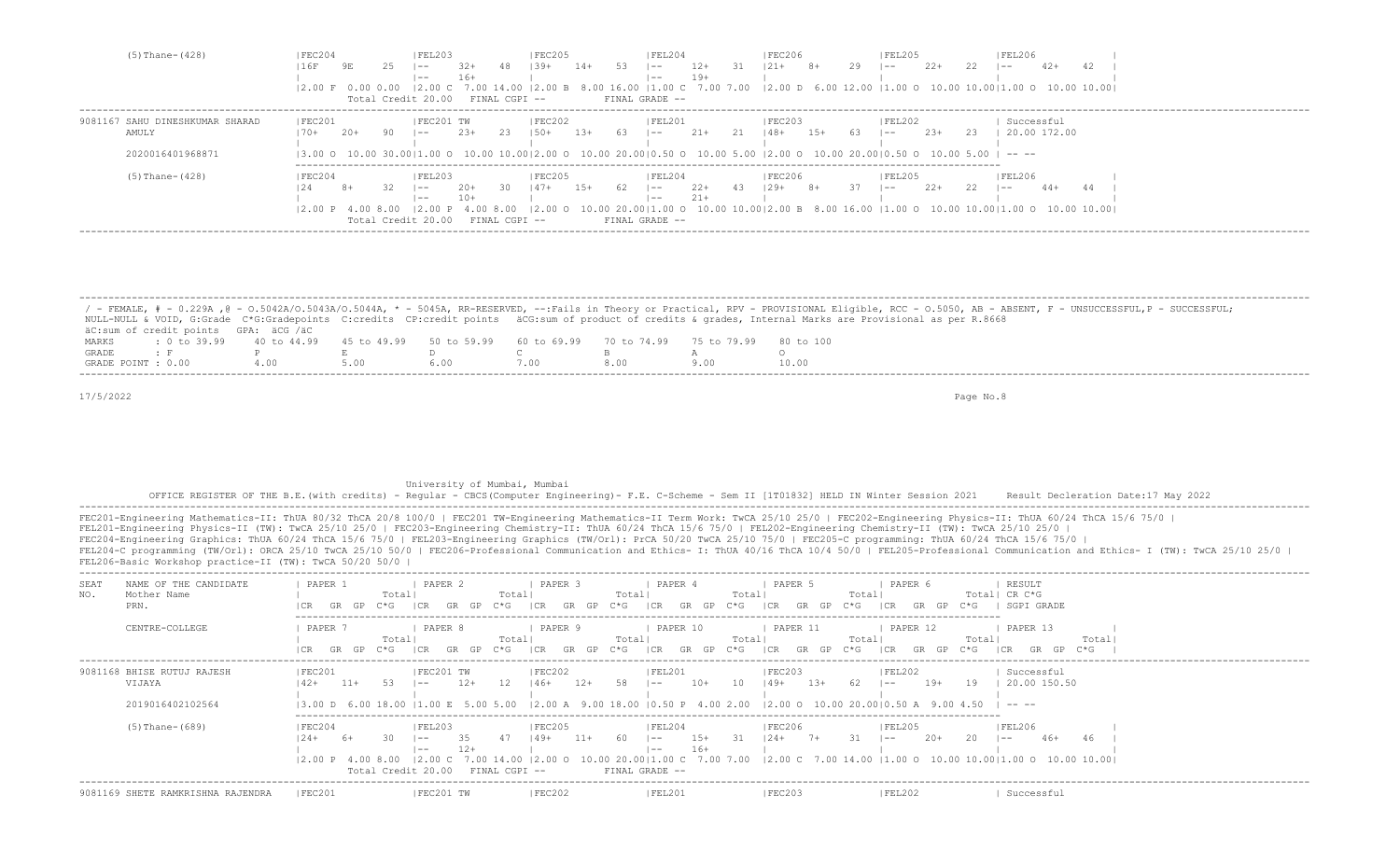| VAIJANTA<br>2020016401977653                                 | 20.00 171.50<br>$14+$<br>$\sim$<br>$17+$<br>$1.51 +$<br>$1 - -$<br>$(3.00 \t{0} 10.00 \t{0} 30.00   1.00 \t{0} 10.00 \t{10.00}   2.00 \t{0} 10.00 \t{20.00}   0.50 \t{0} 7.00 \t{3.50}   2.00 \t{0} 10.00 \t{20.00}   0.50 \t{B} 8.00$<br>-----                                                                                                                                                                                                                               |
|--------------------------------------------------------------|-------------------------------------------------------------------------------------------------------------------------------------------------------------------------------------------------------------------------------------------------------------------------------------------------------------------------------------------------------------------------------------------------------------------------------------------------------------------------------|
| $(5)$ Thane- $(689)$                                         | FEL203<br> FEC205<br> FEC204<br> FEL204<br> FEC206 <br> FEL205 <br> FEL206<br>-37<br>$10+$<br>$2.3+$<br>$12+$<br>66<br>$19+$<br>35<br>-34<br>23<br>$36+$<br>$1.52+$<br>$14+$<br>$124 +$<br>-36<br>$1 - -$<br>$- -$<br>$1 - -$<br>$1 - -$<br>$16+$<br>$12+$<br>$1 - -$<br>$- -$<br> 2.00 C 7.00 14.00  2.00 E 5.00 10.00  2.00 O 10.00 20.00 1.00 B 8.00 8.00  2.00 C 7.00 14.00  1.00 O 10.00 10.00 1.00 B 8.00 8.00<br>Total Credit 20.00<br>FINAL GRADE --<br>FINAL CGPI -- |
| 9081170 CHAULKAR DAIVIK NAMDEV<br>SUNITA<br>2020016401037135 | FEC201 TW<br> FEC201<br> FEC202<br> FEL201<br> FEC203<br> FEL202<br>Successful<br>21+<br>- 23<br>$1.5+$<br>$14+$<br>$2.3+$<br>20.00 182.00<br>$17+$<br>$2.3+$<br>- 63<br>21<br>$150+$<br>-23-<br>73.<br>148+<br>$1.56+$<br>$1 - -$<br>$1 - -$<br>$1 - -$<br>$(3.00 B 8.00 24.00 11.00 O 10.00 10.00 12.00 O 10.00 20.00 10.50 O 10.00 5.00 12.00 O 10.00 20.00 10.50 O 10.00 5.00 1 - - -$                                                                                    |
| $(5)$ Thane- $(889)$                                         | IFEC204<br> FEC205<br>IFEL204<br> FEC206 <br> FEL205<br> FEL203<br> FEL206<br>$2.2+$<br>$2.2+$<br>$10+$<br>35.<br>-22<br>$40+$<br>$144+$<br>-45<br>$127 +$<br>43+<br>-9+<br>-53<br>$8+$<br>64<br>$1 - -$<br>$\sim$<br>53<br>$- -$<br>$- -$<br>$23+$<br>$21+$<br>$- -$<br>l ——<br>10.00 10.0012.00 B 8.00 16.00 11.00 O 10.00 10.0011.00 O 10.00 10.001<br>00 Q<br>16 00<br>12.00 B<br>16.00<br>Total Credit 20.00<br>FINAL CGPI --<br>FINAL GRADE --                          |

 ------------------------------------------------------------------------------------------------------------------------------------------------------------------------------------------------------------------- / - FEMALE, # - 0.229A , @ - 0.5042A/O.5043A/O.5044A, \* - 5045A, RR-RESERVED, --:Fails in Theory or Practical, RPV - PROVISIONAL Eligible, RCC - 0.5050, AB - ABSENT, F - UNSUCCESSFUL,P - SUCCESSFUL; NULL-NULL & VOID, G:Grade C\*G:Gradepoints C:credits CP:credit points äCG:sum of product of credits & grades, Internal Marks are Provisional as per R.8668 äC:sum of credit points GPA: äCG /äC MARKS : 0 to 39.99 40 to 44.99 45 to 49.99 50 to 59.99 60 to 69.99 70 to 74.99 75 to 79.99 80 to 100 GRADE : F P E D C B A O GRADE POINT : 0.00 4.00 5.00 6.00 7.00 8.00 9.00 -------------------------------------------------------------------------------------------------------------------------------------------------------------------------------------------------------------------

17/5/2022 Page No.9

 University of Mumbai, Mumbai OFFICE REGISTER OF THE B.E.(with credits) - Regular - CBCS(Computer Engineering)- F.E. C-Scheme - Sem II [1T01832] HELD IN Winter Session 2021 Result Decleration Date:17 May 2022 ------------------------------------------------------------------------------------------------------------------------------------------------------------------------------------------------------------------- FEC201-Engineering Mathematics-II: ThUA 80/32 ThCA 20/8 100/0 | FEC201 TW-Engineering Mathematics-II Term Work: TwCA 25/10 25/0 | FEC202-Engineering Physics-II: ThUA 60/24 ThCA 15/6 75/0 | FEL201-Engineering Physics-II (TW): TwCA 25/10 25/0 | FEC203-Engineering Chemistry-II: ThUA 60/24 ThCA 15/6 75/0 | FEL202-Engineering Chemistry-II (TW): TwCA 25/10 25/0 | FEC204-Engineering Graphics: ThUA 60/24 ThCA 15/6 75/0 | FEL203-Engineering Graphics (TW/Orl): PrCA 50/20 TwCA 25/10 75/0 | FEC205-C programming: ThUA 60/24 ThCA 15/6 75/0 | FEL204-C programming (TW/Orl): ORCA 25/10 TwCA 25/10 50/0 | FEC206-Professional Communication and Ethics- I: ThUA 40/16 ThCA 10/4 50/0 | FEL205-Professional Communication and Ethics- I (TW): TwCA 25/10 25/0 | FEL206-Basic Workshop practice-II (TW): TwCA 50/20 50/0 | ------------------------------------------------------------------------------------------------------------------------------------------------------------------------------------------------------------------- SEAT NAME OF THE CANDIDATE | PAPER 1 | PAPER 2 | PAPER 3 | PAPER 4 | PAPER 5 | PAPER 6 | RESULT NO. Mother Name | Total| Total| Total| Total| Total| Total| Total| Total| Total| Total| Total| Total| Total| CR C\*G PRN. |CR GR GP C\*G |CR GR GP C\*G |CR GR GP C\*G |CR GR GP C\*G |CR GR GP C\*G |CR GR GP C\*G | SGPI GRADE ------------------------------------------------------------------------------------------------------------------------- CENTRE-COLLEGE | PAPER 7 | PAPER 8 | PAPER 9 | PAPER 10 | PAPER 11 | PAPER 12 | PAPER 13 |<br>| Total| Total| Total| Total| Total| Total| Total| Total| Total| Total| Total| | Total| Total| Total| Total| Total| Total| Total| |CR GR GP C\*G |CR GR GP C\*G |CR GR GP C\*G |CR GR GP C\*G |CR GR GP C\*G |CR GR GP C\*G |CR GR GP C\*G | ------------------------------------------------------------------------------------------------------------------------------------------------------------------------------------------------------------------- 9081171 PAL BRIJESH LALJI | |FEC201 | |FEC201 TW | |FEC202 | |FEL201 | |FEC203 | |FEL202 | Successful URMILA PAL |67+ 16+ 83 |-- 19+ 19 |48+ 15+ 63 |-- 18+ 18 |52+ 14+ 66 |-- 23+ 23 | 20.00 168.00 | | | | | | | 2020016402183575 |3.00 O 10.00 30.00|1.00 A 9.00 9.00 |2.00 O 10.00 20.00|0.50 B 8.00 4.00 |2.00 O 10.00 20.00|0.50 O 10.00 5.00 | -- -- ------------------------------------------------------------------------------------------------------------------------- (5)Thane-(889) |FEC204 |FEL203 |FEC205 |FEL204 |FEC206 |FEL205 |FEL206 | |31+ 13+ 44 |-- 40 57 |45+ 12+ 57 |-- 10+ 26 |24+ 4+ 28 |-- 10+ 10 |-- 43+ 43 | | |-- 17+ | |-- 16+ | | | |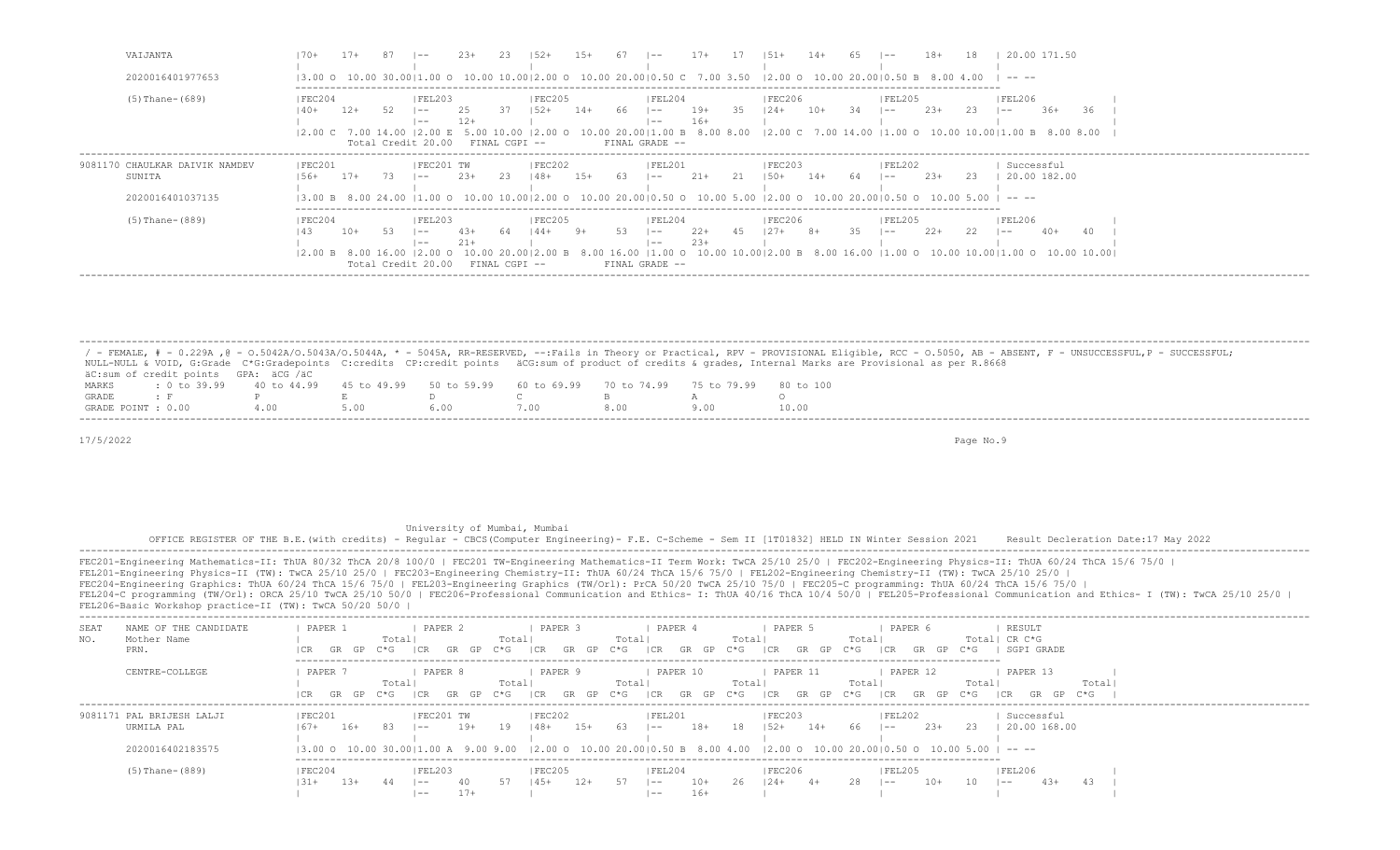|2.00 D 6.00 12.00 |2.00 A 9.00 18.00 |2.00 A 9.00 18.00 |1.00 D 6.00 6.00 |2.00 D 6.00 12.00 |1.00 P 4.00 4.00 |1.00 O 10.00 10.00| Total Credit 20.00 FINAL CGPI -- FINAL GRADE --

| 9081172 PRAJAPATI YASH RAKESH<br><b>REKHA</b>                        | FEC201<br>$162+$                           | $16+$ | 78. | FEC201 TW<br>$- -$                                             | $17+$                 |               | FEC202<br>  42+    | $1.5+$ | 57          | FEL201<br>$- -$                                                                                                                                                                              | $12+$          | -12 | FEC203<br> 49+                                                                                                  | $14+$  | -63   | FEL202<br>$- -$ | $2.3+$ | -23  | Successful<br>20.00 155.50                                         |
|----------------------------------------------------------------------|--------------------------------------------|-------|-----|----------------------------------------------------------------|-----------------------|---------------|--------------------|--------|-------------|----------------------------------------------------------------------------------------------------------------------------------------------------------------------------------------------|----------------|-----|-----------------------------------------------------------------------------------------------------------------|--------|-------|-----------------|--------|------|--------------------------------------------------------------------|
| 2020016402183173                                                     | $13.00$ A $9.00$ 27.00 $11.00$ C 7.00 7.00 |       |     |                                                                |                       |               |                    |        |             | $(2.00 \text{ A} \quad 9.00 \quad 18.00 \quad 10.50 \text{ E} \quad 5.00 \quad 2.50 \quad 12.00 \text{ O} \quad 10.00 \quad 20.0010.50 \text{ O} \quad 10.00 \quad 5.00$                     |                |     |                                                                                                                 |        |       |                 |        |      | -------                                                            |
| $(5)$ Thane- $(889)$                                                 | FEC204<br>$27+$<br>12.00 E 5.00            |       | 35. | FEL203 <br>$1 - -$<br>$- -$<br>$12.00$ O<br>Total Credit 20.00 | $4.3+$<br>19+<br>- ററ | FINAL CGPI -- | FEC205 <br>$1.39+$ | 11+    | 50<br>14.00 | FEL204<br>$1 - -$<br>$- -$<br>11.00 D 6.00 6.00<br>FINAL GRADE --                                                                                                                            | $10+$<br>$19+$ | 29  | FEC206<br>$123+$<br>$12.00$ D 6.00 12.00 11.00 P 4.00 4.00                                                      | 6+     | 29    | FEL205<br>$- -$ | $10+$  | 10   | <b>FEL206</b><br>$41+$<br>41<br>$\sim$ $-$<br>11.00 0 10.00 10.001 |
| 9081173 / RAGHAV<br>JAIRAM<br>KESHINI<br>SUMEDHA<br>2020016402183277 | FEC201<br>$-38+$<br>$13.00$ D 6.00 18.00   | $14+$ | 52. | IFEC201 TW<br>$- -$<br>11.00 C 7.00 7.00                       | $16+$                 | 16            | FEC202<br>146+     | $1.3+$ | 59          | IFEL201<br>$- -$<br>$(2.00 \text{ A} \quad 9.00 \quad 18.00 \quad 10.50 \text{ E} \quad 5.00 \quad 2.50 \quad 12.00 \text{ O} \quad 10.00 \quad 20.0010.50 \text{ O} \quad 10.00 \quad 5.00$ | $12+$          | 12  | FEC203 <br>$1.50+$                                                                                              | $1.3+$ | - 6.3 | FEL202<br>$- -$ | $2.3+$ | -23- | Successful<br>20.00 142.50<br>-----                                |
| (5) Thane-(889)                                                      | IFEC204<br>- 28+<br>$12.00 \t E \t 5.00$   | -6+   |     | IFEL203<br>$- -$<br>$- -$<br>$12.00$ D                         | 24<br>$17+$           |               | IFEC205<br>$129+$  | 6+     | 35<br>10.00 | FEL204<br>$\vert - -$<br>$- -$                                                                                                                                                               | $23+$<br>$20+$ | 43  | FEC206<br>$124+$<br>$ 1.00 \t{0} \t{10.00} \t{10.00}  2.00 \t{0} \t{6.00} \t{12.00} \t{1.00} \t{8.00} \t{8.00}$ | $4+$   | 28    | FEL205<br>$- -$ | $18+$  | 18   | <b>IFEL206</b><br>42<br>$42+$<br>$- -$<br>11.00 0 10.00 10.001     |

 / - FEMALE, # - 0.229A ,@ - O.5042A/O.5043A/O.5044A, \* - 5045A, RR-RESERVED, --:Fails in Theory or Practical, RPV - PROVISIONAL Eligible, RCC - O.5050, AB - ABSENT, F - UNSUCCESSFUL,P - SUCCESSFUL; NULL-NULL & VOID, G:Grade C\*G:Gradepoints C:credits CP:credit points äCG:sum of product of credits & grades, Internal Marks are Provisional as per R.8668 äC:sum of credit points GPA: äCG /äC MARKS : 0 to 39.99 40 to 44.99 45 to 49.99 50 to 59.99 60 to 69.99 70 to 74.99 75 to 79.99 80 to 100<br>GRADE: F P E D C B A GRADE : F P E D C B A O GRADE POINT : 0.00 4.00 5.00 6.00 7.00 8.00 9.00 10.00 -------------------------------------------------------------------------------------------------------------------------------------------------------------------------------------------------------------------

-------------------------------------------------------------------------------------------------------------------------------------------------------------------------------------------------------------------

17/5/2022 Page No.10

# University of Mumbai, Mumbai

 OFFICE REGISTER OF THE B.E.(with credits) - Regular - CBCS(Computer Engineering)- F.E. C-Scheme - Sem II [1T01832] HELD IN Winter Session 2021 Result Decleration Date:17 May 2022 -------------------------------------------------------------------------------------------------------------------------------------------------------------------------------------------------------------------

| SEA.  | NAME OF THE CANDIDATE         | PAPER             | PAPER 2      |                  | PAPER             | PAPER                   | PAPER                              | PAPER 6                                                                                                          | RESULT                   |                                |
|-------|-------------------------------|-------------------|--------------|------------------|-------------------|-------------------------|------------------------------------|------------------------------------------------------------------------------------------------------------------|--------------------------|--------------------------------|
| NO.   | Mother Name                   |                   | Totall       | Total            |                   | Totall                  | Totall                             | Totall                                                                                                           | Total  CR C*G            |                                |
|       | PRN.                          | GR GP             | C*G          | C*G<br>GP.<br>GR | GR<br>I CR<br>GP  | CR<br>C*G<br>GR GP      | $C \star G$<br>I CR<br>- GP<br>GR. | C*G.<br>GP.<br>1 C.R                                                                                             | <i>SGPI GRADE</i><br>C*G |                                |
|       | CENTRE-COLLEGE                | PAPER             | PAPER 8      |                  | PAPER             | PAPER 10                | PAPER 11                           | PAPER 12                                                                                                         | PAPER 13                 |                                |
|       |                               |                   | Total        | Totall           |                   | Total                   | Total                              | Total                                                                                                            | Total                    | Total                          |
|       |                               | GR GP C*G<br>I CR | LCR.         | C*G<br>GR GP     | I CR<br>GR<br>GP. | I CR<br>C*G<br>GP<br>GR | $C \star G$<br>I CR<br>GR GP       | $C*G$<br>I CR<br>GP.<br>GR                                                                                       | C*G<br>GP.<br>GR<br>I CR | $\mathcal{C} \star \mathsf{G}$ |
| 90811 | 174 JISHAN NIYAZ AHMED SHAIKH | FEC201            | FEC201 TW    |                  | <b>FEC202</b>     | FEL201                  | <b>FEC203</b>                      | FEL202                                                                                                           | Successful               |                                |
|       | JASMEEN                       | 15+<br>158+       | 73.<br>$- -$ | 19<br>19+        | $147+$<br>$15+$   | $21+$<br>-62<br>$- -$   | 21<br>$14+$<br>150+                | $- -$                                                                                                            | 20.00 183.00<br>22       |                                |
|       |                               |                   |              |                  |                   |                         |                                    |                                                                                                                  |                          |                                |
|       | 2020016402183591              |                   |              |                  |                   |                         |                                    | 13.00 B 8.00 24.00 11.00 A 9.00 9.00 12.00 O 10.00 20.0010.50 O 10.00 5.00 12.00 O 10.00 20.0010.50 O 10.00 5.00 |                          |                                |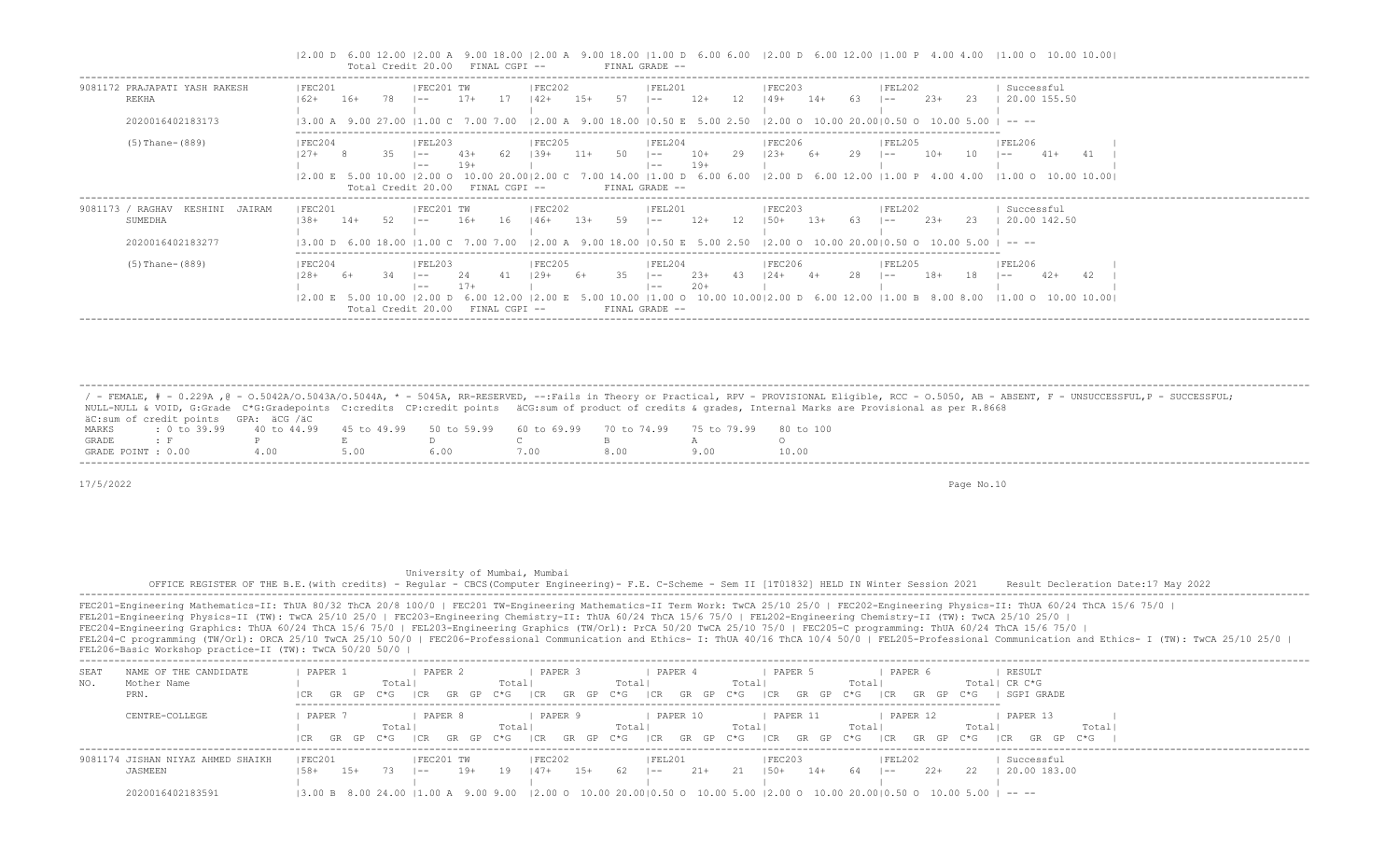| $(5)$ Thane- $(889)$                                                      | IFEC204                                     | $11+$         |                              | IFEL203<br>$- -$<br>$- -$<br>Total Credit 20.00 | $42+$<br>$20+$             | FINAL CGPI --                      | <b>IFEC205</b><br>$140+$                     | $10+$         | 50 | IFEL204<br>l ——<br>$- -$<br>FINAL GRADE --                  | $23+$<br>$20+$  | 43  | <b>IFEC206</b><br>129+<br> 2.00 0 10.00 20.00 2.00 0 10.00 20.00 2.00 C 7.00 14.00  1.00 0 10.00 10.00 2.00 B 8.00 16.00  1.00 0 10.00 10.00 1.00 0 10.00 10.00 |         | 36        | FEL205<br>l —— 1                                 | $2.2+$ | 22   | FEL206<br>$- -$                                                                                                                                                                                                                                                                                                                                                                                                 | $42+$ |    |
|---------------------------------------------------------------------------|---------------------------------------------|---------------|------------------------------|-------------------------------------------------|----------------------------|------------------------------------|----------------------------------------------|---------------|----|-------------------------------------------------------------|-----------------|-----|-----------------------------------------------------------------------------------------------------------------------------------------------------------------|---------|-----------|--------------------------------------------------|--------|------|-----------------------------------------------------------------------------------------------------------------------------------------------------------------------------------------------------------------------------------------------------------------------------------------------------------------------------------------------------------------------------------------------------------------|-------|----|
| 9081175 KADAM PRATHAM VIJAY<br>RANI<br>2020016402061137                   | IFEC201<br>13.00                            |               |                              | IFEC201 TW<br>$- -$                             | $10+$<br>4.00              | 1 O<br>4.00                        | IFEC202<br>$142+$                            |               |    | IFEL201<br>$- -$<br>12.00 C 7.00 14.00 10.50 D 6.00 3.00    | $1.3+$          |     | IFEC203<br>12.00 C 7.00 14.00                                                                                                                                   |         |           | FEL202<br>l —— I<br>10.50                        | $1.3+$ | -1.3 | RR<br>$20.00 -$<br>$\frac{1}{2} \frac{1}{2} \frac{1}{2} \frac{1}{2} \frac{1}{2} \frac{1}{2} \frac{1}{2} \frac{1}{2} \frac{1}{2} \frac{1}{2} \frac{1}{2} \frac{1}{2} \frac{1}{2} \frac{1}{2} \frac{1}{2} \frac{1}{2} \frac{1}{2} \frac{1}{2} \frac{1}{2} \frac{1}{2} \frac{1}{2} \frac{1}{2} \frac{1}{2} \frac{1}{2} \frac{1}{2} \frac{1}{2} \frac{1}{2} \frac{1}{2} \frac{1}{2} \frac{1}{2} \frac{1}{2} \frac{$ |       |    |
| $(5)$ Thane- $(995)$                                                      | FEC204<br>$12.00 \t F 0.00 \t RR$           |               | Total Credit --              | FEL203<br>$- -$<br>l ——<br>12.00 E              | 25E                        | 36.<br>5.00 10.00<br>FINAL CGPI -- | <b>FEC205</b><br>$14.3+$<br>.00 <sub>c</sub> |               |    | FEL204<br>$- -$<br>$- -$<br>FINAL GRADE --                  | $10+$<br>$10+$  |     | <b>IFEC206</b><br>$23+$<br>7.00 14.00   1.00 P 4.00 4.00   2.00 D 6.00 12.00   1.00 P 4.00 4.00   1.00 D 6.00 6.00                                              |         |           | FEL205                                           | -10+   |      | <b>FEL206</b><br>$- -$                                                                                                                                                                                                                                                                                                                                                                                          | $28+$ | 28 |
| 9081176 / KHANDALKAR AISHWARYA SURESH FEC201<br>SAROJ<br>2020016402060084 | 13.00 F                                     | 9Ε<br>0.00 RR | RR                           | IFEC201 TW                                      | $10+$<br>400               | 10                                 | FEC202<br>l RR.<br>12.00 F                   | 8E<br>0.00 RR | RR | FEL201<br>$- -$<br>10.50 B                                  | $18+$<br>800400 | 18  |                                                                                                                                                                 | 0.00 RR |           | FEL202<br>l —— I                                 | $18+$  | 18   | RR<br>$20.00 -$<br>$\cdots$                                                                                                                                                                                                                                                                                                                                                                                     |       |    |
| $(5)$ Thane- $(995)$                                                      | IFEC204<br>I RR.<br>$12.00 \t F 0.00 \t RR$ | $7+$          | <b>RR</b><br>Total Credit -- | FEL203<br>$- -$<br>$- -$<br>12.00 E             | 25E<br>$11+$<br>5.00 10.00 | 36<br>$FTNAI, CGPT - -$            | IFEC205<br> RR<br>00F                        | 8E<br>0.00 RR | RR | FEL204<br>$\sim$ $-$<br>$- -$<br> 1.00 P <br>FINAL GRADE -- | $10+$<br>11E    | 2.1 | IFEC206<br>IRR<br>4.00 4.00 12.00 F 0.00 RR                                                                                                                     | 10E     | <b>RR</b> | IFEL205<br>l —— I<br>$11.00 \text{ P}$ 4.00 4.00 | $10+$  | 10   | FEL206<br>l ——<br>$11.00 \text{ P}$ 4.00 4.00                                                                                                                                                                                                                                                                                                                                                                   | $20+$ | 20 |

 ------------------------------------------------------------------------------------------------------------------------------------------------------------------------------------------------------------------- / - FEMALE, # - 0.229A , @ - 0.5042A/O.5043A/O.5044A, \* - 5045A, RR-RESERVED, --:Fails in Theory or Practical, RPV - PROVISIONAL Eligible, RCC - 0.5050, AB - ABSENT, F - UNSUCCESSFUL, P - SUCCESSFUL; NULL-NULL & VOID, G:Grade C\*G:Gradepoints C:credits CP:credit points äCG:sum of product of credits & grades, Internal Marks are Provisional as per R.8668 äC:sum of credit points GPA: äCG /äC MARKS : 0 to 39.99 40 to 44.99 45 to 49.99 50 to 59.99 60 to 69.99 70 to 74.99 75 to 79.99 80 to 100 GRADE : F P E D C B A O GRADE POINT : 0.00

17/5/2022 Page No.11

 University of Mumbai, Mumbai OFFICE REGISTER OF THE B.E.(with credits) - Regular - CBCS(Computer Engineering)- F.E. C-Scheme - Sem II [1T01832] HELD IN Winter Session 2021 Result Decleration Date:17 May 2022 -------------------------------------------------------------------------------------------------------------------------------------------------------------------------------------------------------------------

| NAME OF THE CANDIDATE<br>SEA<br>Mother Name<br>PRN. | PAPER<br>PAPER 1<br>Total | PAPER<br>PAPER 4<br>Total <br>Totall    | PAPER<br>PAPER 5<br>Total<br>Totall<br>$ CR$ GR GP C*G $ CR$ GR GP C*G $ CR$ GR GP C*G $ CR$ GR GP C*G $ CR$ GR GP C*G $ CR$                          | RESULT<br>Total  CR C*G<br>SGPI GRADE<br>GR GP C*G |  |
|-----------------------------------------------------|---------------------------|-----------------------------------------|-------------------------------------------------------------------------------------------------------------------------------------------------------|----------------------------------------------------|--|
| CENTRE-COLLEGE                                      | PAPER<br>PAPER 8<br>Total | PAPER 10<br>PAPER 9<br>Total <br>Totall | PAPER 12<br>PAPER 11<br>Totall<br>Total <br> CR GR GP C*G  CR GR GP C*G  CR GR GP C*G  CR GR GP C*G  CR GR GP C*G  CR GR GP C*G  CR GP C*G  CR GP C*G | PAPER 13<br>Total<br>Totall                        |  |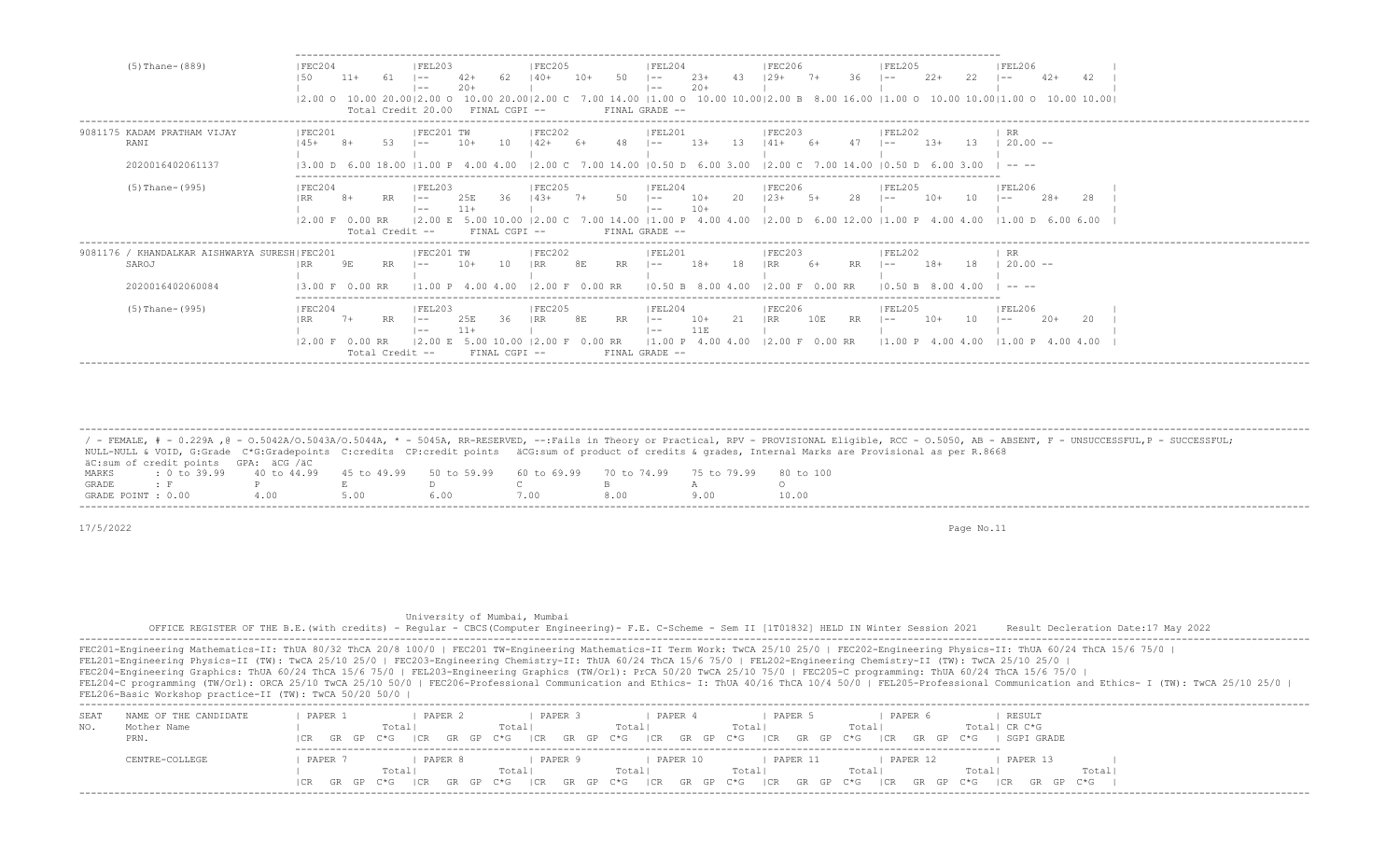| 9081177 PRATHMESH RAHUL SOHANI<br>DHANASHREE            | <b>FEC201</b><br>$167+$<br>$16+$                                                               | IFEC201 TW<br>IFEC202<br>2.1<br>$21 +$<br>12+<br>$147+$                                                                                                     | IFEL201<br>IFEC203<br>22<br>$2.2 +$<br>$13+$<br> 49+<br>$- -$                                                                                                                                                                         | <b>IFEL202</b><br><b>RR</b><br>22<br>$2.2 +$<br>$20.00 -$<br>$- -$                                                                                                                                                                                                                                                                                                                                                                                                       |
|---------------------------------------------------------|------------------------------------------------------------------------------------------------|-------------------------------------------------------------------------------------------------------------------------------------------------------------|---------------------------------------------------------------------------------------------------------------------------------------------------------------------------------------------------------------------------------------|--------------------------------------------------------------------------------------------------------------------------------------------------------------------------------------------------------------------------------------------------------------------------------------------------------------------------------------------------------------------------------------------------------------------------------------------------------------------------|
| 2020016402060865                                        |                                                                                                |                                                                                                                                                             | 3.00 0 10.00 30.00 1.00 0 10.00 10.00 2.00 A 9.00 18.00  0.50 0 10.00 5.00  2.00 0 10.00 20.00 0.50 0 10.00 5.00                                                                                                                      | --- --                                                                                                                                                                                                                                                                                                                                                                                                                                                                   |
| (5) Thane-(995)                                         | FEC204<br>$14+$<br><b>RR</b><br>$12.00 \t F 0.00 \t RR$<br>Total Credit --                     | FEL203<br> FEC205<br>$148+$<br>-60<br>66<br>$12+$<br>$1 - -$<br>$22+$<br>$1 - -$<br>$12.00$ O<br>FINAL CGPI --                                              | FEL204<br><b>FEC206</b><br>$23+$<br>42<br>$129+$<br>38<br>$9+$<br>l ——<br>$19+$<br>$1 - -$<br>$10.0020.00$  2.00 0 $10.0020.00$  1.00 0 $10.0010.00$  2.00 A 9.00 18.00  1.00 0 $10.0010.00$  1.00 0 $10.0010.00$  <br>FINAL GRADE -- | FEL206<br> FEL205<br>$2.2+$<br>22<br>$44+$<br>-44<br>$- -$                                                                                                                                                                                                                                                                                                                                                                                                               |
| 9081178 YASH OM INDERJIT<br>ANJANA<br>2020016402061242  | FEC201<br>$1.5+$<br>$162+$<br>$13.00 A$ 9.                                                     | FEC202<br>FEC201 TW<br>13<br>$1.3+$<br>$127+$<br>$12+$<br>-39<br>$12.00$ D 6.00 12.00 10.50 C<br>11.00 D<br>6.00 6.00                                       | IFEL201<br>IFEC203<br>$15+$<br>-1.5<br>$128+$<br>$11+$<br>-39<br>$- -$<br>7.00 3.50<br>$12.00$ D 6.00 12.00 10.50 C                                                                                                                   | Successful<br>IFEL202<br>20.00 154.00<br>$1.5+$<br>15<br>$- -$<br>700350<br>$\frac{1}{2} \frac{1}{2} \frac{1}{2} \frac{1}{2} \frac{1}{2} \frac{1}{2} \frac{1}{2} \frac{1}{2} \frac{1}{2} \frac{1}{2} \frac{1}{2} \frac{1}{2} \frac{1}{2} \frac{1}{2} \frac{1}{2} \frac{1}{2} \frac{1}{2} \frac{1}{2} \frac{1}{2} \frac{1}{2} \frac{1}{2} \frac{1}{2} \frac{1}{2} \frac{1}{2} \frac{1}{2} \frac{1}{2} \frac{1}{2} \frac{1}{2} \frac{1}{2} \frac{1}{2} \frac{1}{2} \frac{$ |
| (5) Thane-(995)                                         | FEC204<br>$141+$<br>$12+$<br>-53<br>$12.00 \text{ B}$ 8.00 16.00 12.00 C<br>Total Credit 20.00 | FEL203<br> FEC205<br>$150+$<br>- 62<br>$32+$<br>47<br>$12+$<br>$1 - -$<br>$15+$<br>$1 - -$<br>7.00 14.00<br>$12.00$ $\Omega$<br>FINAL CGPI --               | IFEL204<br> FEC206<br>22<br>$12+$<br>$1.31 +$<br>39<br>-8<br>$1 - -$<br>10<br>$\vert - -$<br>10.00 20.00   1.00 P 4.00 4.00   2.00 A 9.00 18.00   1.00 A 9.00 9.00<br>FINAL GRADE --                                                  | FEL206<br>IFEL205<br>$19+$<br>19<br>$.38+$<br>-38<br>$1 - -$<br>$- -$<br>$11.00 A$ 9.00 9.00                                                                                                                                                                                                                                                                                                                                                                             |
| 9081179 NACHAN IBAD RAZI<br>FARHEEN<br>2020016402074591 | IFEC201<br>$17+$<br>$162+$<br>79                                                               | IFEC202<br>IFEC201 TW<br>$19+$<br>19<br>$150+$<br>60<br>$1 - -$<br>13.00 A 9.00 27.00 11.00 A 9.00 9.00                                                     | IFEL201<br>IFEC203<br>$1.3+$<br>-13<br>$140+$<br>$- -$<br>$12.00$ O $10.00$ $20.0010.50$ D $6.00$ $3.00$ $12.00$ C $7.00$ $14.00$ $10.50$ O $10.00$ $5.00$                                                                            | Successful<br> FEL202<br>20.00 160.00<br>$20+$<br>20<br>$- -$<br>$\cdots$                                                                                                                                                                                                                                                                                                                                                                                                |
| (8) Kalyan-(751)                                        | FEC204<br>$135+$<br>$13+$<br>-48<br>Total Credit 20.00                                         | FEL203<br>IFEC205<br>$42+$<br>-65<br>$141+$<br>48<br>$7+$<br>$1 - -$<br>$1 - -$<br>$12.00 \text{ C}$ 7.00 14.00 12.00 0 10.00 20.0012.00 C<br>FINAL CGPI -- | FEL204<br><b>IFEC206</b><br>21<br>$10+$<br>$123+$<br>31<br>$8+$<br>$1 - -$<br>$- -$<br>7.00 14.00   1.00 P 4.00 4.00   2.00 C 7.00 14.00   1.00 O 10.00 10.00   1.00 D 6.00 6.00<br>FINAL GRADE --                                    | IFEL205<br> FEL206<br>21<br>27<br>$21+$<br>$2.7+$<br>$\sim$ $-$<br>$- -$                                                                                                                                                                                                                                                                                                                                                                                                 |

 / - FEMALE, # - 0.229A ,@ - O.5042A/O.5043A/O.5044A, \* - 5045A, RR-RESERVED, --:Fails in Theory or Practical, RPV - PROVISIONAL Eligible, RCC - O.5050, AB - ABSENT, F - UNSUCCESSFUL,P - SUCCESSFUL; NULL-NULL & VOID, G:Grade C\*G:Gradepoints C:credits CP:credit points äCG:sum of product of credits & grades, Internal Marks are Provisional as per R.8668 äC:sum of credit points GPA: äCG /äC MARKS : 0 to 39.99 40 to 44.99 45 to 49.99 50 to 59.99 60 to 69.99 70 to 74.99 75 to 79.99 80 to 100 GRADE : F P E D C B A O<br>GRADE POTNT : 0.00 4.00 5.00 6.00 7.00 8.00 9.00 10.0 GRADE POINT : 0.00 4.00 5.00 6.00 7.00 8.00 9.00 10.00

-------------------------------------------------------------------------------------------------------------------------------------------------------------------------------------------------------------------

-------------------------------------------------------------------------------------------------------------------------------------------------------------------------------------------------------------------

17/5/2022 Page No.12

University of Mumbai, Mumbai

OFFICE REGISTER OF THE B.E.(with credits) - Regular - CBCS(Computer Engineering)- F.E. C-Scheme - Sem II [1T01832] HELD IN Winter Session 2021 Result Decleration Date:17 May 2022

 ------------------------------------------------------------------------------------------------------------------------------------------------------------------------------------------------------------------- FEC201-Engineering Mathematics-II: ThUA 80/32 ThCA 20/8 100/0 | FEC201 TW-Engineering Mathematics-II Term Work: TwCA 25/10 25/0 | FEC202-Engineering Physics-II: ThUA 60/24 ThCA 15/6 75/0 | FEL201-Engineering Physics-II (TW): TwCA 25/10 25/0 | FEC203-Engineering Chemistry-II: ThUA 60/24 ThCA 15/6 75/0 | FEL202-Engineering Chemistry-II (TW): TwCA 25/10 25/0 | FEC204-Engineering Graphics: ThUA 60/24 ThCA 15/6 75/0 | FEL203-Engineering Graphics (TW/Orl): PrCA 50/20 TwCA 25/10 75/0 | FEC205-C programming: ThUA 60/24 ThCA 15/6 75/0 | FEL204-C programming (TW/Orl): ORCA 25/10 TwCA 25/10 50/0 | FEC206-Professional Communication and Ethics- I: ThUA 40/16 ThCA 10/4 50/0 | FEL205-Professional Communication and Ethics- I (TW): TwCA 25/10 25/0 | FEL206-Basic Workshop practice-II (TW): TwCA 50/20 50/0 | ------------------------------------------------------------------------------------------------------------------------------------------------------------------------------------------------------------------- SEAT NAME OF THE CANDIDATE | PAPER 1 | PAPER 2 | PAPER 3 | PAPER 4 | PAPER 5 | PAPER 6 NO. Mother Name | Total| Total| Total| Total| Total| Total| CR C\*G PRN. |CR GR GP C\*G |CR GR GP C\*G |CR GR GP C\*G |CR GR GP C\*G |CR GR GP C\*G |CR GR GP C\*G | SGPI GRADE

-------------------------------------------------------------------------------------------------------------------------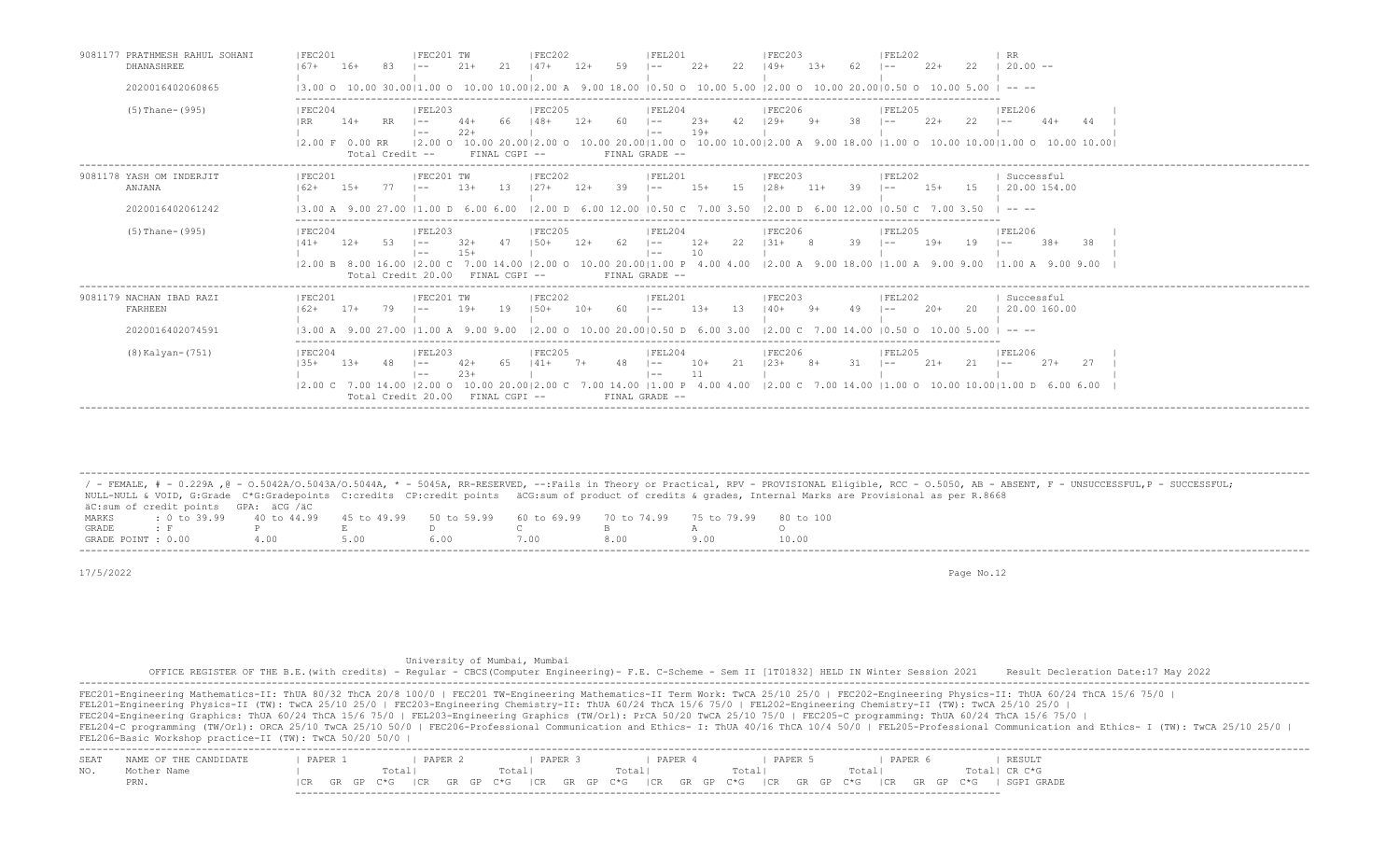| CENTRE-COLLEGE                                          | PAPER 7                                                                   | GR GP | Totall<br>$C * G$ | I PAPER 8<br>I CR                                                 | $GR$ $GP$ $C*G$ | Totall              | I PAPER 9<br>ICR GR GP C*G                     |       | Totall | PAPER 10<br>ICR GR GP C*G                                          |             | Totall | <b>I PAPER 11</b><br>ICR GR GP C*G             |       | Totall | <b>PAPER 12</b><br>ICR      | GR GP C*G | Totall | <b>I PAPER 13</b><br>Total<br>ICR<br>GR GP                                                                                                                                      |  |
|---------------------------------------------------------|---------------------------------------------------------------------------|-------|-------------------|-------------------------------------------------------------------|-----------------|---------------------|------------------------------------------------|-------|--------|--------------------------------------------------------------------|-------------|--------|------------------------------------------------|-------|--------|-----------------------------|-----------|--------|---------------------------------------------------------------------------------------------------------------------------------------------------------------------------------|--|
| 9081180 SAWARDEKAR NITESH NAMDEV<br>KANCHAN             | IFEC201<br>$147+$                                                         | $15+$ | 62.               | IFEC201 TW<br>$1 - -$                                             | $17+$           | 17                  | FEC202<br>$147+$                               | $10+$ | 57     | IFEL201<br>$1 - -$                                                 | $10+$       | 10     | IFEC203<br>$146+$                              | $11+$ | 57     | IFEL202<br>$\vert$ $-$      | $10+$     | 10     | Successful<br>$\vert$ 20.00 150.00                                                                                                                                              |  |
| 2020016402075702                                        | 13.00 C 7.00 21.00 11.00 C 7.00 7.00                                      |       |                   |                                                                   |                 |                     | 12.00 A 9.00 18.00 10.50 P 4.00 2.00           |       |        |                                                                    |             |        | $12.00$ A $9.00$ 18.00 10.50 P $4.00$ 2.00     |       |        |                             |           |        |                                                                                                                                                                                 |  |
| (8) Kalyan-(751)                                        | FEC204<br>$135+$                                                          | $14+$ | -49               | IFEL203<br>$1 - -$<br>$1 - -$<br>Total Credit 20.00               | $42+$<br>$22+$  | 64<br>FINAL CGPI -- | FEC205<br>$140+$                               | 9+    | 49     | FEL204<br>$\vert - - \vert$<br>$\vert - - \vert$<br>FINAL GRADE -- | $10+$<br>11 | 21     | FEC206<br>$126+$                               | $8+$  | 34     | FEL205<br>$1 - -$           | $20+$     | 20     | <b>FEL206</b><br>$27+$<br>27<br>$1 - -$<br> 2.00 C 7.00 14.00  2.00 O 10.00 20.00 2.00 C 7.00 14.00  1.00 P 4.00 4.00  2.00 C 7.00 14.00  1.00 O 10.00 10.00 1.00 D 6.00 6.00   |  |
| 9081181 TAWARE BHARGAV DEEPAK ARCHANA FEC201<br>ARCHANA | $151+$                                                                    | $16+$ | - 67              | IFEC201 TW<br>$1 - -$                                             | $18+$           | 18                  | IFEC202<br>$145+$                              | $12+$ | 57     | IFEL201<br>$1 - -$                                                 | $11+$       | 11     | IFEC203<br>$1.37 +$                            | $10+$ | 47     | FEL202<br>$\sim$            | $19+$     | 19     | Successful<br>120.00149.50                                                                                                                                                      |  |
| 2020016402084577                                        | 13.00 C 7.00 21.00 11.00 B 8.00 8.00                                      |       |                   |                                                                   |                 |                     | $12.00$ A $9.00$ 18.00 $10.50$ P $4.00$ $2.00$ |       |        |                                                                    |             |        | $12.00 \text{ C}$ 7.00 14.00 10.50 A 9.00 4.50 |       |        |                             |           |        | $\cdots$                                                                                                                                                                        |  |
| $(8)$ Kalyan- $(751)$                                   | FEC204<br>$1.34 +$                                                        | $14+$ | -48               | IFEL203<br>$1 - -$<br>$1 - -$<br>Total Credit 20.00 FINAL CGPI -- | $42+$<br>$22+$  | 64                  | IFEC205<br>$1.37+$                             | $8+$  | 4.5    | IFEL204<br>$1 - -$<br>$1 - -$<br>FINAL GRADE --                    | $10+$<br>10 | 20     | <b>IFEC206</b><br>$125+$                       | $7+$  | 32     | IFEL205<br>$1 - -$          | $20+$     | 20     | <b>IFEL206</b><br>$27+$<br>2.7<br>$1 - -$<br> 2.00 C 7.00 14.00  2.00 O 10.00 20.00 2.00 C 7.00 14.00  1.00 P 4.00 4.00  2.00 C 7.00 14.00  1.00 O 10.00 10.00 1.00 D 6.00 6.00 |  |
| 9081182 PRATHAM SANJAY VISHWAKARMA<br>DEEPA             | FEC201<br>137                                                             |       | 45                | FEC201 TW<br>$1 - -$                                              | $14+$           | 14                  | FEC202<br>$1.31 +$                             | $13+$ | 44     | FEL201<br>$1 - -$                                                  | $11+$       | 11     | FEC203<br>$1.31 +$                             | $9+$  | 40     | FEL202                      | $19+$     | 19     | Successful<br>20.00 126.50                                                                                                                                                      |  |
| 2020016402075675                                        | 13.00 E                                                                   |       |                   | 11.00L                                                            | 6 N N           |                     | 1200 D 600 1200                                |       |        | $10.50 \text{ P}$ 4.00 2.00                                        |             |        | 12.00 D 6.00 12.00                             |       |        |                             |           |        |                                                                                                                                                                                 |  |
| $(8)$ Kalyan- $(751)$                                   | FEC204<br>$132+$<br>$ 2,00 \tC$ 7.00 14.00 $ 2,00 \tC$ 10.00 20.00 2.00 E | $14+$ | 46                | FEL203<br>$\vert - - \vert$<br>$\vert$ $-$<br>Total Credit 20.00  | $43+$<br>$23+$  | 66<br>FINAL CGPI -- | FEC205<br>$129+$                               | $7+$  | 36     | FEL204<br>$\vert - - \vert$<br>$1 - -$<br>FINAL GRADE --           | $10+$<br>10 | 20     | FEC206<br>$121+$                               | $6+$  | 27     | FEL205<br>$\vert - - \vert$ | $20+$     | 20     | FEL206<br>$24+$<br>24<br>$1 - -$<br>5.00 10.00   1.00 P 4.00 4.00   2.00 D 6.00 12.00   1.00 O 10.00 10.00   1.00 E 5.00 5.00                                                   |  |

 ------------------------------------------------------------------------------------------------------------------------------------------------------------------------------------------------------------------- / - FEMALE, # - 0.229A , @ - 0.5042A/O.5043A/O.5044A, \* - 5045A, RR-RESERVED, --:Fails in Theory or Practical, RPV - PROVISIONAL Eligible, RCC - 0.5050, AB - ABSENT, F - UNSUCCESSFUL, P - SUCCESSFUL; NULL-NULL & VOID, G:Grade C\*G:Gradepoints C:credits CP:credit points äCG:sum of product of credits & grades, Internal Marks are Provisional as per R.8668 äC:sum of credit points GPA: äCG /äC MARKS : 0 to 39.99 40 to 44.99 45 to 49.99 50 to 59.99 60 to 69.99 70 to 74.99 75 to 79.99 80 to 100<br>GRADE: F P E D C B A O GRADE : F P E D C B A O GRADE POINT : 0.00 4.00 5.00 6.00 7.00 8.00 9.00 10.00

17/5/2022 Page No.13

University of Mumbai, Mumbai

 OFFICE REGISTER OF THE B.E.(with credits) - Regular - CBCS(Computer Engineering)- F.E. C-Scheme - Sem II [1T01832] HELD IN Winter Session 2021 Result Decleration Date:17 May 2022 -------------------------------------------------------------------------------------------------------------------------------------------------------------------------------------------------------------------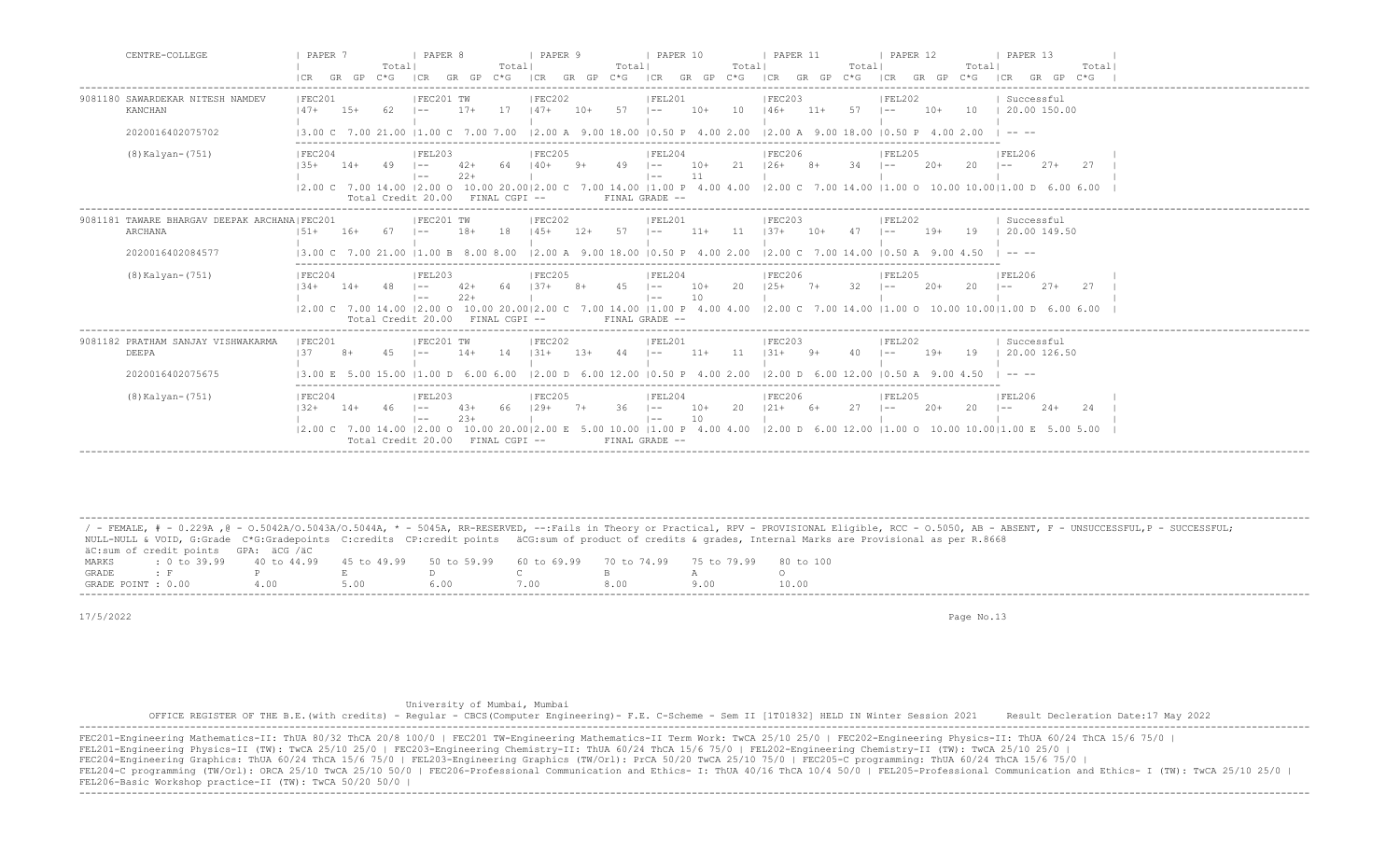| SEAT<br>NAME OF THE CANDIDATE<br>NO.<br>Mother Name<br>PRN.               | PAPER 1<br>Totall<br>$C * G$<br>ICR GR GP                                        | PAPER 2<br>Totall<br>GR GP<br>$C*G$<br> CR<br> CR                                                                                                                                                                                                                                                                                                                                                                                             | I PAPER 3<br>Totall<br>GR GP C*G ICR GR GP C*G                   | PAPER 4<br>Total                | I PAPER 5<br>Total <br>ICR GR GP C*G                                                                                                                                       | PAPER 6<br>GR GP C*G<br>ICR       | RESULT<br>Total  CR C*G<br>  SGPI GRADE                           |
|---------------------------------------------------------------------------|----------------------------------------------------------------------------------|-----------------------------------------------------------------------------------------------------------------------------------------------------------------------------------------------------------------------------------------------------------------------------------------------------------------------------------------------------------------------------------------------------------------------------------------------|------------------------------------------------------------------|---------------------------------|----------------------------------------------------------------------------------------------------------------------------------------------------------------------------|-----------------------------------|-------------------------------------------------------------------|
| CENTRE-COLLEGE                                                            | PAPER 7<br>Totall<br>$GR$ $GP$ $C*G$<br>LCR.                                     | PAPER 8<br>Totall<br>ICR<br>GR GP C*G<br>ICR                                                                                                                                                                                                                                                                                                                                                                                                  | PAPER 9<br>Totall                                                | PAPER 10<br>Totall              | PAPER 11<br>Totall<br>GR GP C*G ICR GR GP C*G ICR GR GP C*G ICR GR GP C*G                                                                                                  | PAPER 12<br>Totall                | PAPER 13<br>Total <br>ICR<br>GR GP<br>$C*G$                       |
| 9081183 / MHASE RUJUTA KISHOR<br>RAJANI<br>2020016402138693               | IFEC201<br>119F<br>37<br>18+<br>13.00 F 0.00 0.00                                | IFEC201 TW<br>IFEC202<br>$21 +$<br>21<br>$137+$<br>$1 - -$<br>$11.00$ O $10.00$ $10.0012.00$ C $7.00$ $14.00$ $10.50$ D $6.00$ 3.00                                                                                                                                                                                                                                                                                                           | $12+$<br>49 –                                                    | IFEL201<br>$14+14$ $142+8+$     | IFEC203<br>$50 - 1 -$<br>$12.00 \text{ C}$ 7.00 14.00 10.50 0 10.00 5.00 1 -- --                                                                                           | IFEL202<br>$21+$                  | Unsuccessful<br>$21 \t 20.00 -$                                   |
| $(8)$ Kalyan- $(948)$                                                     | IFEC204<br>$124+$<br>6+<br>30.                                                   | IFEL203<br>IFEC205<br>$140+$<br>$1 - -$<br>$3.3+$<br>47<br>$14+$<br>$\vert - -$<br>12.00 P 4.00 8.00 12.00 C 7.00 14.00 12.00 C 7.00 14.00 11.00 C 7.00 7.00 12.00 D 6.00 12.00 11.00 D 6.00 6.00 11.00 O 10.00 10.00 10.00<br>Total Credit 20.00 FINAL CGPI --                                                                                                                                                                               | $51 - -$<br>$11+$<br>$\vert - -$<br>FINAL GRADE --               | IFEL204<br>$18+33$<br>$15+$     | <b>IFEC206</b><br>$124+$<br>$5+$<br>29                                                                                                                                     | IFEL205<br>$13+$<br>13<br>$1 - -$ | <b>IFEL206</b><br>$1 - -$<br>-40+                                 |
| 9081184 JAMKHANDE SHUBHAM PARSHURAM<br>SHAILA<br>2020016401064302         | IFEC201<br>133<br>$9+$<br>$42 \quad 1--$<br>13.00 P 4.00 12.00 11.00 C 7.00 7.00 | FEC201 TW<br> FEC202<br>125<br>$16+$<br>16                                                                                                                                                                                                                                                                                                                                                                                                    | $13+38$ $1--$                                                    | IFEL201                         | IFEC203<br>15+ 15 138+ 10+ 48<br>$\vert 2.00 \vert D$ 6.00 12.00 $\vert 0.50 \vert C$ 7.00 3.50 $\vert 2.00 \vert C$ 7.00 14.00 $\vert 0.50 \vert O$ 10.00 5.00 $\vert$ -- | FEL202<br>$20+$<br>$1 - -$        | Successful<br>20   20.00 143.50                                   |
| $(12)$ Panvel- $(116)$                                                    | IFEC204<br>$146+$<br>$12+$<br>58                                                 | IFEL203<br>IFEC205<br>$4.3+$<br>$1.39+$<br>$1 - -$<br>- 64<br>$21 +$<br>$1 - -$<br>12.00 A 9.00 18.00 12.00 O 10.00 20.0012.00 C 7.00 14.00 11.00 C 7.00 7.00 12.00 C 7.00 14.00 11.00 C 7.00 7.00 11.00 O 10.00 10.001<br>Total Credit 20.00 FINAL CGPI --                                                                                                                                                                                   | 47<br>$\vert - -$<br>$8+$<br>$\vert - - \vert$<br>FINAL GRADE -- | IFEL204<br>34<br>$17+$<br>$17+$ | <b>IFEC206</b><br>$122+$<br>$8+$<br>30<br>$1 - -$                                                                                                                          | IFEL205<br>1.5<br>$1.5+$          | <b>IFEL206</b><br>42<br>$42+$                                     |
| 9081185 CHILKOTI PRIYANSHU<br>CHANDRASHEKHAR - SUNITA<br>2020016402249653 | IFEC201<br>$167+$<br>$17+$<br>84<br>13.00 0 10.00 30.0011.00 P 4.00 4.00         | FEC201 TW<br>IFEC202<br>$10+$<br>$1.54+$<br>10<br>$1 - -$                                                                                                                                                                                                                                                                                                                                                                                     | 67<br>$1.3+$<br>$1 - -$                                          | IFEL201<br>$2.3+$<br>23         | IFEC203<br>$146+$<br>$12+$<br>58<br>$1 - -$<br>$12.00$ O $10.00$ 20.0010.50 O $10.00$ 5.00 12.00 A $9.00$ 18.00 10.50 C 7.00 3.50                                          | FEL202<br>$17+$<br>17             | Successful<br>$\pm 20.00$ 163.50                                  |
| $(12)$ Panvel- $(561)$                                                    | IFEC204<br>134<br>$7+$<br>$41 - -$                                               | IFEL203<br>IFEC205<br>55<br>$38+$<br>149+<br>$17+$<br>$\vert - -$<br>$(2.00 \text{ D } 6.00 \text{ 12.00 } (2.00 \text{ B } 8.00 \text{ 16.00 } (2.00 \text{ O } 10.00 \text{ 20.00} (1.00 \text{ C } 7.00 \text{ 7.00 } (2.00 \text{ C } 7.00 \text{ 14.00 } (1.00 \text{ C } 7.00 \text{ 7.00} (1.00 \text{ C } 7.00 \text{ 7.00} (1.00 \text{ C } 7.00 \text{ 7.00} (1.00 \text{ C } 7.00 \text{ 7.00$<br>Total Credit 20.00 FINAL CGPI -- | $14+$<br>63 –<br>$1 - -$<br>FINAL GRADE --                       | IFEL204<br>30<br>$15+$<br>$15+$ | <b>IFEC206</b><br>$125+$ 5+<br>30<br>$1 - -$                                                                                                                               | IFEL205<br>$1.5+$<br>1.5          | IFEL206<br>$32+$<br>-32<br>$1 - -$<br>$11.00 \text{ C}$ 7.00 7.00 |

|                    |                                      |                                                                                                              |      |      |      |     | / - FEMALE, # - 0.229A ,@ - 0.5042A/0.5043A/0.5044A, * - 5045A, RR-RESERVED, --:Fails in Theory or Practical, RPV - PROVISIONAL Eligible, RCC - 0.5050, AB - ABSENT, F - UNSUCCESSFUL,P - SUCCESSFUL; |
|--------------------|--------------------------------------|--------------------------------------------------------------------------------------------------------------|------|------|------|-----|-------------------------------------------------------------------------------------------------------------------------------------------------------------------------------------------------------|
|                    |                                      |                                                                                                              |      |      |      |     | NULL-NULL & VOID, G:Grade C*G:Gradepoints C:credits CP:credit points äCG:sum of product of credits & qrades, Internal Marks are Provisional as per R.8668                                             |
|                    | äC:sum of credit points GPA: äCG /äC |                                                                                                              |      |      |      |     |                                                                                                                                                                                                       |
| MARKS              |                                      | : 0 to 39.99   40 to 44.99   45 to 49.99   50 to 59.99   60 to 69.99   70 to 74.99   75 to 79.99   80 to 100 |      |      |      |     |                                                                                                                                                                                                       |
| GRADE              | <b>Example 19</b>                    |                                                                                                              |      |      |      |     |                                                                                                                                                                                                       |
| GRADE POINT : 0.00 |                                      | 400                                                                                                          | 5.00 | 6.00 | 7.00 | 800 | 10.00                                                                                                                                                                                                 |
|                    |                                      |                                                                                                              |      |      |      |     |                                                                                                                                                                                                       |

-------------------------------------------------------------------------------------------------------------------------------------------------------------------------------------------------------------------

17/5/2022 Page No.14

#### University of Mumbai, Mumbai

 OFFICE REGISTER OF THE B.E.(with credits) - Regular - CBCS(Computer Engineering)- F.E. C-Scheme - Sem II [1T01832] HELD IN Winter Session 2021 Result Decleration Date:17 May 2022 ------------------------------------------------------------------------------------------------------------------------------------------------------------------------------------------------------------------- FEC201-Engineering Mathematics-II: ThUA 80/32 ThCA 20/8 100/0 | FEC201 TW-Engineering Mathematics-II Term Work: TwCA 25/10 25/0 | FEC202-Engineering Physics-II: ThUA 60/24 ThCA 15/6 75/0 |<br>FEL201-Engineering Physics-II (TW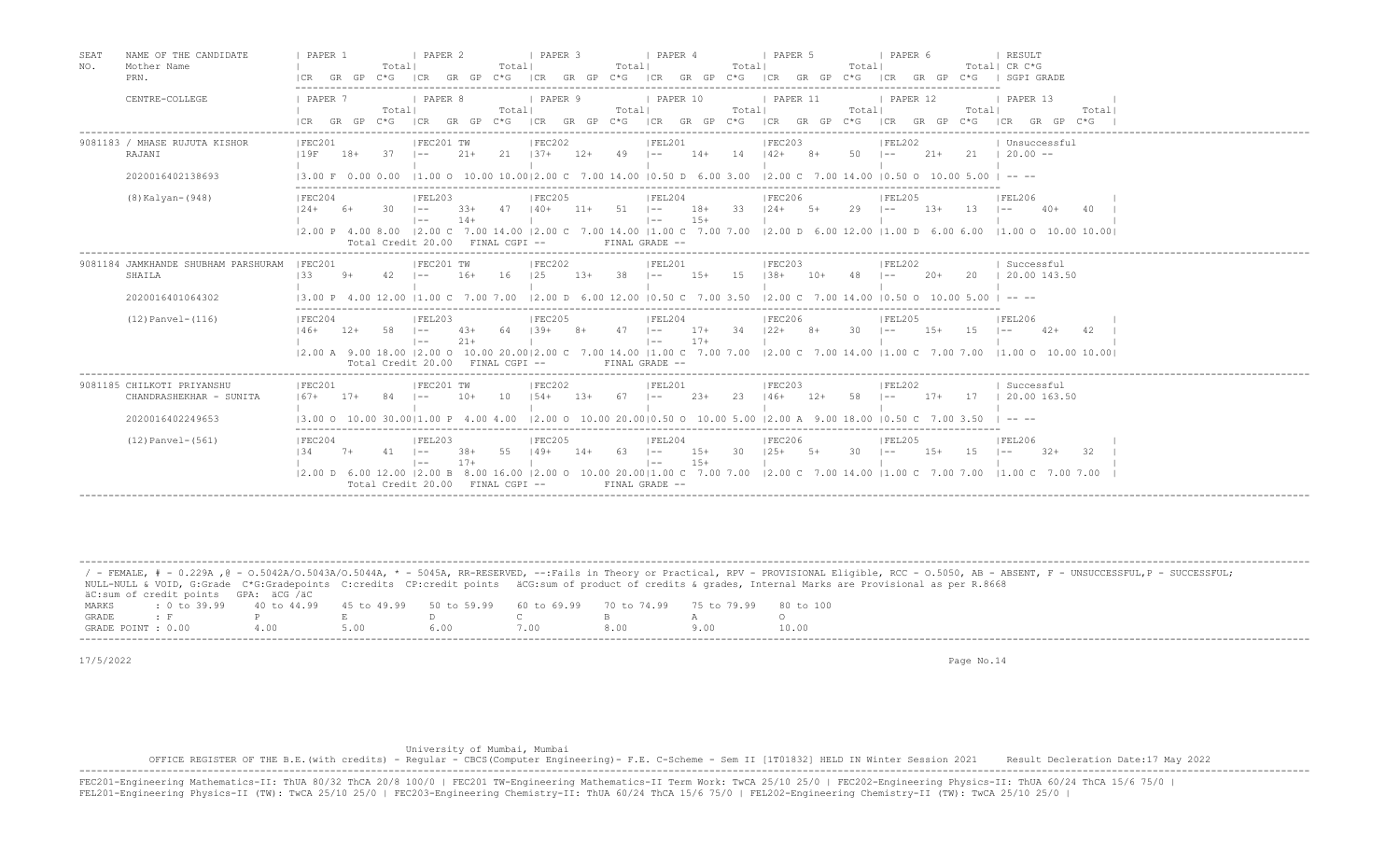FEC204-Engineering Graphics: ThUA 60/24 ThCA 15/6 75/0 | FEL203-Engineering Graphics (TW/Orl): PrCA 50/20 TwCA 25/10 75/0 | FEC205-C programming: ThUA 60/24 ThCA 15/6 75/0 |<br>FEL204-C programming (TW/Orl): ORCA 25/10 TwCA 2

| <b>SEAT</b><br>NO. | NAME OF THE CANDIDATE<br>Mother Name<br>PRN.                                   | PAPER 1<br>ICR                                                                                                                                  | GR GP | Total <br>$C * G$ | I PAPER 2<br>ICR                                                  | GR GP           | Totall<br>$C * G$   | I PAPER 3         |        | Totall     | PAPER 4<br>ICR GR GP C*G ICR GR GP C*G                          |                | Total  | PAPER 5<br>ICR GR GP C*G                                                   |        | Totall      | PAPER 6<br> CR     |        |            | RESULT<br>Total  CR C*G<br>GR GP C*G   SGPI GRADE                                                                                                                   |       |
|--------------------|--------------------------------------------------------------------------------|-------------------------------------------------------------------------------------------------------------------------------------------------|-------|-------------------|-------------------------------------------------------------------|-----------------|---------------------|-------------------|--------|------------|-----------------------------------------------------------------|----------------|--------|----------------------------------------------------------------------------|--------|-------------|--------------------|--------|------------|---------------------------------------------------------------------------------------------------------------------------------------------------------------------|-------|
|                    | CENTRE-COLLEGE                                                                 | 1 PAPER 7<br>ICR GR GP                                                                                                                          |       | Totall<br>$C*G$   | I PAPER 8<br> CR                                                  | $GR$ $GP$ $C*G$ | Totall              | I PAPER 9         |        | Totall     | I PAPER 10                                                      |                | Totall | <b>I PAPER 11</b>                                                          |        | Totall      | <b>I PAPER 12</b>  |        | Totall     | I PAPER 13<br>$ CR$ GR GP C*G $ CR$ GR GP C*G $ CR$ GR GP C*G $ CR$ GR GP C*G $ CR$ GR GP C*G                                                                       | Total |
|                    | 9081186 MOKAL NISHAD SAMEER<br>MOKAL UJWALA SAMEER                             | IFEC201<br>$156+$                                                                                                                               | $20+$ | 76                | IFEC201 TW<br>$-$                                                 | $1.5+$          | 1.5                 | IFEC202<br>$148+$ | $9+$   | $57 - 1 -$ | IFEL201                                                         | $18+$          | 18     | IFEC203<br>$146+$                                                          | $1.3+$ | $59 - 1 -$  | FEL202             | $19+$  |            | Successful<br>19   20.00 163.50                                                                                                                                     |       |
|                    | 2020016402251331<br>$(12)$ Panvel- $(561)$                                     | 13.00 A 9.00 27.00 11.00 C 7.00 7.00 12.00 A 9.00 18.00 10.50 B 8.00 4.00 12.00 A 9.00 18.00 10.50 A 9.00 4.50<br>IFEC204<br>136                | -9    | $45 - 1 -$        | FEL203<br>$1 - -$<br>Total Credit 20.00 FINAL CGPI --             | $28+$<br>$20+$  | 48   47+            | IFEC205           | $1.3+$ | 60 –       | IFEL204<br>$1 - -$<br>FINAL GRADE --                            | $19+$<br>$16+$ | 35     | IFEC206<br>$123+$                                                          | $6+$   | $29$ $1--$  | FEL205             | $17+$  | $17 - 1 -$ | $\cdots$<br>IFEL206<br>$44+$<br> 2.00 C 7.00 14.00  2.00 C 7.00 14.00  2.00 O 10.00 20.00 1.00 B 8.00 8.00  2.00 D 6.00 12.00  1.00 C 7.00 7.00  1.00 O 10.00 10.00 | 44    |
|                    | 9081187 AKHIL RAJEEV NAIR<br>GAYATHRI<br>2020016402253183                      | IFEC201<br>$168+$<br>13.00 Q 10.00 30.0011.00 B 8.00 8.00                                                                                       | $17+$ |                   | FEC201 TW                                                         | $18+$           | 18                  | FEC202<br>$150+$  | $11+$  | 61         | FEL201<br>$1 - -$<br>$12.00$ O $10.00$ 20.0010.50 P $4.00$ 2.00 | $11+$          | 11     | IFEC203<br>$1.51 +$<br>$12.00$ O $10.00$ 20.0010.50 O $10.00$ 5.00 I -- -- | $14+$  | 65          | IFEL202<br>$1 - -$ | $21+$  |            | Successful<br>21 1 20.00 169.00                                                                                                                                     |       |
|                    | $(12)$ Panvel- $(561)$                                                         | IFEC204<br>132.                                                                                                                                 | 6+    | 38                | IFEL203<br>$1 - -$<br>$1 - -$<br>Total Credit 20.00 FINAL CGPI -- | $26+$<br>$18+$  | 44                  | IFEC205<br>$151+$ | $1.3+$ | $64$ $1--$ | IFEL204<br>$\vert - - \vert$<br>FINAL GRADE --                  | $20+$<br>$18+$ | -38    | IFEC206<br>$126+$                                                          | $4+$   | $30 \t - -$ | IFEL205            | $16+$  | $16 - 1 =$ | IFEL206<br>$4.3+$<br> 2.00 D 6.00 12.00  2.00 D 6.00 12.00  2.00 O 10.00 20.00 1.00 A 9.00 9.00  2.00 C 7.00 14.00  1.00 C 7.00 7.00  1.00 O 10.00 10.00            | 43    |
|                    | 9081188 NAIR ROHAN UNNIKRISHNAN<br>JOSNA UNNIKRISHNAN NAIR<br>2020016402255804 | IFEC201<br>$1.5.5+$<br>13.00 B 8.00 24.00 11.00 O 10.00 10.0012.00 O 10.00 20.0010.50 D 6.00 3.00 12.00 A 9.00 18.00 10.50 O 10.00 5.00 I -- -- | $18+$ | 73                | IFEC201 TW<br>$1 - -$                                             | $24+$           | 2.4                 | IFEC202<br>$152+$ | $11+$  | 63         | IFEL201<br>$\vert - - \vert$                                    | $14+$          | 14     | IFEC203<br>$144+$                                                          | $14+$  | 58          | IFEL202<br>$1 - -$ | $2.2+$ | 22         | Successful<br>20.00 171.00                                                                                                                                          |       |
|                    | $(12)$ Panvel- $(561)$                                                         | FEC204<br>132                                                                                                                                   | 6+    | 38                | IFEL203<br>$1 - -$<br>$1 - -$<br>Total Credit 20.00               | 40+<br>$19+$    | 59<br>FINAL CGPI -- | IFEC205<br>$147+$ | 14+    | 61   --    | FEL204<br>$1 - -$<br>FINAL GRADE --                             | $20+$<br>$18+$ | 38     | <b>IFEC206</b><br>$120+$                                                   | $-5+$  | $25 - 1 =$  | IFEL205            | $21+$  | $21 - 1 =$ | IFEL206<br>$45+$<br>12.00 D 6.00 12.00 12.00 A 9.00 18.00 12.00 O 10.00 20.0011.00 A 9.00 9.00 12.00 D 6.00 12.00 11.00 O 10.00 10.0011.00 O 10.00 10.00 10.00      |       |

|                    |                                                                                                |      |  |      | / - FEMALE, # - 0.229A ,@ - 0.5042A/0.5043A/0.5044A, * - 5045A, RR-RESERVED, --:Fails in Theory or Practical, RPV - PROVISIONAL Eligible, RCC - 0.5050, AB - ABSENT, F - UNSUCCESSFUL,P - SUCCESSFUL; |
|--------------------|------------------------------------------------------------------------------------------------|------|--|------|-------------------------------------------------------------------------------------------------------------------------------------------------------------------------------------------------------|
|                    |                                                                                                |      |  |      | NULL-NULL & VOID, G:Grade C*G:Gradepoints C:credits CP:credit points äCG:sum of product of credits & grades, Internal Marks are Provisional as per R.8668                                             |
|                    | äC:sum of credit points GPA: äCG /äC                                                           |      |  |      |                                                                                                                                                                                                       |
| MARKS              | t 0 to 39,99 40 to 44,99 45 to 49,99 50 to 59,99 60 to 69,99 70 to 74,99 75 to 79,99 80 to 100 |      |  |      |                                                                                                                                                                                                       |
| GRADE              |                                                                                                |      |  |      |                                                                                                                                                                                                       |
| GRADE POINT : 0.00 |                                                                                                | 5.00 |  | 8.00 | 10.00                                                                                                                                                                                                 |
|                    |                                                                                                |      |  |      |                                                                                                                                                                                                       |

17/5/2022 Page No.15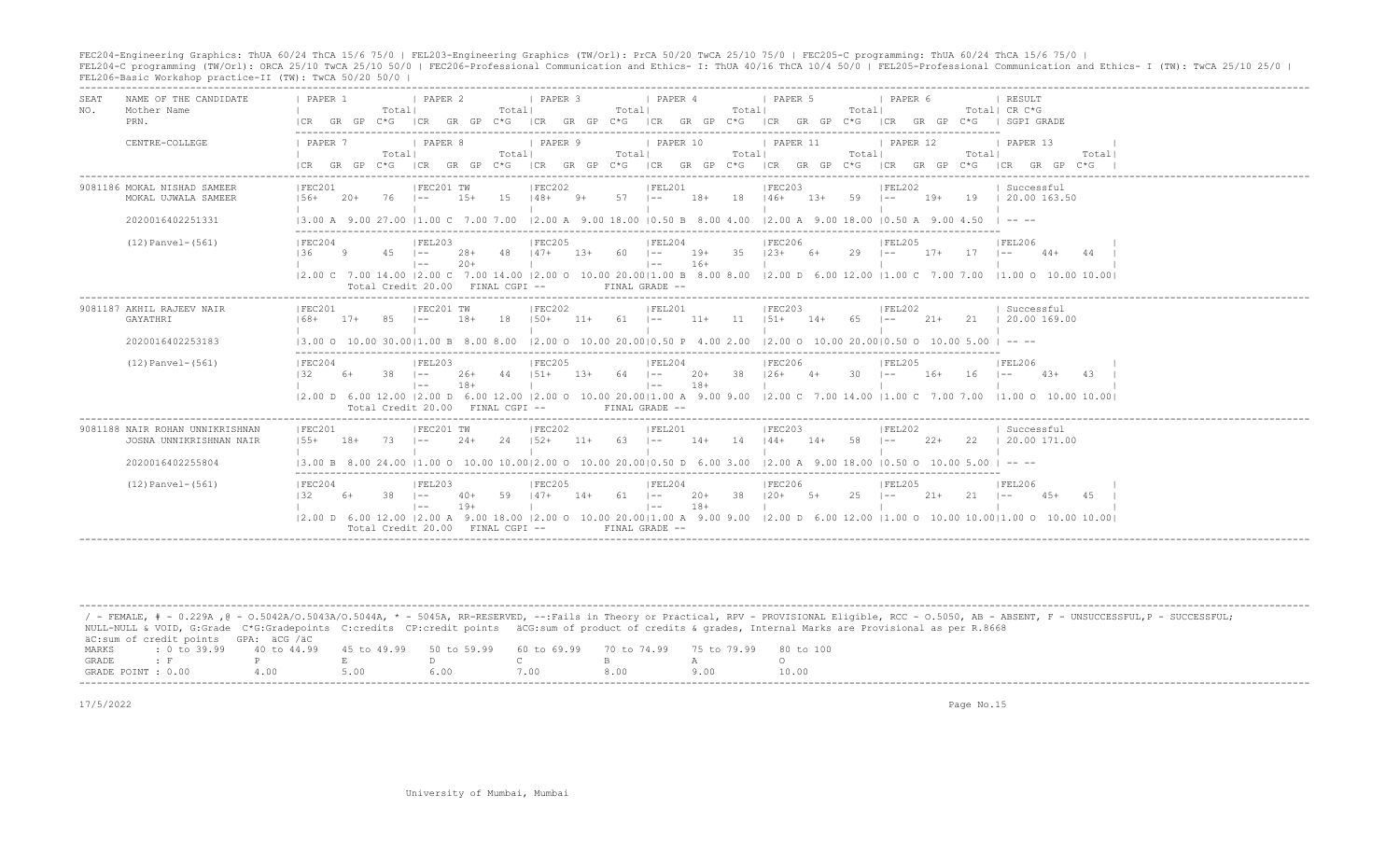FEC201-Engineering Mathematics-II: ThUA 80/32 ThCA 20/8 100/0 | FEC201 TW-Engineering Mathematics-II Term Work: TwCA 25/10 25/0 | FEC202-Engineering Physics-II: ThUA 60/24 ThCA 15/6 75/0 | FEL201-Engineering Physics-II (TW): TwCA 25/10 25/0 | FEC203-Engineering Chemistry-II: ThUA 60/24 ThCA 15/6 75/0 | FEL202-Engineering Chemistry-II (TW): TwCA 25/10 25/0 | FEC204-Engineering Graphics: ThUA 60/24 ThCA 15/6 75/0 | FEL203-Engineering Graphics (TW/Orl): PrCA 50/20 TwCA 25/10 75/0 | FEC205-C programming: ThUA 60/24 ThCA 15/6 75/0 | FEL204-C programming (TW/Orl): ORCA 25/10 TwCA 25/10 50/0 | FEC206-Professional Communication and Ethics- I: ThUA 40/16 ThCA 10/4 50/0 | FEL205-Professional Communication and Ethics- I (TW): TwCA 25/10 25/0 | FEL206-Basic Workshop practice-II (TW): TwCA 50/20 50/0 |

-------------------------------------------------------------------------------------------------------------------------------------------------------------------------------------------------------------------

| SEA.<br>NO. | NAME OF THE CANDIDATE<br>Mother Name              | PAPER 1               |       | Totall                           | <b>I PAPER 2</b>            |             | Totall      | <b>I PAPER 3</b>         |       | Totall                      | <i>I</i> PAPER 4              |             | Totall | I PAPER 5                                                                                                       |        | Totall       | I PAPER 6 |       |            | <b>I RESULT</b><br>Total  CR C*G                                                                                                      |
|-------------|---------------------------------------------------|-----------------------|-------|----------------------------------|-----------------------------|-------------|-------------|--------------------------|-------|-----------------------------|-------------------------------|-------------|--------|-----------------------------------------------------------------------------------------------------------------|--------|--------------|-----------|-------|------------|---------------------------------------------------------------------------------------------------------------------------------------|
|             | PRN.                                              | ICR.                  | GR GP | $C * G$                          | ICR GR GP                   |             |             |                          |       |                             |                               |             |        | $C*G$ ICR GR GP $C*G$ ICR GR GP $C*G$ ICR GR GP $C*G$                                                           |        |              |           |       |            | ICR GR GP C*G I SGPI GRADE                                                                                                            |
|             | CENTRE-COLLEGE                                    | <b>I PAPER 7</b>      |       | Totall                           | <i>I</i> PAPER 8            |             | Totall      | <b>I PAPER 9</b>         |       | Totall                      | 1 PAPER 10                    |             | Totall | PAPER 11                                                                                                        |        | Totall       | PAPER 12  |       | Totall     | 1 PAPER 13<br>Total                                                                                                                   |
|             |                                                   | $ICR$ $GR$ $GP$ $C*G$ |       |                                  |                             |             |             |                          |       |                             |                               |             |        |                                                                                                                 |        |              |           |       |            | ICR GR GP C*G ICR GR GP C*G ICR GR GP C*G ICR GR GP C*G ICR GR GP C*G ICR GP C*G ICR GP C*G                                           |
|             | 9081189 / PACHPUTE SAKSHI SUNIL<br>MEERA          | IFEC201<br>$144+$ 8+  |       | 52.                              | IFEC201 TW<br>$1 - -$       | $10+$       | 10          | IFEC202                  |       | $151+ 6+ 57$ $1--$          | IFEL201                       |             |        | IFEC203<br>$10+$ 10 $151+$ 7+ 58 1--                                                                            |        |              | IFEL202   |       |            | Successful<br>10+ 10 1 20.00 123.00                                                                                                   |
|             | 2020016402253047                                  |                       |       |                                  |                             |             |             |                          |       |                             |                               |             |        | 13.00 D 6.00 18.00 11.00 P 4.00 4.00 12.00 A 9.00 18.00 10.50 P 4.00 2.00 12.00 A 9.00 18.00 10.50 P 4.00 2.00  |        |              |           |       |            | $\Box$ $\Box$ $\Box$ $\Box$                                                                                                           |
|             | $(12)$ Panvel- $(561)$                            | IFEC204<br>139        | - 6 - | $45$ $ -$                        | FEL203                      | 22          |             | IFEC205                  |       | $34$ $137+$ $7+$ $44$ $1--$ | IFEL204                       |             |        | IFEC206<br>$11+$ 30 $119+$ 4+                                                                                   |        | $23 \t - -$  | IFEL205   | $10+$ | $10 - 1 =$ | FEL206<br>-20+<br>-20                                                                                                                 |
|             |                                                   |                       |       | Total Credit 20.00 FINAL CGPI -- | $1 - -$                     | $12+$       |             |                          |       |                             | $\vert - -$<br>FINAL GRADE -- | 19          |        |                                                                                                                 |        |              |           |       |            | 2.00 C 7.00 14.00  2.00 E 5.00 10.00  2.00 D 6.00 12.00  1.00 C 7.00 7.00  2.00 E 5.00 10.00  1.00 P 4.00 4.00  1.00 P 4.00 4.00 4.00 |
|             | 9081190 PAWAR TEJAS NILKANTH                      | IFEC201               |       |                                  | IFEC201 TW                  |             |             | IFEC202                  |       |                             | IFEL201                       |             |        | IFEC203                                                                                                         |        |              | IFEL202   |       |            | Successful                                                                                                                            |
|             | SAVITA                                            | $171+$                | $18+$ |                                  |                             | $18+$       | 18          | $155+$                   | $12+$ | $67 \t - -$                 |                               | 23+         | 23     | $150+$                                                                                                          | $1.3+$ | 63           | $1 - -$   | $18+$ | 18         | 20.00 163.00                                                                                                                          |
|             | 2020016402250053                                  |                       |       |                                  |                             |             |             |                          |       |                             |                               |             |        | 13.00 0 10.00 30.0011.00 B 8.00 8.00 12.00 0 10.00 20.0010.50 0 10.00 5.00 12.00 0 10.00 20.0010.50 B 8.00 4.00 |        |              |           |       |            |                                                                                                                                       |
|             | $(12)$ Panvel- $(561)$                            | IFEC204<br>$130+$     | - 6+  | $36 = 1 -$                       | IFEL203                     | 27<br>$16+$ | $43 \t151+$ | IFEC205                  |       | $14+ 65$ $1--$              | IFEL204<br>$\vert - - \vert$  | $17+$       |        | IFEC206<br>17+ 34 123+ 5+                                                                                       |        | $28 - 1 - -$ | IFEL205   | $16+$ | $16 - 1 -$ | IFEL206<br>$37 + 37$                                                                                                                  |
|             |                                                   |                       |       | Total Credit 20.00 FINAL CGPI -- | $1 - -$                     |             |             |                          |       |                             | FINAL GRADE --                |             |        |                                                                                                                 |        |              |           |       |            | 12.00 E 5.00 10.00 12.00 D 6.00 12.00 12.00 O 10.00 20.0011.00 C 7.00 7.00 12.00 D 6.00 12.00 11.00 C 7.00 7.00 11.00 B 8.00 8.00     |
|             | 9081191 PILANE MUKESH BHASKAR<br><b>RAJESHREE</b> | IFEC201<br>$1.52+$    | $5!+$ | 57                               | IFEC201 TW<br>$1 - -$       | $14+$       | 14          | IFEC202<br>$150+$ 8+     |       | 58   --                     | IFEL201                       | $13+$       | 13     | IFEC203<br>$153+6+$                                                                                             |        | 59 I--       | IFEL202   | $10+$ | 10         | Successful<br>  20.00 134.00                                                                                                          |
|             | 2020016402255166                                  |                       |       |                                  |                             |             |             |                          |       |                             |                               |             |        | 13.00 C 7.00 21.00 11.00 D 6.00 6.00 12.00 A 9.00 18.00 10.50 D 6.00 3.00 12.00 A 9.00 18.00 10.50 P 4.00 2.00  |        |              |           |       |            | $\cdots$                                                                                                                              |
|             | $(12)$ Panvel- $(561)$                            | FEC204<br>132         | 6+    | $38$ $1--$                       | FEL203<br>$\vert - - \vert$ | 22<br>$12+$ |             | FEC205<br>$34$ $146+$ 6+ |       | $52 - 1 =$                  | FEL204<br>$\vert - - \vert$   | $11+$<br>21 |        | FEC206<br>$32 \t125+ \t4+$                                                                                      |        | $29 - 1 - -$ | IFEL205   | 15+   | 15         | FEL206<br>$1 - -$<br>$20+$<br>20                                                                                                      |
|             |                                                   |                       |       | Total Credit 20.00 FINAL CGPI -- |                             |             |             |                          |       |                             | FINAL GRADE --                |             |        |                                                                                                                 |        |              |           |       |            | 2.00 D 6.00 12.00  2.00 E 5.00 10.00  2.00 C 7.00 14.00  1.00 C 7.00 7.00  2.00 D 6.00 12.00  1.00 C 7.00 7.00  1.00 P 4.00 4.00      |

/ - FEMALE, # - 0.229A , @ - 0.5042A/O.5043A/O.5044A, \* - 5045A, RR-RESERVED, --:Fails in Theory or Practical, RPV - PROVISIONAL Eligible, RCC - 0.5050, AB - ABSENT, F - UNSUCCESSFUL, P - SUCCESSFUL; NULL-NULL & VOID, G:Grade C\*G:Gradepoints C:credits CP:credit points äCG:sum of product of credits & grades, Internal Marks are Provisional as per R.8668 äC:sum of credit points GPA: äCG /äC MARKS : 0 to 39.99 40 to 44.99 45 to 49.99 50 to 59.99 60 to 69.99 70 to 74.99 75 to 79.99 80 to 100 GRADE : F P E D C B A O GRADE POINT : 0.00 4.00 5.00 6.00 7.00 8.00 9.00 10.00 -------------------------------------------------------------------------------------------------------------------------------------------------------------------------------------------------------------------

-------------------------------------------------------------------------------------------------------------------------------------------------------------------------------------------------------------------

17/5/2022 Page No.16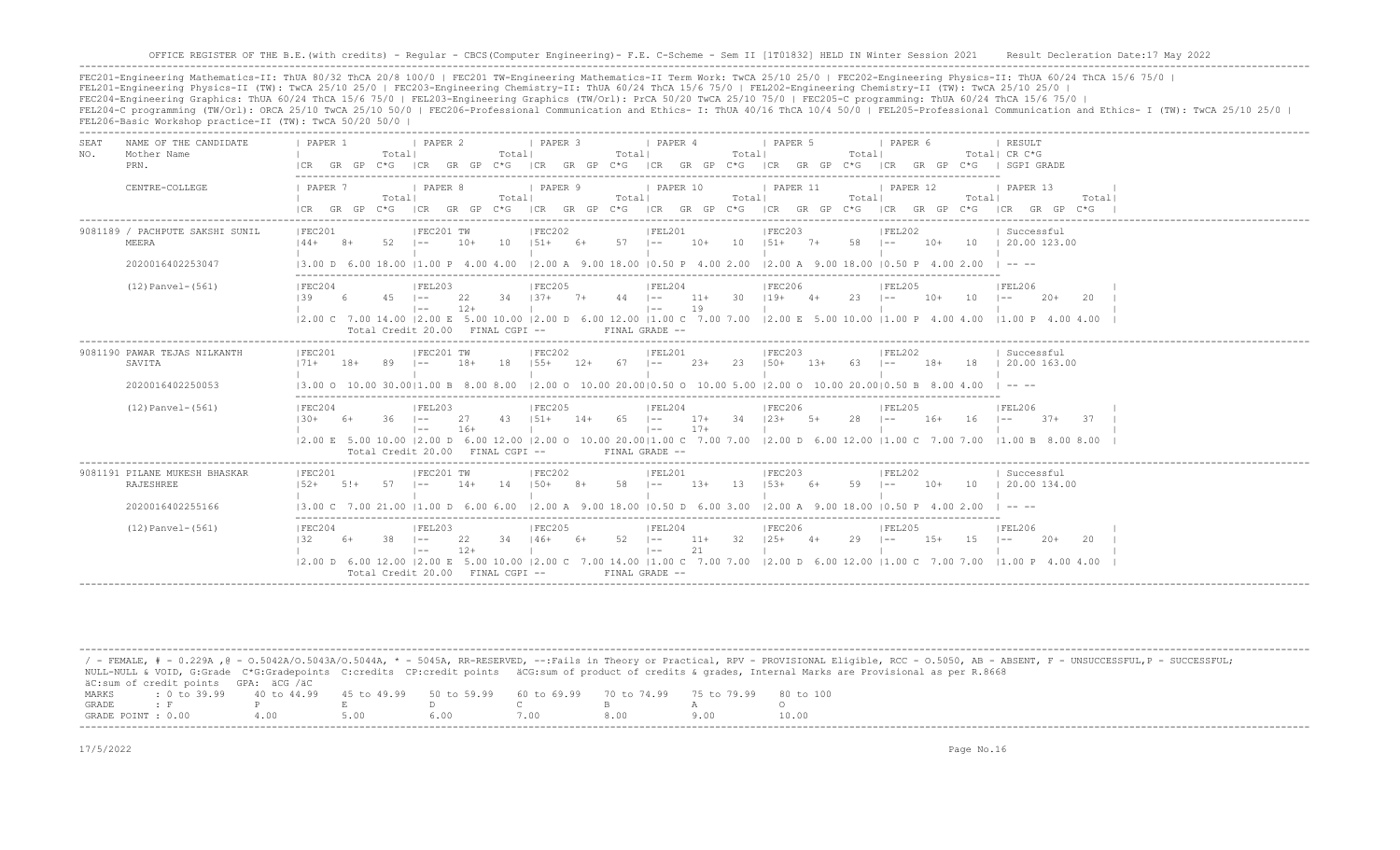|             |                                                                                                                                                                                                                                                                                                                                                                                                                        |                                                                                                                                                            |       |             |                                                                   |                |             | University of Mumbai, Mumbai                                                       |                |                                                     |                                                |       |        |                                     |                         |                                            |       |              | OFFICE REGISTER OF THE B.E. (with credits) - Reqular - CBCS (Computer Engineering) - F.E. C-Scheme - Sem II [1T01832] HELD IN Winter Session 2021 Result Decleration Date:17 May 2022                                                                                                                                                                                                                          |
|-------------|------------------------------------------------------------------------------------------------------------------------------------------------------------------------------------------------------------------------------------------------------------------------------------------------------------------------------------------------------------------------------------------------------------------------|------------------------------------------------------------------------------------------------------------------------------------------------------------|-------|-------------|-------------------------------------------------------------------|----------------|-------------|------------------------------------------------------------------------------------|----------------|-----------------------------------------------------|------------------------------------------------|-------|--------|-------------------------------------|-------------------------|--------------------------------------------|-------|--------------|----------------------------------------------------------------------------------------------------------------------------------------------------------------------------------------------------------------------------------------------------------------------------------------------------------------------------------------------------------------------------------------------------------------|
|             | FEL201-Engineering Physics-II (TW): TwCA 25/10 25/0   FEC203-Engineering Chemistry-II: ThUA 60/24 ThCA 15/6 75/0   FEL202-Engineering Chemistry-II (TW): TwCA 25/10 25/0  <br>FEC204-Engineering Graphics: ThUA 60/24 ThCA 15/6 75/0   FEL203-Engineering Graphics (TW/Orl): PrCA 50/20 TwCA 25/10 75/0   FEC205-C programming: ThUA 60/24 ThCA 15/6 75/0  <br>FEL206-Basic Workshop practice-II (TW): TwCA 50/20 50/0 |                                                                                                                                                            |       |             |                                                                   |                |             |                                                                                    |                |                                                     |                                                |       |        |                                     |                         |                                            |       |              | FEC201-Engineering Mathematics-II: ThUA 80/32 ThCA 20/8 100/0   FEC201 TW-Engineering Mathematics-II Term Work: TwCA 25/10 25/0   FEC202-Engineering Physics-II: ThUA 60/24 ThCA 15/6 75/0  <br>FEL204-C programming (TW/Orl): ORCA 25/10 TwCA 25/10 50/0   FEC206-Professional Communication and Ethics- I: ThUA 40/16 ThCA 10/4 50/0   FEL205-Professional Communication and Ethics- I (TW): TwCA 25/10 25/0 |
| SEAT<br>NO. | NAME OF THE CANDIDATE<br>Mother Name<br>PRN.                                                                                                                                                                                                                                                                                                                                                                           | I PAPER 1<br>The Common State                                                                                                                              |       | Totall      | <b>PAPER 2</b>                                                    |                | Total       | PAPER <sub>3</sub>                                                                 |                | Total                                               | PAPER 4                                        |       | Totall | I PAPER 5                           | Totall                  | I PAPER 6                                  |       |              | RESULT<br>Total  CR C*G<br> CR GR GP C*G  CR GR GP C*G  CR GR GP C*G  CR GR GP C*G  CR GR GP C*G  CR GR GP C*G   SGPI GRADE                                                                                                                                                                                                                                                                                    |
|             | CENTRE-COLLEGE                                                                                                                                                                                                                                                                                                                                                                                                         | <b>I PAPER 7</b>                                                                                                                                           |       | Totall      | PAPER 8                                                           |                | Totall      | PAPER 9                                                                            |                | Totall                                              | PAPER 10                                       |       | Total  | PAPER 11                            | Totall                  | PAPER 12                                   |       | Totall       | PAPER 13<br>Totall<br>ICR GR GP C*G ICR GR GP C*G ICR GR GP C*G ICR GR GP C*G ICR GR GP C*G ICR GR GP C*G ICR GR GP C*G                                                                                                                                                                                                                                                                                        |
|             | 9081192 / POLAWAR PRANJALI PRASHANT   FEC201<br>PALLAWI<br>2020016402249877                                                                                                                                                                                                                                                                                                                                            | $159+ 15+$<br>$(3.00 B 8.00 24.00 11.00 O 10.00 10.0012.00 O 10.00 20.0010.50 O 10.00 5.00 12.00 O 10.00 20.0010.50 A 9.00 4.50$   ----                    |       | $74$ $1-$   | IFEC201 TW                                                        | $21+$          |             | FEC202<br>$21 \t148+ 12+ 60 \t1--$                                                 |                |                                                     | IFEL201                                        |       |        | IFEC203                             |                         | FEL202                                     |       |              | Successful<br>24+ 24   54+ 12+ 66   -- 19+ 19   20.00 174.50                                                                                                                                                                                                                                                                                                                                                   |
|             | $(12)$ Panvel- $(561)$                                                                                                                                                                                                                                                                                                                                                                                                 | IFEC204<br>124                                                                                                                                             | $10+$ | $-34$ $1--$ | IFEL203<br>$1 - -$<br>Total Credit 20.00 FINAL CGPI --            | $21+$          |             | IFEC205<br>36+ 57 146+ 15+ 61 1-- 20+ 39 125+ 8+                                   |                | and the contract of the property of the contract of | IFEL204<br>FINAL GRADE --                      | $19+$ |        | <b>IFEC206</b><br><b>The Common</b> | the control of the con- | IFEL205<br>$33 \t - - - 22 +$              |       | $22 - 1 = -$ | IFEL206<br>45+ 45 I<br> 2.00 E 5.00 10.00  2.00 A 9.00 18.00  2.00 O 10.00 20.00 1.00 A 9.00 9.00  2.00 C 7.00 14.00  1.00 O 10.00 10.00 1.00 O 10.00 10.00                                                                                                                                                                                                                                                    |
|             | 9081193 VISHNU PRASAD<br>SREELEKHA<br>2020016402251226                                                                                                                                                                                                                                                                                                                                                                 | IFEC201<br>$152+$ 15+<br>$13.00 \text{ C}$ 7.00 21.00 11.00 B 8.00 8.00 12.00 C 7.00 14.00 10.50 C 7.00 3.50 12.00 A 9.00 18.00 10.50 O 10.00 5.00 I -- -- |       | 67          | IFEC201 TW<br>$1 - -$                                             | $18+$          |             | IFEC202                                                                            |                |                                                     | IFEL201<br>$\Box$                              |       |        | IFEC203                             |                         | FEL202                                     |       |              | Successful<br>18   37+ 11+ 48   -- 15+ 15   46+ 11+ 57   -- 21+ 21   20.00 145.50                                                                                                                                                                                                                                                                                                                              |
|             | $(12)$ Panvel- $(561)$                                                                                                                                                                                                                                                                                                                                                                                                 | FEC204<br>126                                                                                                                                              | 10    | $36 \t - -$ | FEL203 <br>$1 - -$<br>Total Credit 20.00 FINAL CGPI --            | $25+$<br>$20+$ |             | <b>IFEC205</b><br>45   44+ 14+ 58   -- 17+ 32   23+ 6+                             |                |                                                     | FEL204<br>$\vert - - \vert$<br>FINAL GRADE --  | $15+$ |        | <b>FEC206</b>                       |                         | <b>FEL205</b><br>$29$ $1- 17+$ $17$ $1--$  |       |              | FEL206<br>$36+$<br>36.<br>12.00 E 5.00 10.00 12.00 C 7.00 14.00 12.00 A 9.00 18.00 11.00 C 7.00 7.00 12.00 D 6.00 12.00 11.00 C 7.00 7.00 11.00 B 8.00 8.00                                                                                                                                                                                                                                                    |
|             | 9081194 ANMOL J REDDY<br>DR. PRIYANKA J REDDY<br>2020016402249316                                                                                                                                                                                                                                                                                                                                                      | IFEC201<br>$158 + 18 +$                                                                                                                                    |       | $76$ $1--$  | IFEC201 TW                                                        | 21+            |             | IFEC202<br>21   48+ 13+ 61   -- 23+ 23   48+ 11+ 59   --<br><b>College College</b> |                |                                                     | FEL201<br><b>The Common</b>                    |       |        | IFEC203<br><b>The Contract</b>      |                         | IFEL202                                    |       |              | Successful<br>21+ 21   20.00 161.00                                                                                                                                                                                                                                                                                                                                                                            |
|             | $(12)$ Panvel- $(561)$                                                                                                                                                                                                                                                                                                                                                                                                 | IFEC204<br>12.4                                                                                                                                            | $8+$  | 32 F        | IFEL203<br>$1 - -$<br>$1 - -$<br>Total Credit 20.00 FINAL CGPI -- | 24<br>$15+$    | $39$ $135+$ | IFEC205                                                                            | $14+ 49$ $1--$ |                                                     | IFEL204<br>$\vert - - \vert$<br>FINAL GRADE -- | $17+$ |        | <b>IFEC206</b><br>20+ 37 125+ 8+    | $33 - 1 = -$            | IFEL205<br>the contract of the contract of | $20+$ | $20 \t - -$  | IFEL206<br>12.00 P 4.00 8.00 12.00 D 6.00 12.00 12.00 C 7.00 14.00 11.00 B 8.00 8.00 12.00 C 7.00 14.00 11.00 O 10.00 10.0011.00 O 10.00 10.00 10.00                                                                                                                                                                                                                                                           |

/ - FEMALE, # - 0.229A , @ - 0.5042A/O.5043A/O.5044A, \* - 5045A, RR-RESERVED, --:Fails in Theory or Practical, RPV - PROVISIONAL Eligible, RCC - 0.5050, AB - ABSENT, F - UNSUCCESSFUL,P - SUCCESSFUL; NULL-NULL & VOID, G:Grade C\*G:Gradepoints C:credits CP:credit points äCG:sum of product of credits & grades, Internal Marks are Provisional as per R.8668 äC:sum of credit points GPA: äCG /äC MARKS : 0 to 39.99 40 to 44.99 45 to 49.99 50 to 59.99 60 to 69.99 70 to 74.99 75 to 79.99 80 to 100<br>GRADE: F P E D C B A O GRADE : F P E D C B A O GRADE POINT : 0.00 4.00 5.00 6.00 7.00 8.00 9.00 10.00 -------------------------------------------------------------------------------------------------------------------------------------------------------------------------------------------------------------------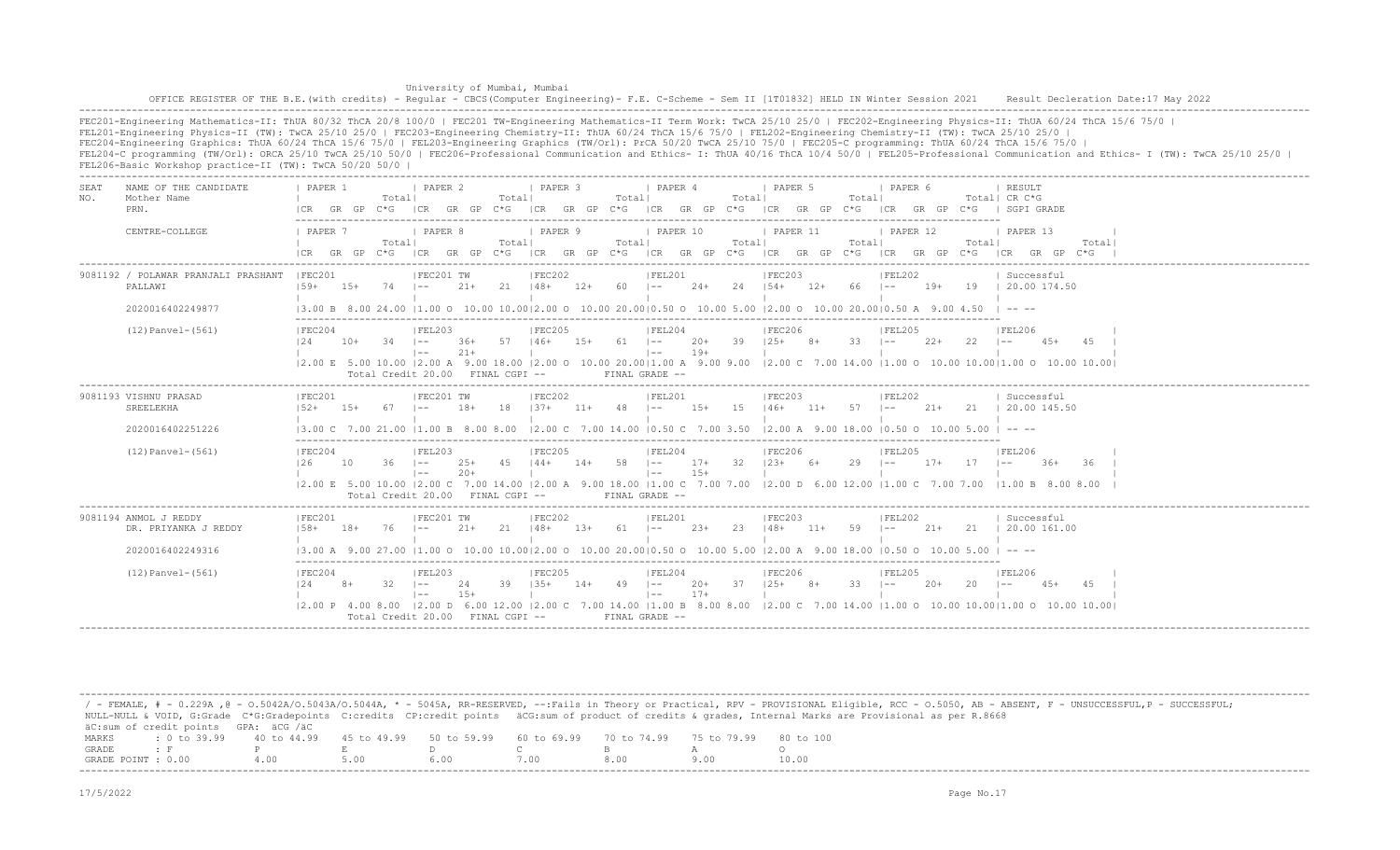| University of Mumbai, Mumbai                                                                                                                                                          |  |
|---------------------------------------------------------------------------------------------------------------------------------------------------------------------------------------|--|
| OFFICE REGISTER OF THE B.E. (with credits) - Reqular - CBCS (Computer Engineering) - F.E. C-Scheme - Sem II [1T01832] HELD IN Winter Session 2021 Result Decleration Date:17 May 2022 |  |
|                                                                                                                                                                                       |  |

FEC201-Engineering Mathematics-II: ThUA 80/32 ThCA 20/8 100/0 | FEC201 TW-Engineering Mathematics-II Term Work: TwCA 25/10 25/0 | FEC202-Engineering Physics-II: ThUA 60/24 ThCA 15/6 75/0 | FEL201-Engineering Physics-II (TW): TwCA 25/10 25/0 | FEC203-Engineering Chemistry-II: ThUA 60/24 ThCA 15/6 75/0 | FEL202-Engineering Chemistry-II (TW): TwCA 25/10 25/0 | FEC204-Engineering Graphics: ThUA 60/24 ThCA 15/6 75/0 | FEL203-Engineering Graphics (TW/Orl): PrCA 50/20 TwCA 25/10 75/0 | FEC205-C programming: ThUA 60/24 ThCA 15/6 75/0 | FEL204-C programming (TW/Orl): ORCA 25/10 TwCA 25/10 50/0 | FEC206-Professional Communication and Ethics- I: ThUA 40/16 ThCA 10/4 50/0 | FEL205-Professional Communication and Ethics- I (TW): TwCA 25/10 25/0 | FEL206-Basic Workshop practice-II (TW): TwCA 50/20 50/0 |

| SEA.<br>NO. | NAME OF THE CANDIDATE<br>Mother Name<br>PRN.                                           | PAPER 1<br>I CR                | GR GP | Totall      | <b>I PAPER 2</b><br>$C*G$ ICR GR GP $C*G$                     |                 | Totall | <b>I PAPER 3</b>                             |        | Totall     | <i>I</i> PAPER 4<br>ICR GR GP C*G ICR GR GP C*G |                   | Totall | 1 PAPER 5<br>ICR GR GP C*G                                                                                                                                                                                  |        | Totall         | PAPER 6                     |        |                  | RESULT<br>Total  CR C*G<br>ICR GR GP C*G I SGPI GRADE                                                                                                                         |       |
|-------------|----------------------------------------------------------------------------------------|--------------------------------|-------|-------------|---------------------------------------------------------------|-----------------|--------|----------------------------------------------|--------|------------|-------------------------------------------------|-------------------|--------|-------------------------------------------------------------------------------------------------------------------------------------------------------------------------------------------------------------|--------|----------------|-----------------------------|--------|------------------|-------------------------------------------------------------------------------------------------------------------------------------------------------------------------------|-------|
|             | CENTRE-COLLEGE                                                                         | 1 PAPER 7<br>$ICR$ GR GP $C*G$ |       | Totall      | I PAPER 8                                                     |                 | Totall | <i>I</i> PAPER 9                             |        | Totall     | I PAPER 10                                      |                   | Totall | 1 PAPER 11<br>ICR GR GP C*G ICR GR GP C*G ICR GR GP C*G ICR GR GP C*G                                                                                                                                       |        | Total          | 1 PAPER 12<br>ICR GR GP C*G |        | Totall           | 1 PAPER 13<br>ICR GR GP C*G                                                                                                                                                   | Total |
|             | 9081195 SHAIKH MIZAN FIROZ<br>SHAMSHAD                                                 | IFEC201<br>$164+$              | $17+$ | - 81 - 11   | IFEC201 TW                                                    | $10+$           | 10     | IFEC202<br>$144+$                            | 13+    | $57 - 1 -$ | IFEL201                                         | $13+$ $13$ $135+$ |        | <b>FEC203</b>                                                                                                                                                                                               |        | $12+ 47$ $1--$ | FEL202                      |        |                  | Successful<br>15+ 15   20.00 152.50                                                                                                                                           |       |
|             | 2020016402248723<br>$(12)$ Panvel- $(561)$                                             | IFEC204<br>$137+$ 8+           |       | $45$ $1--$  | IFEL203<br>$1 - -$<br>Total Credit 20.00 FINAL CGPI --        | 28<br>$10+$     |        | <b>IFEC205</b><br>$38$ $152+$ $14+$ 66 $1--$ |        |            | FEL204<br>$1 - -$<br>$FTNAI, GRADE =$           | 19                |        | $(3.00 \t 0 \t 10.00 \t 30.00   1.00 \t P$ 4.00 4.00 $(2.00 \t A \t 9.00 \t 18.00   0.50 \t D \t 6.00 \t 3.00   2.00 \t C \t 7.00 \t 14.00   0.50 \t C \t 7.00 \t 3.50$<br>IFEC206<br>15+ 34 128+ 7+ 35 1-- |        |                | IFEL205                     |        | $17+$ $17$ $1--$ | $1 - - - - -$<br><b>IFEL206</b><br>$20+$<br> 2.00 C 7.00 14.00  2.00 D 6.00 12.00  2.00 O 10.00 20.00 1.00 C 7.00 7.00  2.00 B 8.00 16.00  1.00 C 7.00 7.00  1.00 P 4.00 4.00 | - 2.0 |
|             | 9081196 / SINGH SAKSHI BRIJESH KUMAR  FEC201<br>USHA BRIJESH SINGH<br>2020016402249587 | $169+$                         | $20+$ |             | IFEC201 TW                                                    | $2.2+$          | 22.2   | IFEC202<br>$1.57+$                           | $1.3+$ | 70         | IFEL201<br>$1 - -$                              | 21+               | 21     | IFEC203<br>$157+$ 14+                                                                                                                                                                                       |        | 71             | IFEL202<br>$1 - -$          | $2.5+$ | - 2.5            | Successful<br>120.00186.00                                                                                                                                                    |       |
|             | $(12)$ Panvel- $(561)$                                                                 | IFEC204<br>133                 | $9+$  | $42 \mid -$ | IFEL203<br>$1 - -$<br>Total Credit 20.00 FINAL CGPI --        | $42+$<br>$21 +$ | -63    | IFEC205<br>$154+$                            | $1.5+$ | $69$ $1--$ | IFEL204<br>$1 - -$<br>FINAL GRADE --            | $21+$             |        | IFEC206<br>$23+$ 44 $125+$ 9+                                                                                                                                                                               |        | $34 - 1 -$     | IFEL205                     | $2.3+$ | -23-             | IFEL206<br>$1 - -$<br>$4.5+$<br> 2.00 D 6.00 12.00  2.00 O 10.00 20.00 2.00 O 10.00 20.00 1.00 O 10.00 10.00 2.00 C 7.00 14.00  1.00 O 10.00 10.00 1.00 O 10.00 10.00         | 4.5   |
|             | 9081197 SINHA YASHRAJ RAJNISH<br>RAJLAXMI<br>2020016402250351                          | IFEC201<br>$170+$              | $20+$ | 90          | IFEC201 TW<br>$1 - -$                                         | $24+$           | 24     | IFEC202<br>$1.57+$                           | $14+$  | 71         | IFEL201<br>$\vert - -$                          | $19+$             | 19     | IFEC203<br>$151+$<br>$13.00$ o $10.00$ $30.0011.00$ o $10.00$ $10.0012.00$ o $10.00$ $20.0010.50$ A $9.00$ $4.50$ $12.00$ o $10.00$ $20.0010.50$ o $10.00$ $5.00$ $1 - -$                                   | $1.3+$ | 64             | IFEL202<br>$1 - -$          | $2.4+$ | 2.4              | Successful<br>  20.00 183.50                                                                                                                                                  |       |
|             | $(12)$ Panvel- $(561)$                                                                 | FEC204<br>134                  | $9+$  | $43 - 1 =$  | IFEL203<br>$\vert - -$<br>Total Credit $20.00$ FINAL CGPI $-$ | 30+<br>$20+$    | 50     | FEC205<br>$150+$                             | 14+    | 64 –       | FEL204<br>$\vert - -$<br>FINAL GRADE --         | $20+$<br>$21+$    |        | FEC206<br>$41$ $129+$ $9+$                                                                                                                                                                                  |        | 38             | IFEL205<br>$1 - -$          | $2.4+$ |                  | IFEL206<br>46+<br>12.00 D 6.00 12.00 12.00 C 7.00 14.00 12.00 O 10.00 20.0011.00 O 10.00 10.0012.00 A 9.00 18.00 11.00 O 10.00 10.0010.00 O 10.00 10.001                      |       |

 / - FEMALE, # - 0.229A ,@ - O.5042A/O.5043A/O.5044A, \* - 5045A, RR-RESERVED, --:Fails in Theory or Practical, RPV - PROVISIONAL Eligible, RCC - O.5050, AB - ABSENT, F - UNSUCCESSFUL,P - SUCCESSFUL; NULL-NULL & VOID, G:Grade C\*G:Gradepoints C:credits CP:credit points äCG:sum of product of credits & grades, Internal Marks are Provisional as per R.8668 äC:sum of credit points GPA: äCG /äC MARKS : 0 to 39.99 40 to 44.99 45 to 49.99 50 to 59.99 60 to 69.99 70 to 74.99 75 to 79.99 80 to 100 GRADE : F P E D C B A O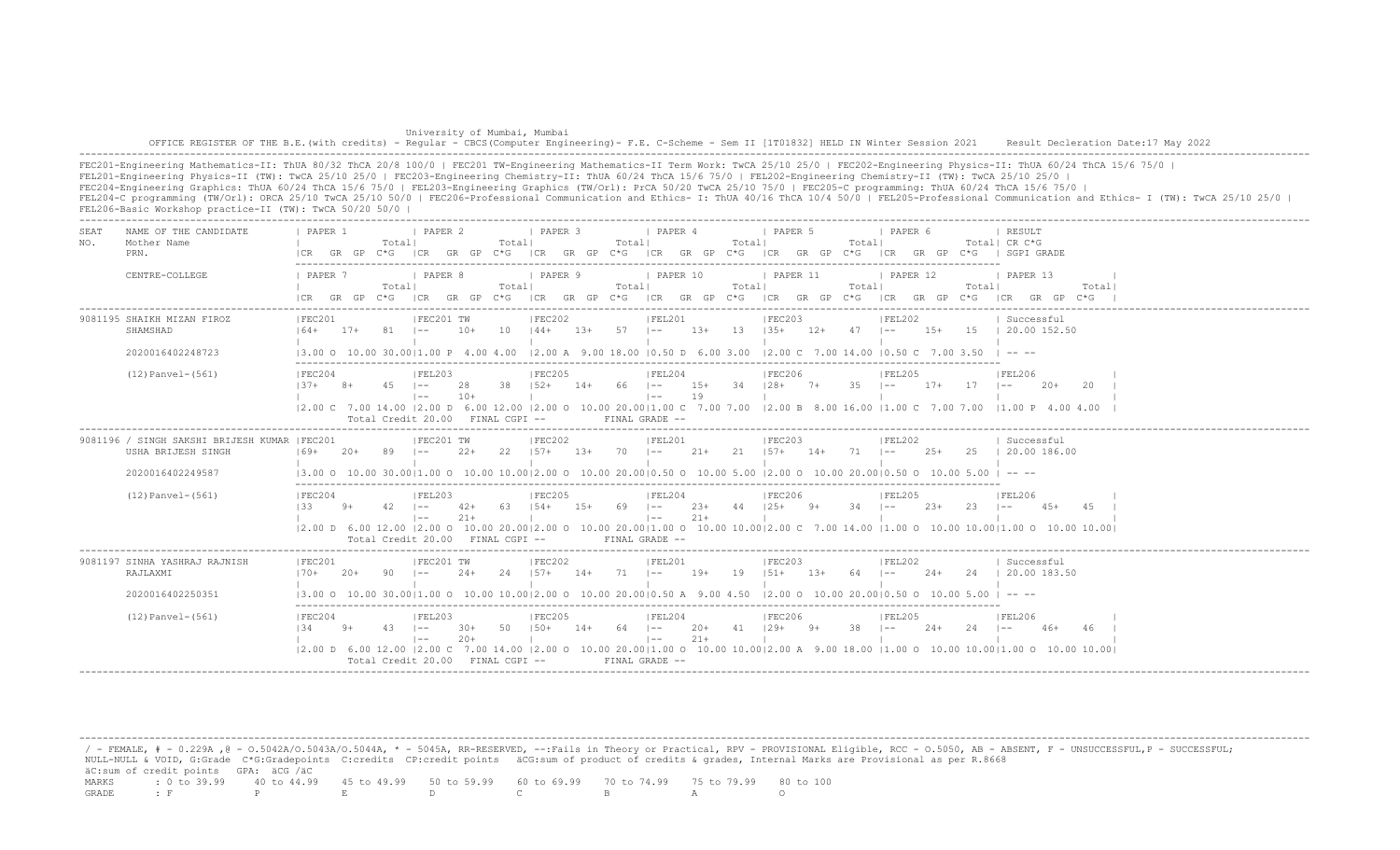#### University of Mumbai, Mumbai OFFICE REGISTER OF THE B.E.(with credits) - Regular - CBCS(Computer Engineering)- F.E. C-Scheme - Sem II [1T01832] HELD IN Winter Session 2021 Result Decleration Date:17 May 2022 -------------------------------------------------------------------------------------------------------------------------------------------------------------------------------------------------------------------

FEC201-Engineering Mathematics-II: ThUA 80/32 ThCA 20/8 100/0 | FEC201 TW-Engineering Mathematics-II Term Work: TwCA 25/10 25/0 | FEC202-Engineering Physics-II: ThUA 60/24 ThCA 15/6 75/0 | FEL201-Engineering Physics-II (TW): TwCA 25/10 25/0 | FEC203-Engineering Chemistry-II: ThUA 60/24 ThCA 15/6 75/0 | FEL202-Engineering Chemistry-II (TW): TwCA 25/10 25/0 | FEC204-Engineering Graphics: ThUA 60/24 ThCA 15/6 75/0 | FEL203-Engineering Graphics (TW/Orl): PrCA 50/20 TwCA 25/10 75/0 | FEC205-C programming: ThUA 60/24 ThCA 15/6 75/0 | FEL204-C programming (TW/Orl): ORCA 25/10 TwCA 25/10 50/0 | FEC206-Professional Communication and Ethics- I: ThUA 40/16 ThCA 10/4 50/0 | FEL205-Professional Communication and Ethics- I (TW): TwCA 25/10 25/0 | FEL206-Basic Workshop practice-II (TW): TwCA 50/20 50/0 |

-------------------------------------------------------------------------------------------------------------------------------------------------------------------------------------------------------------------

| <b>SEAT</b><br>NO.<br>PRN.       | NAME OF THE CANDIDATE<br>Mother Name               | PAPER 1                                                                                                                                      | GR GP | Totall       | <b>I PAPER 2</b>                                                      |                | Totall | <b>I PAPER 3</b>  |               | Totall     | <b>I PAPER 4</b><br>$C*G$   CR GR GP $C*G$   CR GR GP $C*G$   CR GR GP $C*G$   CR GR GP                                                               |                | Total  | I PAPER 5                             | Totall<br>$C * G$ | 1 PAPER 6<br>ICR GR GP |        |        | RESULT<br>Total! CR C*G<br>SGPI GRADE                                                                                                                                                       |       |  |
|----------------------------------|----------------------------------------------------|----------------------------------------------------------------------------------------------------------------------------------------------|-------|--------------|-----------------------------------------------------------------------|----------------|--------|-------------------|---------------|------------|-------------------------------------------------------------------------------------------------------------------------------------------------------|----------------|--------|---------------------------------------|-------------------|------------------------|--------|--------|---------------------------------------------------------------------------------------------------------------------------------------------------------------------------------------------|-------|--|
|                                  | CENTRE-COLLEGE                                     | I PAPER 7<br>ICR GR GP C*G ICR GR GP C*G ICR GR GP C*G ICR GR GP C*G ICR GR GP C*G ICR GR GP C*G                                             |       | Totall       | <b>I PAPER 8</b>                                                      |                | Totall | PAPER 9           |               | Totall     | PAPER 10                                                                                                                                              |                | Totall | PAPER 11                              | Totall            | PAPER 12               |        | Totall | PAPER 13<br>$ CR$ GR GP $C*G$                                                                                                                                                               | Total |  |
| SUSHMA                           | 9081198 / GAWAND SANIKA DEEPAK<br>2020016402013462 | IFEC201<br>136<br>13.00 P 4.00 12.00 11.00 A 9.00 9.00                                                                                       | $8+$  | $44$ $1--$   | IFEC201 TW                                                            | $19+$          | 19     | IFEC202<br>$128+$ | $12+40$ $1--$ |            | IFEL201<br>$\vert 2.00 \vert D$ 6.00 12.00 $\vert 0.50 \vert D$ 10.00 5.00 $\vert 2.00 \vert C$ 7.00 14.00 $\vert 0.50 \vert D$ 10.00 5.00 $\vert$ -- |                |        | IFEC203<br>$22+$ 22 $133+$ 12+ 45 1-- |                   | FEL202                 | $20+$  |        | Successful<br>20 1 20.00 131.00                                                                                                                                                             |       |  |
|                                  | $(12)$ Panvel- $(822)$                             | IFEC204<br>126                                                                                                                               | $9+$  | 35           | IFEL203<br>$1 - -$<br>$1 - -$<br>Total Credit 20.00 FINAL CGPI --     | $20+$<br>$16+$ | - 36   | IFEC205<br>$135+$ | 12+           | $47 - -$   | IFEL204<br>$\vert - -$<br>FINAL GRADE --                                                                                                              | 18+<br>$18+$   |        | <b>IFEC206</b><br>$36$ $119+$ $8+$    | $27 - 1 - -$      | IFEL205                | $21+$  | 2.1    | <b>IFEL206</b><br>$\vert - - \vert$<br>$4.5+$<br>12.00 E 5.00 10.00 12.00 E 5.00 10.00 12.00 C 7.00 14.00 11.00 B 8.00 8.00 12.00 D 6.00 12.00 11.00 O 10.00 10.0010.00 0 10.00 10.00 10.00 | 4.5   |  |
| 9081199 GOLANI BHAVESH<br>ANJALI | 2020016401071816                                   | FEC201<br>$149+$<br> 3.00 C 7.00 21.00  1.00 E 5.00 5.00  2.00 O 10.00 20.00 0.50 A 9.00 4.50  2.00 B 8.00 16.00  0.50 B 8.00 4.00           | $15+$ | $64$ $1--$   | FEC201 TW                                                             | $12+$          | 12     | FEC202<br>$152+$  | $1.3+$        | $65 = 1 -$ | FEL201                                                                                                                                                | $19+$          |        | FEC203<br>19 144+ 10+                 | $54$ $1--$        | FEL202                 | $18+$  | 18     | Successful<br>  20.00 149.50                                                                                                                                                                |       |  |
|                                  | $(12)$ Panvel- $(822)$                             | IFEC204<br>12.4                                                                                                                              | $8+$  | $32 - 1 = -$ | IFEL203<br>$\vert - -$<br>Total Credit 20.00 FINAL CGPI --            | $27+$<br>$20+$ | 47     | IFEC205<br>$147+$ | $10+$         | $57 - 1 -$ | IFEL204<br>$1 - -$<br>FINAL GRADE --                                                                                                                  | $21+$<br>$14+$ | 35     | IFEC206<br>$125+$ 7+                  | $32 - 1 = -$      | IFEL205                | $20+$  | 20     | IFEL206<br>$1 - -$<br>$34+$<br>12.00 P 4.00 8.00 12.00 C 7.00 14.00 12.00 A 9.00 18.00 11.00 B 8.00 8.00 12.00 C 7.00 14.00 11.00 O 10.00 10.0011.00 C 7.00 7.00                            | $-34$ |  |
| RAJANI                           | 9081200 / MALI SALONI PRALHAD<br>2020016402013504  | FEC201<br>$169+$<br>13.00 0 10.00 30.0011.00 0 10.00 10.0012.00 A 9.00 18.00 10.50 C 7.00 3.50 12.00 0 10.00 20.0010.50 0 10.00 5.00 I -- -- | $18+$ | 87           | FEC201 TW<br>$1 - -$                                                  | $20+$          | 2.0    | FEC202<br>$143+$  | $1.5+$        | $58 = 1 -$ | FEL201                                                                                                                                                | $16+$          | 16     | FEC203<br>$147+$ 14+                  | $61 \t - -$       | FEL202                 | $20+$  | 20     | ABS<br>$20.00 -$                                                                                                                                                                            |       |  |
|                                  | $(12)$ Panvel- $(822)$                             | IFEC204<br>I AA                                                                                                                              | $6+$  |              | IFEL203<br>$\vert - -$<br>$1 - -$<br>Total Credit 20.00 FINAL CGPI -- | 20+<br>$1.5+$  | - 35   | IFEC205<br>$140+$ | $11+$         | $51 - -$   | IFEL204<br>$\vert - - \vert$<br>FINAL GRADE --                                                                                                        | $19+$<br>$18+$ | 37     | <b>IFEC206</b><br>$130+ 7+$           | $37 \quad - -$    | IFEL205                | $2.3+$ | 23     | IFEL206<br>46+<br>$1 - -$<br>12.00 F 0.00 0.00 12.00 E 5.00 10.00 12.00 C 7.00 14.00 11.00 B 8.00 8.00 12.00 B 8.00 16.00 11.00 O 10.00 10.0011.00 O 10.00 10.00 10.00 10.00 P              | 46    |  |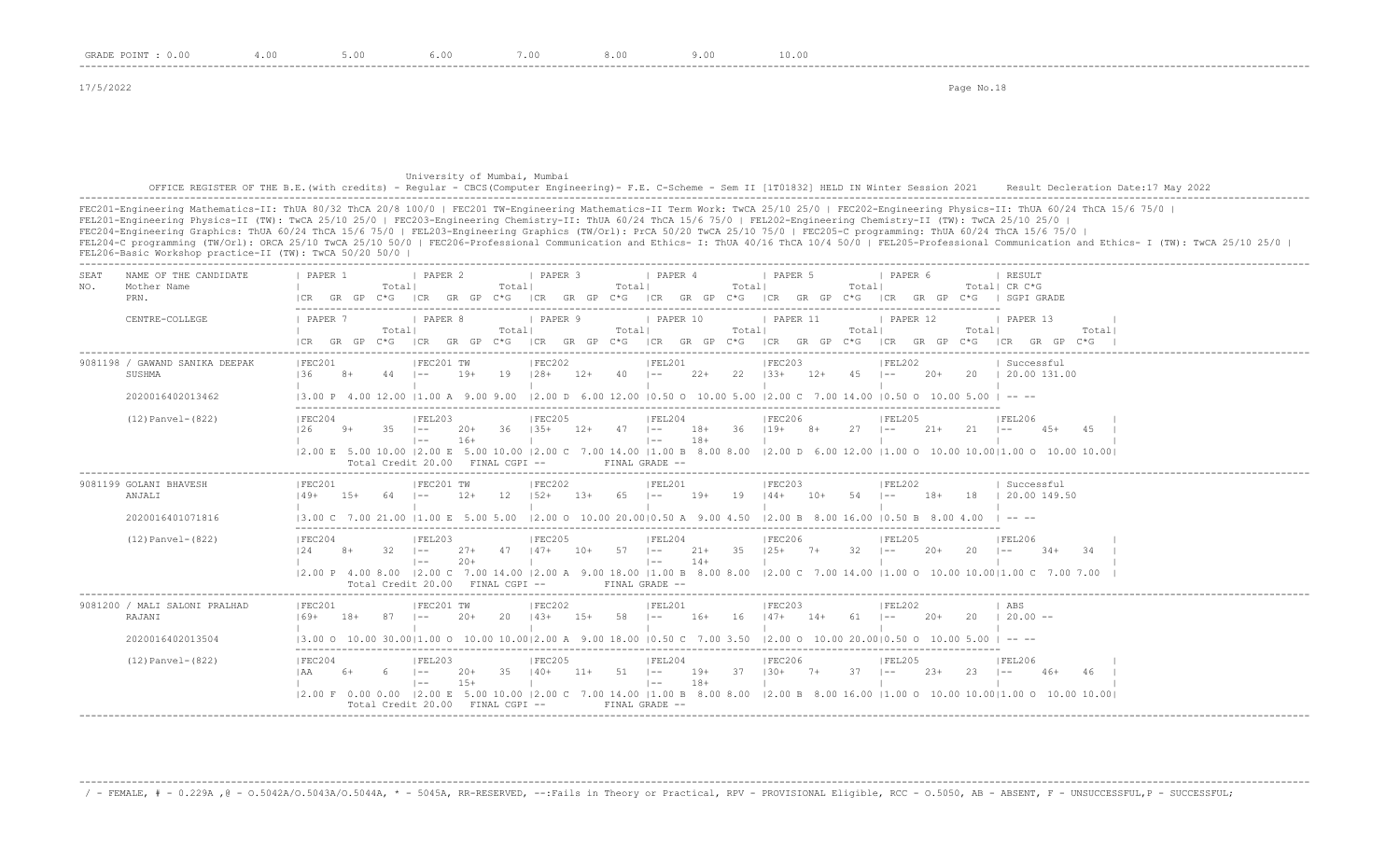|                    |                                      |                                     |             |                                                           |       | NULL-NULL & VOID, G:Grade C*G:Gradepoints C:credits CP:credit points äCG:sum of product of credits & qrades, Internal Marks are Provisional as per R.8668 |
|--------------------|--------------------------------------|-------------------------------------|-------------|-----------------------------------------------------------|-------|-----------------------------------------------------------------------------------------------------------------------------------------------------------|
|                    | äC:sum of credit points GPA: äCG /äC |                                     |             |                                                           |       |                                                                                                                                                           |
| MARKS              |                                      | $: 0 \text{ to } 39.99$ 40 to 44.99 | 45 to 49.99 | 50 to 59.99 60 to 69.99 70 to 74.99 75 to 79.99 80 to 100 |       |                                                                                                                                                           |
| <b>GRADE</b>       |                                      |                                     |             |                                                           |       |                                                                                                                                                           |
| GRADE POINT : 0.00 |                                      |                                     | 5.00        | 5.00.                                                     | 8 N.O |                                                                                                                                                           |
|                    |                                      |                                     |             |                                                           |       |                                                                                                                                                           |

 17/5/2022 Page No.19 University of Mumbai, Mumbai OFFICE REGISTER OF THE B.E.(with credits) - Regular - CBCS(Computer Engineering)- F.E. C-Scheme - Sem II [1T01832] HELD IN Winter Session 2021 Result Decleration Date:17 May 2022 ------------------------------------------------------------------------------------------------------------------------------------------------------------------------------------------------------------------- FEC201-Engineering Mathematics-II: ThUA 80/32 ThCA 20/8 100/0 | FEC201 TW-Engineering Mathematics-II Term Work: TwCA 25/10 25/0 | FEC202-Engineering Physics-II: ThUA 60/24 ThCA 15/6 75/0 | FEL201-Engineering Physics-II (TW): TwCA 25/10 25/0 | FEC203-Engineering Chemistry-II: ThUA 60/24 ThCA 15/6 75/0 | FEL202-Engineering Chemistry-II (TW): TwCA 25/10 25/0 | FEC204-Engineering Graphics: ThUA 60/24 ThCA 15/6 75/0 | FEL203-Engineering Graphics (TW/Orl): PrCA 50/20 TwCA 25/10 75/0 | FEC205-C programming: ThUA 60/24 ThCA 15/6 75/0 | FEL204-C programming (TW/Orl): ORCA 25/10 TwCA 25/10 50/0 | FEC206-Professional Communication and Ethics- I: ThUA 40/16 ThCA 10/4 50/0 | FEL205-Professional Communication and Ethics- I (TW): TwCA 25/10 25/0 | FEL206-Basic Workshop practice-II (TW): TwCA 50/20 50/0 | ------------------------------------------------------------------------------------------------------------------------------------------------------------------------------------------------------------------- SEAT NAME OF THE CANDIDATE | PAPER 1 | PAPER 2 | PAPER 3 | PAPER 4 | PAPER 5 | PAPER 6 | RESULT NO. Mother Name | Total| Total| Total| Total| Total| Total| CR C\*G PRN. |CR GR GP C\*G |CR GR GP C\*G |CR GR GP C\*G |CR GR GP C\*G |CR GR GP C\*G |CR GR GP C\*G | SGPI GRADE ------------------------------------------------------------------------------------------------------------------------- CENTRE-COLLEGE | PAPER 7 | PAPER 8 | PAPER 9 | PAPER 10 | PAPER 11 | PAPER 12 | PAPER 13 | | Total| Total| Total| Total| Total| Total| Total| |CR GR GP C\*G |CR GR GP C\*G |CR GR GP C\*G |CR GR GP C\*G |CR GR GP C\*G |CR GR GP C\*G |CR GR GP C\*G | ------------------------------------------------------------------------------------------------------------------------------------------------------------------------------------------------------------------- |FEC201 |FEC201 TW |FEC202 |FEL201 |FEC203 |FEL202 | Unsuccessful REHANA |44+ 13+ 57 |-- 10+ 10 |47+ 12+ 59 |-- 19+ 19 |48+ 14+ 62 |-- 21+ 21 | 20.00 -- | | | | | | | 2020016402015364 |3.00 D 6.00 18.00 |1.00 P 4.00 4.00 |2.00 A 9.00 18.00 |0.50 A 9.00 4.50 |2.00 O 10.00 20.00|0.50 O 10.00 5.00 | -- -- ------------------------------------------------------------------------------------------------------------------------- (12) |FEC204 | FEL203 | FEC205 | FEC206 | FEL204 | FEC206 | FEL205 | FEL206 | FEL206 |15F 7+ 22 |-- 30+ 44 |44+ 10+ 54 |-- 14+ 26 |24+ 7+ 31 |-- 14+ 14 |-- 31+ 31 | | |-- 14+ | |-- 12+ | | | | |2.00 F 0.00 0.00 |2.00 D 6.00 12.00 |2.00 B 8.00 16.00 |1.00 D 6.00 6.00 |2.00 C 7.00 14.00 |1.00 D 6.00 6.00 |1.00 C 7.00 7.00 | Total Credit 20.00 FINAL CGPI -- FINAL GRADE -- ------------------------------------------------------------------------------------------------------------------------------------------------------------------------------------------------------------------- 9081202 / RAIS MISHAL SELESTIN |FEC201 |FEC201 TW |FEC202 |FEL201 |FEC203 |FEL202 | Successful LUCY |64+ 17+ 81 |-- 13+ 13 |42+ 13+ 55 |-- 20+ 20 |51+ 14+ 65 |-- 23+ 23 | 20.00 167.00 | | | | | | |  $2000010.50030.0011.00 D 6.006.00 12.00 B 8.00 16.00 10.50 0 10.00 5.00 12.00 0 10.00 20.0010.50 0 10.00 5.00 1 - - -$  ------------------------------------------------------------------------------------------------------------------------- (17) Kankavli-(533) |FEC204 |FEL203 |FEC205 |FEL204 |FEC206 |FEL205 |FEL206 |FEL206 |32 7+ 39 |-- 20+ 35 |51+ 13+ 64 |-- 18+ 38 |32+ 8+ 40 |-- 17+ 17 |-- 34+ 34 | | |-- 15+ | |-- 20+ | | | | |2.00 D 6.00 12.00 |2.00 E 5.00 10.00 |2.00 O 10.00 20.00|1.00 A 9.00 9.00 |2.00 O 10.00 20.00|1.00 C 7.00 7.00 |1.00 C 7.00 7.00 | Total Credit 20.00 FINAL CGPI -- FINAL GRADE -- ------------------------------------------------------------------------------------------------------------------------------------------------------------------------------------------------------------------- 9081203 MAHARAJ RITIK SANJEEV | FEC201 | FEC201 TW | FEC202 | FEL201 | FEC203 | FEL202 | ABS MADHU |60+ 14+ 74 |-- 17+ 17 |45+ 14+ 59 |-- 14+ 14 |44+ 14+ 58 |-- 18+ 18 | 20.00 -- | | | | | | | 2020016402141471 |3.00 B 8.00 24.00 |1.00 C 7.00 7.00 |2.00 A 9.00 18.00 |0.50 D 6.00 3.00 |2.00 A 9.00 18.00 |0.50 B 8.00 4.00 | -- -- ------------------------------------------------------------------------------------------------------------------------- (22) Vasai-(890) |FEC204 |FEL203 |FEC205 |FEL204 |FEC206 |FEL205 |FEL206 |FEL205 |FEL206 |25+ AA 25 |-- 20+ 30 |43+ 13+ 56 |-- 10+ 28 |22+ 4+ 26 |-- 10+ 10 |-- 39+ 39 | | |-- 10+ | |-- 18+ | | | | |2.00 F 0.00 0.00 |2.00 P 4.00 8.00 |2.00 B 8.00 16.00 |1.00 D 6.00 6.00 |2.00 D 6.00 12.00 |1.00 P 4.00 4.00 |1.00 A 9.00 9.00 | Total Credit 20.00 FINAL CGPI -- FINAL GRADE --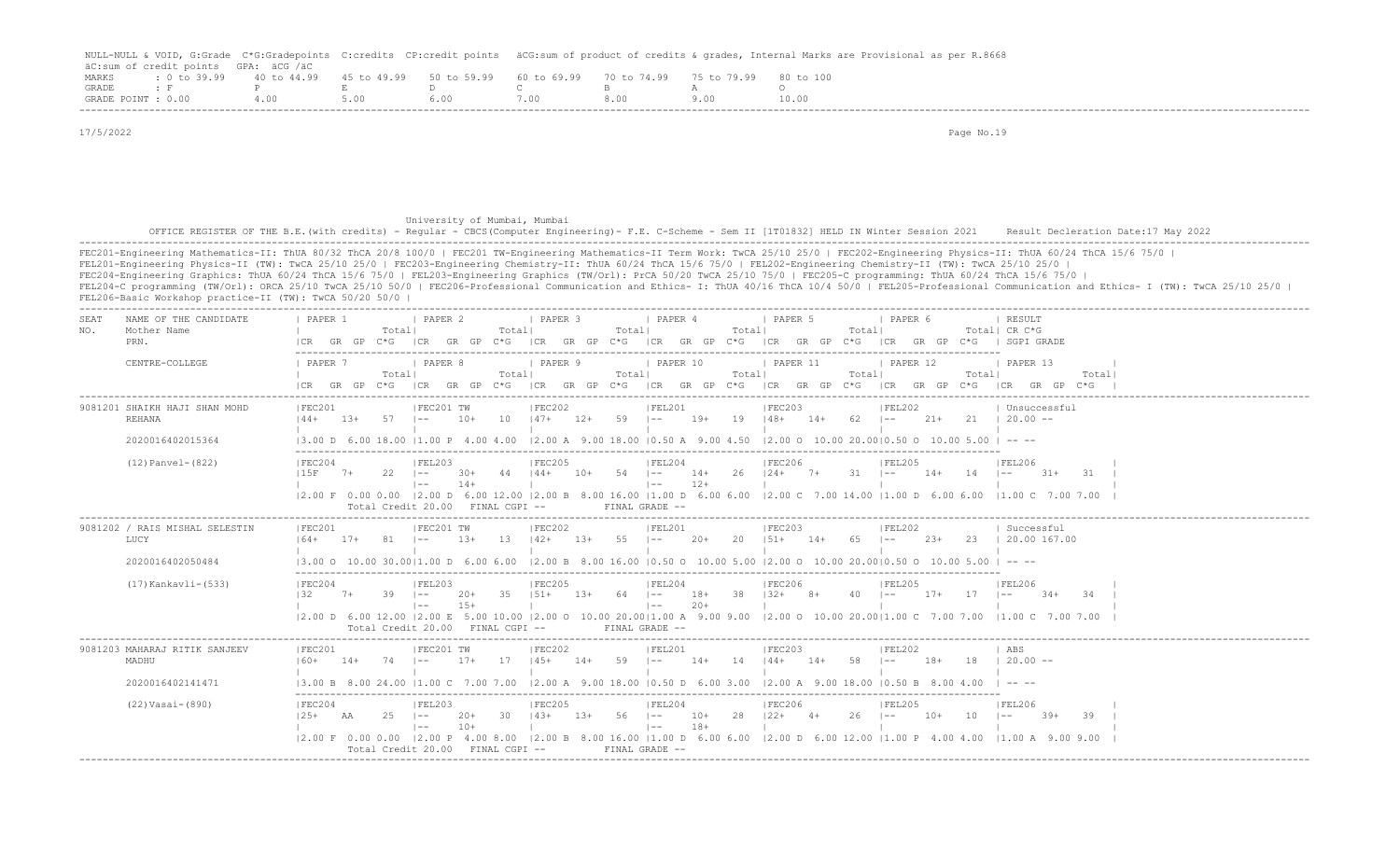|                    |                                                                                                |     |  |      |  | ' - FEMALE, # - 0.229A ,@ - 0.5042A/0.5043A/0.5044A, * - 5045A, RR-RESERVED, --:Fails in Theory or Practical, RPV - PROVISIONAL Eligible, RCC - 0.5050, AB - ABSENT, F - UNSUCCESSFUL,P - SUCCESSFUL; |
|--------------------|------------------------------------------------------------------------------------------------|-----|--|------|--|-------------------------------------------------------------------------------------------------------------------------------------------------------------------------------------------------------|
|                    |                                                                                                |     |  |      |  | NULL-NULL & VOID, G:Grade C*G:Gradepoints C:credits CP:credit points äCG:sum of product of credits & grades, Internal Marks are Provisional as per R.8668                                             |
|                    | äC:sum of credit points GPA: äCG /äC                                                           |     |  |      |  |                                                                                                                                                                                                       |
| MARKS              | t 0 to 39,99 40 to 44,99 45 to 49,99 50 to 59,99 60 to 69,99 70 to 74,99 75 to 79,99 80 to 100 |     |  |      |  |                                                                                                                                                                                                       |
| GRADE              |                                                                                                |     |  |      |  |                                                                                                                                                                                                       |
| GRADE POINT : 0.00 |                                                                                                | 400 |  | '.00 |  | 10.00                                                                                                                                                                                                 |

 University of Mumbai, Mumbai OFFICE REGISTER OF THE B.E.(with credits) - Regular - CBCS(Computer Engineering) - F.E. C-Scheme - Sem II [1T01832] HELD IN Winter Session 2021 Result Decleration Date:17 May 2022 -------------------------------------------------------------------------------------------------------------------------------------------------------------------------------------------------------------------

| SEAT<br>NO. | NAME OF THE CANDIDATE<br>Mother Name<br>PRN.                            | PAPER 1<br>Totall<br>GR GP                     | I PAPER 2<br>Totall<br>$C*G$ $ CR$ $GR$ $GP$ $C*G$                                                                                 | PAPER 3<br>Totall<br>ICR GR GP C*G | PAPER 4<br>Totall<br>$ CR$ GR GP $C*G$ $ CR$ GR GP $C*G$                                                                                                                                                                    | PAPER 5<br>Totall                   | I PAPER 6<br>GR GP C*G   SGPI GRADE<br> CR | RESULT<br>Total  CR C*G                      |
|-------------|-------------------------------------------------------------------------|------------------------------------------------|------------------------------------------------------------------------------------------------------------------------------------|------------------------------------|-----------------------------------------------------------------------------------------------------------------------------------------------------------------------------------------------------------------------------|-------------------------------------|--------------------------------------------|----------------------------------------------|
|             | CENTRE-COLLEGE                                                          | <b>I PAPER 7</b><br>Totall<br>GR GP<br>C*G ICR | <b>I PAPER 8</b><br>Totall                                                                                                         | <b>I PAPER 9</b><br>Totall         | PAPER 10<br>Totall<br>GR GP C*G   ICR GR GP C*G   ICR GR GP C*G   ICR GR GP C*G   ICR GR GP C*G   ICR GR GP C*G                                                                                                             | PAPER 11<br>Totall                  | <b>I PAPER 12</b><br>Total                 | 1 PAPER 13<br>Total                          |
|             | 9081204 UPADHYAY SHUBHAM SHIVALAL<br>KAVITA<br>2020016402143864         | FEC201<br>139E<br>8E<br>$47 \quad - -$         | FEC201 TW<br>10<br>10E<br>13.00 E 5.00 15.00 I1.00 P 4.00 4.00                                                                     | FEC202<br>38<br>131E<br>7E         | FEL201<br>10E<br>10<br>$\sim$<br>$(2.00 \t{D} \t{6.00} \t{12.00} \t{0.50} \t{P} \t{4.00} \t{2.00} \t{2.00} \t{6.00} \t{12.00} \t{0.50} \t{B} \t{8.00} \t{4.00}$                                                             | FEC203<br>132E<br>11E<br>$43 - 1 =$ | FEL202<br>18E                              | Unsuccessful<br>$18 \t-120.00 -$<br>$\cdots$ |
|             | $(22) Vasi-(890)$                                                       | FEC204<br>124E<br>25<br>1 F                    | FEL203<br>31<br>$\vert - -$<br>20E<br>11E<br>$\vert$ $-$<br>Total Credit 20.00 FINAL CGPI --                                       | FEC205<br>148E<br>12E<br>60.       | FEL204<br>41 I22E<br>$\vert - - \vert$<br>21E<br>20E<br>$\vert - - \vert$<br>FINAL GRADE --                                                                                                                                 | FEC206<br>$26$ $ -$<br>$4+$         | FEL205<br>14E<br>14                        | FEL206<br>10 F<br>10<br>$ -$                 |
|             | 9081205 CHAUDHARI KAMLESH ROOPARAM<br>PEMIDEVI<br>2020016402009232      | FEC201<br>$78$ $1--$<br>$159+$<br>19+          | FEC201 TW<br>$11 \t142+$<br>$11+$                                                                                                  | FEC202<br>$51 - -$<br>$9+$         | FEL201<br>$15 \t  39+$<br>$15+$<br>13.00 A 9.00 27.00 11.00 P 4.00 4.00 12.00 C 7.00 14.00 10.50 C 7.00 3.50 12.00 C 7.00 14.00 10.50 O 10.00 5.00 1                                                                        | FEC203<br>$12+ 51$ $1--$            | FEL202<br>$21+$                            | Unsuccessful<br>21 1 20.00 --<br>$\cdots$    |
|             | $(22) Vasi-(982)$                                                       | FEC204<br>1 F                                  | FEL203<br>30<br>$1 - -$<br>-20+<br>$10+$<br>$\vert$ $-$<br>Total Credit 20.00 FINAL CGPI --                                        | FEC205<br>$150+$<br>$14+$<br>64    | FEL204<br>$\vert - -$<br>$17+$<br>42<br>$25+$<br>$\vert - - \vert$<br>12.00 F 0.00 0.00 12.00 P 4.00 8.00 12.00 O 10.00 20.0011.00 O 10.00 10.0012.00 D 6.00 12.00 11.00 P 4.00 4.00 11.00 P 4.00 4.00<br>FINAL GRADE --    | FEC206<br>$125+$<br>29<br>$4+$      | FEL205<br>$10+$<br>10<br>$1 - -$           | FEL206<br>$20+$<br>-20                       |
|             | 9081206 CHOLLANGI KUSHAL<br>SRINIVASKUMAR - SUJATHA<br>2020016402005725 | FEC201<br>$172+$<br>19+<br>91 –                | IFEC201 TW<br>20<br>$20+$                                                                                                          | FEC202<br>$158+$<br>6+<br>64       | FEL201<br>$12+$<br>12<br>$1 - -$<br>$(3.00 \t 0 \t 10.00 \t 30.00   1.00 \t 0 \t 10.00 \t 10.00   2.00 \t 0 \t 10.00 \t 20.00   0.50 \t E \t 5.00 \t 2.50 \t   2.00 \t 0 \t 10.00 \t 20.00   0.50 \t P \t 4.00 \t 2.00$     | FEC203<br>$147+$<br>$13+$<br>60     | FEL202<br>$\vert - - \vert$<br>$10+$<br>10 | Unsuccessful<br>$120.00 -$                   |
|             | $(22) Vasi-(982)$                                                       | IFEC204<br>2F                                  | IFEL203<br>10<br>AA<br>$10+$<br>$\vert - - \vert$<br>$12.00 \t{F}$ 0.00 0.00 12.00 F 0.00 0.00<br>Total Credit 20.00 FINAL CGPI -- | IFEC205<br>$156+$<br>70<br>$14+$   | IFEL204<br>$20+$<br>43<br>$1 - -$<br>$23+$<br>$ ---$<br>$(2.00 \t 0 \t 10.00 \t 20.00)1.00 \t 0 \t 10.00 \t 10.00)2.00 \t 0 \t 6.00 \t 12.00 \t 11.00 \t C \t 7.00 \t 7.00 \t 11.00 \t P \t 4.00 \t 4.00$<br>FINAL GRADE -- | IFEC206<br>$125+$<br>29             | IFEL205<br>$16+$<br>16<br>$1 - -$          | IFEL206<br>-20                               |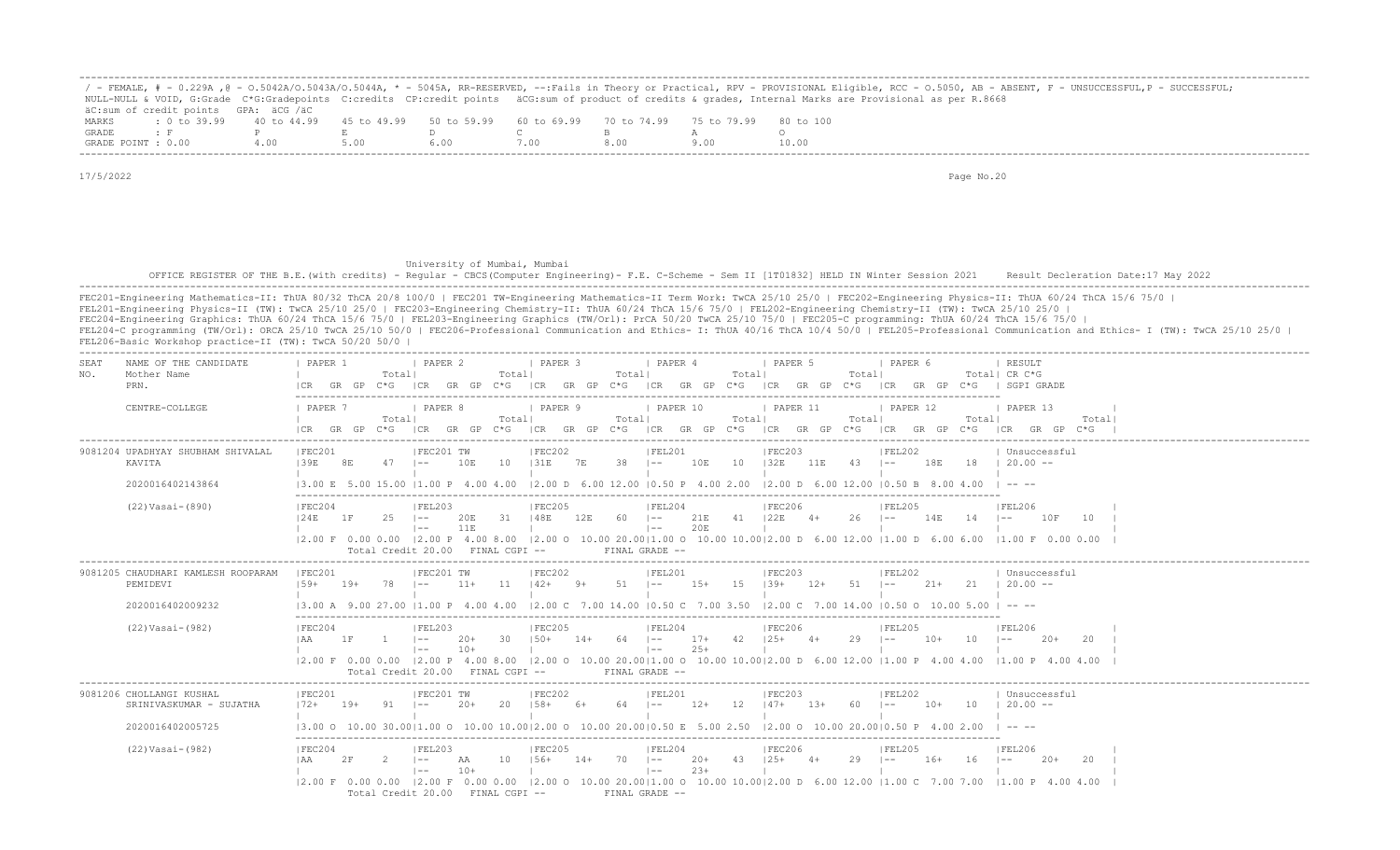|       |                                                                                                              |      |      |                                 |      |     | / - FEMALE, # - 0.229A ,@ - 0.5042A/0.5043A/0.5044A, * - 5045A, RR-RESERVED, --:Fails in Theory or Practical, RPV - PROVISIONAL Eligible, RCC - 0.5050, AB - ABSENT, F - UNSUCCESSFUL,P - SUCCESSFUL; |
|-------|--------------------------------------------------------------------------------------------------------------|------|------|---------------------------------|------|-----|-------------------------------------------------------------------------------------------------------------------------------------------------------------------------------------------------------|
|       |                                                                                                              |      |      |                                 |      |     | NULL-NULL & VOID, G:Grade C*G:Gradepoints C:credits CP:credit points äCG:sum of product of credits & grades, Internal Marks are Provisional as per R.8668                                             |
|       | äC:sum of credit points GPA: äCG /äC                                                                         |      |      |                                 |      |     |                                                                                                                                                                                                       |
| MARKS | : 0 to 39.99   40 to 44.99   45 to 49.99   50 to 59.99   60 to 69.99   70 to 74.99   75 to 79.99   80 to 100 |      |      |                                 |      |     |                                                                                                                                                                                                       |
| GRADE | $\bullet$ F $\bullet$ P $\bullet$ F $\bullet$                                                                |      |      | $\Box$ . The contract of $\Box$ |      |     |                                                                                                                                                                                                       |
|       | GRADE POINT : 0.00                                                                                           | 4.00 | 5.00 | 6.00                            | 7.00 | 800 | 10.00                                                                                                                                                                                                 |

-------------------------------------------------------------------------------------------------------------------------------------------------------------------------------------------------------------------

-------------------------------------------------------------------------------------------------------------------------------------------------------------------------------------------------------------------

-------------------------------------------------------------------------------------------------------------------------------------------------------------------------------------------------------------------

17/5/2022 Page No.21

 University of Mumbai, Mumbai OFFICE REGISTER OF THE B.E.(with credits) - Regular - CBCS(Computer Engineering)- F.E. C-Scheme - Sem II [1T01832] HELD IN Winter Session 2021 Result Decleration Date:17 May 2022 -------------------------------------------------------------------------------------------------------------------------------------------------------------------------------------------------------------------

| NAME OF THE CANDIDATE<br>SEAT<br>Mother Name<br>NO.<br>PRN. | PAPER<br>Totall<br>$C*G$                                   | <b>I PAPER 2</b><br>Totall<br>GP<br>GR<br>$C * G$      | <b>I PAPER 3</b><br>Totall<br>GR GP<br>I CR<br>C*G                                                                                                    | <i>I</i> PAPER 4<br>Totall<br>I CR<br>GR<br>GP<br>$C * G$       | <b>PAPER 5</b><br>Totall<br>ICR<br>GR GP                                                  | <b>I PAPER 6</b>                               | RESULT<br>Totall CR C*G<br>SGPI GRADE                                                                                                                                                                                                                                                                                                                                                        |
|-------------------------------------------------------------|------------------------------------------------------------|--------------------------------------------------------|-------------------------------------------------------------------------------------------------------------------------------------------------------|-----------------------------------------------------------------|-------------------------------------------------------------------------------------------|------------------------------------------------|----------------------------------------------------------------------------------------------------------------------------------------------------------------------------------------------------------------------------------------------------------------------------------------------------------------------------------------------------------------------------------------------|
| CENTRE-COLLEGE                                              | PAPER 7<br>Totall<br>$C*G$<br>GR GP                        | <b>PAPER 8</b><br>Totall<br>ICR<br>GP<br>$C * G$<br>GR | PAPER 9<br>Totall<br>ICR<br>GR GP<br>$C*G$                                                                                                            | PAPER 10<br>Totall<br>ICR GR GP<br>$C \star G$                  | PAPER 11<br>Total <br>ICR GR GP C*G<br>ICR                                                | PAPER 12<br>Totall<br>GP.<br>$C*G$<br>GR       | PAPER 13<br>Totall<br>$GR$ $GP$ $C*G$<br>ICR                                                                                                                                                                                                                                                                                                                                                 |
| 9081207 JAISWAR PARDESHI RAJESH<br>USHADEVI JAISWAR         | IFEC201<br>$167+$<br>$19+$<br>86                           | IFEC201 TW<br>24<br>$2.4 +$<br>$1 - -$                 | FEC202<br>$11+$<br>65<br>$1.54+$                                                                                                                      | FEL201<br>$23+$<br>23<br>$\vert - - \vert$                      | FEC203<br>$1.5+$<br>56<br>$141+$<br>$1 - -$                                               | IFEL202<br>$21+$                               | Successful<br>21   20.00 178.00                                                                                                                                                                                                                                                                                                                                                              |
| 2020016402005377<br>(22) Vasai-(982)                        | 13.00 0 10.00 30.0011.00 0<br> FEC204<br>146<br>$7+$<br>53 | FEL203<br>29+<br>-48<br>$1 - -$                        | 10.00 10.0012.00 0 10.00 20.0010.50 0<br><b>IFEC205</b><br>$153+$<br>$67 \t - -$<br>$14+$                                                             | FEL204<br>$22+$                                                 | 10.00 5.00 12.00 B 8.00 16.00 10.50 O<br><b>FEC206</b><br>$42 \t124+ \t7+$<br>$-31$ $1--$ | $10.005.001 - - -$<br> FEL205<br>$2.2+$<br>-22 | <b>FEL206</b><br>$36+$<br>-36<br>$1 - -$                                                                                                                                                                                                                                                                                                                                                     |
|                                                             | Total Credit 20.00                                         | $19+$<br>$1 - -$<br>FINAL CGPT --                      | 12.00 B 8.00 16.00 12.00 C 7.00 14.00 12.00 O 10.00 20.0011.00 O 10.00 10.0012.00 C 7.00 14.00 11.00 O 10.00 10.0011.00 B 8.00 8.00<br>FINAL GRADE -- | $20+$<br>$1 - -$                                                |                                                                                           |                                                |                                                                                                                                                                                                                                                                                                                                                                                              |
| 9081208 JOSHI MANAN MITESH<br>DIMPAL                        | IFEC201<br>$156+$<br>$19+$<br>75                           | IFEC201 TW<br>$21+$<br>2.1<br>$1 - -$                  | FEC202<br>$154+$<br>$11 +$<br>65                                                                                                                      | IFEL201<br>$22+$<br>22<br>$1 - -$                               | FEC203<br>56<br>$142+$<br>$14+$<br>$1 - -$                                                | FEL202<br>$19+$<br>19                          | Successful<br>120.00159.50                                                                                                                                                                                                                                                                                                                                                                   |
| 2020016402011954                                            |                                                            |                                                        | 13.00 A 9.00 27.00 11.00 O 10.00 10.0012.00 O 10.00 20.0010.50 O 10.00 5.00 12.00 B 8.00 16.00 10.50 A 9.00 4.50                                      |                                                                 |                                                                                           |                                                | $\cdots$                                                                                                                                                                                                                                                                                                                                                                                     |
| $(22) Vasi-(982)$                                           | IFEC204<br>135<br>$6+$<br>41                               | IFEL203<br>$30+$<br>41<br>$1 - -$<br>$11+$<br>$1 - -$  | IFEC205<br>$154+$<br>$14+$<br>68                                                                                                                      | IFEL204<br>$22+$<br>42<br>$\vert - - \vert$<br>$20+$<br>$1 - -$ | IFEC206<br>$125+$ 4+<br>29<br>$1 - -$                                                     | IFFI205<br>$1.5+$<br>1.5                       | <b>IFEL206</b><br>$22+$<br>22                                                                                                                                                                                                                                                                                                                                                                |
|                                                             |                                                            | Total Credit 20.00<br>FINAL CGPI --                    | 2.00 D 6.00 12.00  2.00 D 6.00 12.00  2.00 O 10.00 20.00 1.00 O 10.00 10.00 2.00 D 6.00 12.00  1.00 C 7.00 7.00  1.00 P 4.00 4.00<br>FINAL GRADE --   |                                                                 |                                                                                           |                                                |                                                                                                                                                                                                                                                                                                                                                                                              |
|                                                             |                                                            |                                                        |                                                                                                                                                       |                                                                 |                                                                                           |                                                |                                                                                                                                                                                                                                                                                                                                                                                              |
| 9081209 KHAN ARSHAD AHMAD<br>PARVEEN                        | IFEC201<br>$146+$ 9+<br>55                                 | IFEC201 TW<br>$1.5+$<br>1.5<br>$1 - -$                 | IFEC202<br>$147+$<br>$54$ $1 - -$<br>$7+$                                                                                                             | IFEL201<br>$16+$<br>16                                          | IFEC203<br>$144+$<br>$1.3+$<br>57<br>$1 - -$                                              | IFEL202<br>$10+$<br>- 10                       | Unsuccessful<br>$120.00 -$                                                                                                                                                                                                                                                                                                                                                                   |
| 2020016402005482                                            | 13.00 D 6.00 18.00                                         | $11.00 \text{ C}$<br>700                               | 12.00 B 8.00 16.00 10.50 C 7.00 3.50                                                                                                                  |                                                                 | $12.00$ A $9.00$ 18.00 10.50 P                                                            |                                                | $\frac{1}{2} \frac{1}{2} \frac{1}{2} \frac{1}{2} \frac{1}{2} \frac{1}{2} \frac{1}{2} \frac{1}{2} \frac{1}{2} \frac{1}{2} \frac{1}{2} \frac{1}{2} \frac{1}{2} \frac{1}{2} \frac{1}{2} \frac{1}{2} \frac{1}{2} \frac{1}{2} \frac{1}{2} \frac{1}{2} \frac{1}{2} \frac{1}{2} \frac{1}{2} \frac{1}{2} \frac{1}{2} \frac{1}{2} \frac{1}{2} \frac{1}{2} \frac{1}{2} \frac{1}{2} \frac{1}{2} \frac{$ |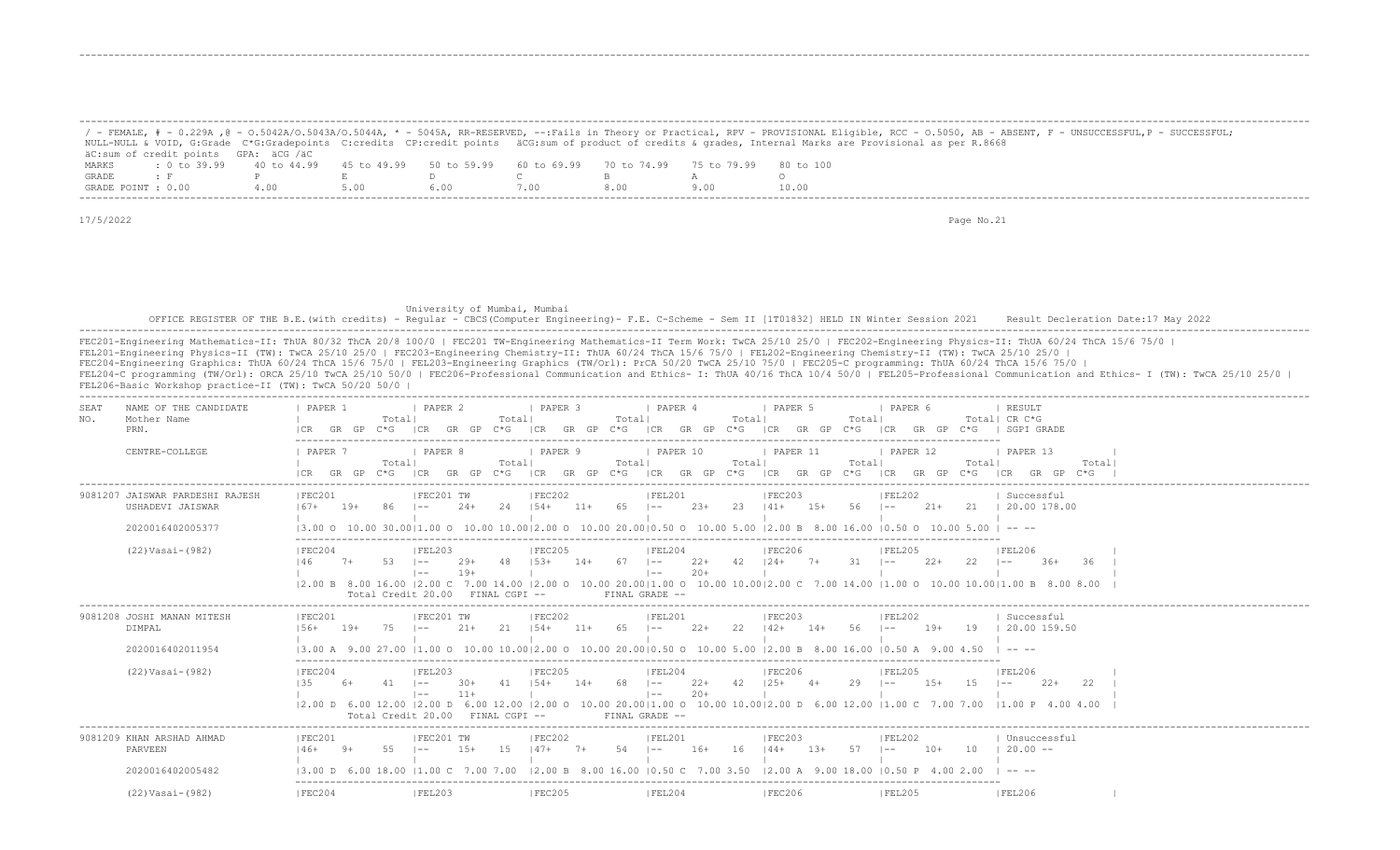|  |  | AA            | 10   56+ |  |  |  | 15+ 71  -- 17+ 33  26+ 4+ 30  -- 10+ 10  -- 20+ 20                                                                             |  |  |  |
|--|--|---------------|----------|--|--|--|--------------------------------------------------------------------------------------------------------------------------------|--|--|--|
|  |  |               |          |  |  |  |                                                                                                                                |  |  |  |
|  |  |               |          |  |  |  | 2.00 F 0.00 0.00  2.00 F 0.00 0.00  2.00 O 10.00 20.00 1.00 C 7.00 7.00  2.00 C 7.00 14.00  1.00 P 4.00 4.00  1.00 P 4.00 4.00 |  |  |  |
|  |  | FINAL CGPI -- |          |  |  |  |                                                                                                                                |  |  |  |
|  |  |               |          |  |  |  |                                                                                                                                |  |  |  |

|                    |                                      |     |      |                                                                       |      |      | / - FEMALE, # - 0.229A ,@ - 0.5042A/0.5043A/0.5044A, * - 5045A, RR-RESERVED, --:Fails in Theory or Practical, RPV - PROVISIONAL Eligible, RCC - 0.5050, AB - ABSENT, F - UNSUCCESSFUL,P - SUCCESSFUL; |
|--------------------|--------------------------------------|-----|------|-----------------------------------------------------------------------|------|------|-------------------------------------------------------------------------------------------------------------------------------------------------------------------------------------------------------|
|                    |                                      |     |      |                                                                       |      |      | NULL-NULL & VOID, G:Grade C*G:Gradepoints C:credits CP:credit points äCG:sum of product of credits & grades, Internal Marks are Provisional as per R.8668                                             |
|                    | äC:sum of credit points GPA: äCG /äC |     |      |                                                                       |      |      |                                                                                                                                                                                                       |
| MARKS              | $: 0 \text{ to } 39.99$ 40 to 44.99  |     |      | 45 to 49.99 50 to 59.99 60 to 69.99 70 to 74.99 75 to 79.99 80 to 100 |      |      |                                                                                                                                                                                                       |
| GRADE              |                                      |     |      |                                                                       |      |      |                                                                                                                                                                                                       |
| GRADE POINT : 0.00 |                                      | 400 | 5.00 |                                                                       | .00. | 8.00 | 10.00                                                                                                                                                                                                 |

University of Mumbai, Mumbai, Mumbai<br>OFFICE REGISTER OF THE B.E.(with credits) - Regular - CBCS(Computer Engineering)- F.E. C-Scheme - Sem II [1T01832] HELD IN Winter Session 2021 Result Decleration Date:17 May 2022<br>------

| NAME OF THE CANDIDATE<br>SEAT                                           | PAPER 1                                          |                          | PAPER 2                                                              |                               | PAPER 3                                   | PAPER 4                                                                                                                                         | PAPER 5                                                                    | PAPER 6                                                                                                                                                                       | RESULT                                                                                                                                                                                                                                                                                                                                                                                                                    |
|-------------------------------------------------------------------------|--------------------------------------------------|--------------------------|----------------------------------------------------------------------|-------------------------------|-------------------------------------------|-------------------------------------------------------------------------------------------------------------------------------------------------|----------------------------------------------------------------------------|-------------------------------------------------------------------------------------------------------------------------------------------------------------------------------|---------------------------------------------------------------------------------------------------------------------------------------------------------------------------------------------------------------------------------------------------------------------------------------------------------------------------------------------------------------------------------------------------------------------------|
| NO.<br>Mother Name<br>PRN.                                              | GR.<br>GP                                        | Total <br>C*G.           | GP                                                                   | Totall<br>こ*に                 | Total<br>GP                               | Total<br>GP<br>$C*G$                                                                                                                            | Total                                                                      | $C \star G$                                                                                                                                                                   | Total  CR C*G<br>SGPI GRADE                                                                                                                                                                                                                                                                                                                                                                                               |
| CENTRE-COLLEGE                                                          | PAPER 7<br>GR                                    | Totall<br>こ*に            | PAPER 8<br>GP                                                        | Totall<br>`* ና<br>ICR         | PAPER 9<br>Totall<br>GP<br>GR.<br>$C * G$ | PAPER 10<br>Total<br> CR<br>GR<br>GP<br>$C * G$                                                                                                 | PAPER 11<br>Total<br>GR GP<br>I CR<br>$C*G$                                | PAPER 12<br>Totall<br>GP<br>$C * G$<br>ICR<br>GR                                                                                                                              | PAPER 13<br>Total<br>I CR<br>GR GP<br>$C * G$                                                                                                                                                                                                                                                                                                                                                                             |
| 9081210 KHAN MOHD AKIL ABDUL RAZZAK<br>SAKINA BEGUM<br>2020016402005532 | IFEC201<br>$159+$<br>$19+$<br>$13.00 A$ 9        | 78                       | IFEC201 TW<br>$1.3+$                                                 | -1.3<br>. 600 600             | IFEC202<br>59<br>1200A90018               | IFEL201<br>$16+$<br>16<br>$1 - -$<br>00 10 50 C 7 00 3 50 12 00 C 7 00 14 00                                                                    | IFEC203<br>48<br>$1.37+$<br>$11+$                                          | IFEL202<br>$12+$<br>12<br>$- -$                                                                                                                                               | Successful<br>20.00 138.00                                                                                                                                                                                                                                                                                                                                                                                                |
| $(22) Vasi-(982)$                                                       | IFEC204                                          | Total Credit 20.00       | FEL203<br>l — —<br>$12.00 \t{E}$ 5.00 10.00 12.00 P 4.00 8.00        | FINAL CGPI --                 | IFEC205                                   | IFEL204<br>$18+$<br>38<br>$1 - -$<br>$20+$<br>$- -$<br>FINAL GRADE --                                                                           | IFEC206                                                                    | IFEL205<br>$10+$<br>10<br>$(2.00 \t 0 \t 10.00 \t 20.00   1.00 \t A \t 9.00 \t 9.00 \t 12.00 \t D \t 6.00 \t 12.00   1.00 \t P \t 4.00 \t 4.00 \t 11.00 \t P \t 4.00 \t 4.00$ | IFEL206<br>20<br>$20+$<br>$- -$                                                                                                                                                                                                                                                                                                                                                                                           |
| 9081211 YASAA IRFAN MOMIN<br><b>ISHRAT</b><br>2020016402005563          | FEC201<br>$19+$<br>$1.54+$<br>13.00 B 8.00 24.00 | 73.                      | IFEC201 TW<br>$11+$<br>$\sim$ $-$<br>11.00P                          | 11<br>$140+$<br>4.004.00      | FEC202<br>46                              | FEL201<br>10<br>$10+$<br>$1 - -$<br>$12.00 \text{ C}$ 7.00 14.00 10.50 P 4.00 2.00                                                              | IFEC203<br>$1.39+$<br>.51<br>$12+$<br>12.00 C 7.00 14.00 10.50 C 7.00 3.50 | FEL202<br>$1.5+$<br>-1.5<br>$- -$                                                                                                                                             | Unsuccessful<br>$20.00 -$<br>$\frac{1}{2} \frac{1}{2} \frac{1}{2} \frac{1}{2} \frac{1}{2} \frac{1}{2} \frac{1}{2} \frac{1}{2} \frac{1}{2} \frac{1}{2} \frac{1}{2} \frac{1}{2} \frac{1}{2} \frac{1}{2} \frac{1}{2} \frac{1}{2} \frac{1}{2} \frac{1}{2} \frac{1}{2} \frac{1}{2} \frac{1}{2} \frac{1}{2} \frac{1}{2} \frac{1}{2} \frac{1}{2} \frac{1}{2} \frac{1}{2} \frac{1}{2} \frac{1}{2} \frac{1}{2} \frac{1}{2} \frac{$ |
| $(22) Vasi-(982)$                                                       | FEC204<br>126E<br>0 F<br>$ 2.00 \tF 0.00 0.00$   | 26<br>Total Credit 20.00 | FEL203<br>$1 - -$<br>$10+$<br>$1 - -$<br>$12.00 \text{ P}$ 4.00 8.00 | 30<br>$150+$<br>FINAL CGPI -- | IFEC205<br>57                             | IFEL204<br>32<br>$10+$<br>$1 - -$<br>$22+$<br>$1 - -$<br>9.00 18.00   1.00 C 7.00 7.00   2.00 C 7.00 14.00   1.00 P 4.00 4.00<br>FINAL GRADE -- | FEC206<br>31<br>$125+$<br>$6+$                                             | IFEL205<br>$10+$<br>10<br>$1 - -$                                                                                                                                             | <b>FEL206</b><br>20<br>$2.0+$<br>$1 - -$<br>$11.00 \text{ P}$ 4.00 4.00                                                                                                                                                                                                                                                                                                                                                   |
| 9081212 MULLA TAUFIO SHAKIL<br>SALMA                                    | IFEC201<br>$162+$<br>$19+$                       |                          | IFEC201 TW<br>$21+$<br>$- -$                                         | $153+$                        | IFEC202<br>$11+$<br>64.                   | IFEL201<br>$22+$<br>22<br>$1 - -$                                                                                                               | IFEC203<br>$10+$<br>146+<br>56                                             | IFEL202<br>$19+$<br>19<br>$1 - -$                                                                                                                                             | Successful<br>20.00 159.50                                                                                                                                                                                                                                                                                                                                                                                                |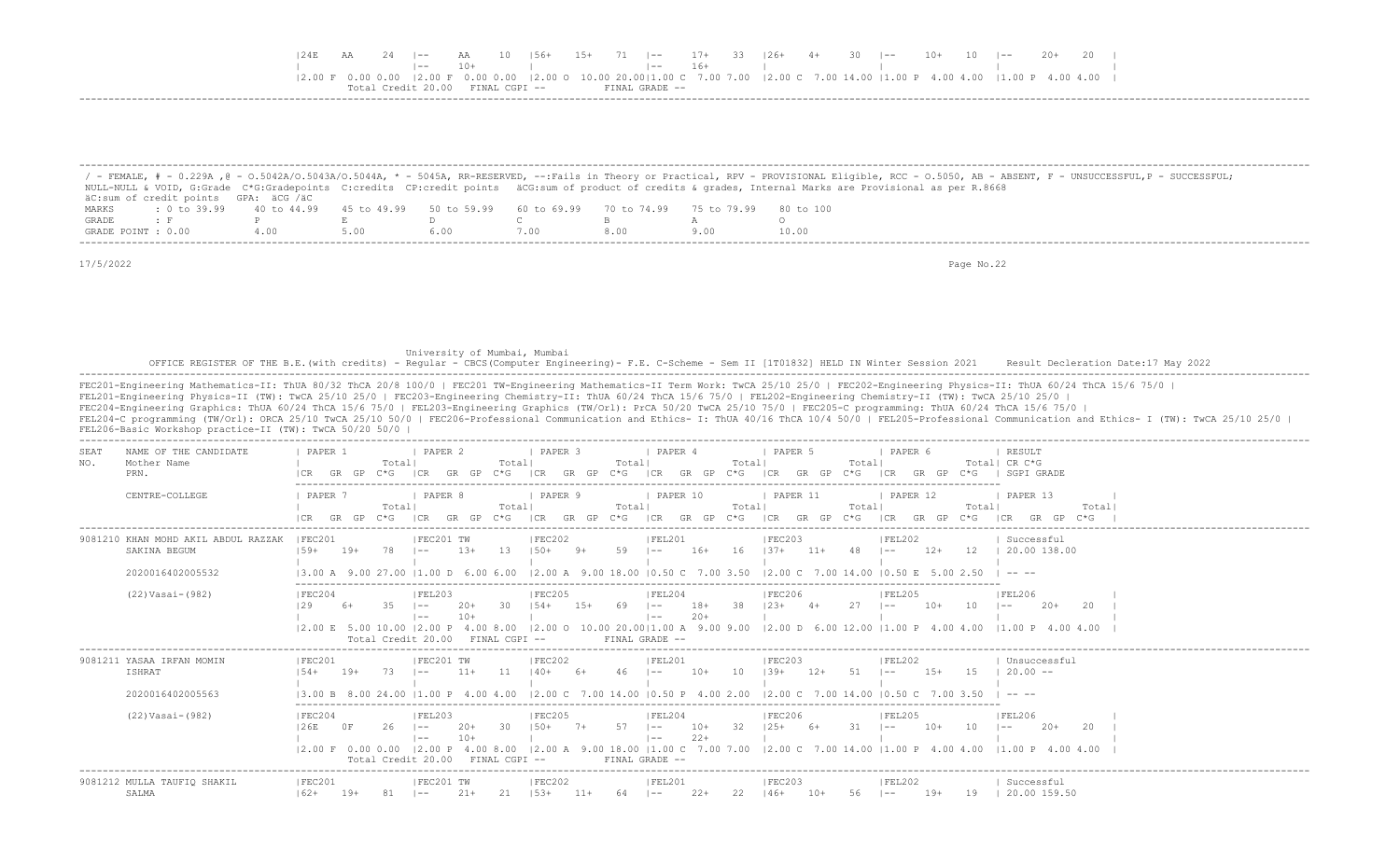| 2020016402005296 |                            |    |    |                    |       |               |         |       |    |                |       |    |        |      |      | $(3.00 \circ 10.00 \cdot 30.00)1.00 \circ 10.00 \cdot 10.00)2.00 \circ 10.00 \cdot 20.00]0.50 \circ 10.00 \cdot 5.00 \cdot 12.00 \cdot B \cdot 8.00 \cdot 16.00 \cdot 10.50 \cdot A \cdot 9.00 \cdot 4.50 \cdot 1 - - -$ |     |    |         |       |  |
|------------------|----------------------------|----|----|--------------------|-------|---------------|---------|-------|----|----------------|-------|----|--------|------|------|--------------------------------------------------------------------------------------------------------------------------------------------------------------------------------------------------------------------------|-----|----|---------|-------|--|
| (22) Vasai-(982) | FEC204                     |    |    | FEL203             |       |               | IFEC205 |       |    | FEL204         |       |    | FEC206 |      |      | IFEL205                                                                                                                                                                                                                  |     |    | 'FEL206 |       |  |
|                  | 143                        | 6+ | 49 | $ -$               | $21+$ | 31            | $157+$  | $14+$ | 71 | $1 - -$        | $22+$ | 44 | $128+$ | $4+$ | - 32 | $- -$                                                                                                                                                                                                                    | 10+ | 10 | $1 - -$ | $20+$ |  |
|                  |                            |    |    | $- -$              | $10+$ |               |         |       |    | $- -$          | $22+$ |    |        |      |      |                                                                                                                                                                                                                          |     |    |         |       |  |
|                  | 12.00 C 7.00 14.00 12.00 P |    |    |                    |       |               |         |       |    |                |       |    |        |      |      | 4.00 8.00   2.00 0 10.00 20.00   1.00 0 10.00 10.00   2.00 C 7.00 14.00   1.00 P 4.00 4.00   1.00 P 4.00 4.00                                                                                                            |     |    |         |       |  |
|                  |                            |    |    | Total Credit 20.00 |       | FINAL CGPI -- |         |       |    | FINAL GRADE -- |       |    |        |      |      |                                                                                                                                                                                                                          |     |    |         |       |  |

 / - FEMALE, # - 0.229A ,@ - O.5042A/O.5043A/O.5044A, \* - 5045A, RR-RESERVED, --:Fails in Theory or Practical, RPV - PROVISIONAL Eligible, RCC - O.5050, AB - ABSENT, F - UNSUCCESSFUL,P - SUCCESSFUL; NULL-NULL & VOID, G:Grade C\*G:Gradepoints C:credits CP:credit points äCG:sum of product of credits & grades, Internal Marks are Provisional as per R.8668 äC:sum of credit points GPA: äCG /äC MARKS : 0 to 39.99 40 to 44.99 45 to 49.99 50 to 59.99 60 to 69.99 70 to 74.99 75 to 79.99 80 to 100<br>GRADE: F P E D C B A O GRADE : F P E D C B A O GRADE POINT : 0.00 4.00 5.00 6.00 7.00 8.00 9.00 10.00 -------------------------------------------------------------------------------------------------------------------------------------------------------------------------------------------------------------------

-------------------------------------------------------------------------------------------------------------------------------------------------------------------------------------------------------------------

17/5/2022 Page No.23

University of Mumbai, Mumbai

OFFICE REGISTER OF THE B.E.(with credits) - Regular - CBCS(Computer Engineering)- F.E. C-Scheme - Sem II [1T01832] HELD IN Winter Session 2021 Result Decleration Date:17 May 2022

| <b>SEAT</b><br>NO. | NAME OF THE CANDIDATE<br>Mother Name                              | PAPER 1                            |       |               | Total           | PAPER <sub>2</sub>                                            |                | Totall                               | I PAPER 3           |          | Totall        | I PAPER 4                                         |                | Totall                                                                              | PAPER 5            |            | Totall          | PAPER 6                  |                                               |                   | RESULT<br>Total  CR C*G                                                                                                                                     |        |        |  |
|--------------------|-------------------------------------------------------------------|------------------------------------|-------|---------------|-----------------|---------------------------------------------------------------|----------------|--------------------------------------|---------------------|----------|---------------|---------------------------------------------------|----------------|-------------------------------------------------------------------------------------|--------------------|------------|-----------------|--------------------------|-----------------------------------------------|-------------------|-------------------------------------------------------------------------------------------------------------------------------------------------------------|--------|--------|--|
|                    | PRN.                                                              |                                    | GR    | $C * G$<br>GP |                 | CR<br>GR                                                      | GP             | $C * G$                              | ICR                 | GR GP    | $C*G$         | CR                                                | GP<br>GR       | $C*G$                                                                               | ICR                | GR GP      | $C * G$         |                          |                                               |                   | SGPI GRADE                                                                                                                                                  |        |        |  |
|                    | CENTRE-COLLEGE                                                    | PAPER 7                            | GR.   | GP            | Totall<br>$C*G$ | PAPER 8<br>GR.<br>ICR                                         | GP             | Totall<br>C*G.                       | PAPER 9<br>I CR     | GP<br>GR | Totall<br>C*G | PAPER 10<br>ICR                                   | GP<br>GR       | Totall<br>$C * G$                                                                   | PAPER 11<br>I CR   | GR GP      | Totall<br>$C*G$ | PAPER 12<br>LCR.         | GP<br>GR                                      | Totall<br>$C * G$ | PAPER 13                                                                                                                                                    |        | Totall |  |
|                    | 9081213 BHAMRA KARANDEEP SINGH SOHAN   FEC201<br>SINGH - SURINDER | $142+$                             | $18+$ |               | 60              | IFEC201 TW                                                    | $11+$          | 11                                   | IFEC202<br>$1.38 +$ | $9+$     | 47            | IFEL201<br>$1 - -$                                | $10+$          | 1 O                                                                                 | IFEC203<br>$1.36+$ | $10+$      | 46              | FEL202                   | $14+$                                         | 14                | ABS<br>$20.00 -$                                                                                                                                            |        |        |  |
|                    | 2020016402083906                                                  |                                    |       |               |                 |                                                               |                | 13.00 C 7.00 21.00 11.00 P 4.00 4.00 |                     |          |               |                                                   |                | $12.00 \text{ C}$ 7.00 14.00 10.50 P 4.00 2.00 12.00 C 7.00 14.00 10.50 D 6.00 3.00 |                    |            |                 |                          |                                               |                   |                                                                                                                                                             |        |        |  |
|                    | $(22) Vasi-(982)$                                                 | FEC204<br>12.00 F 0.00 AB          | AA    |               |                 | FEL203<br>$1 - -$<br>$1 - -$<br>12.00 P<br>Total Credit 20.00 | $20+$<br>$10+$ | 30<br>4.00 8.00<br>FINAL CGPI --     | FEC205<br>$153+$    | $14+$    | 67            | FEL204<br>$\sim$<br>$1 - -$<br>$FTNAI, GRADE - -$ | $10+$<br>$23+$ | 33                                                                                  | FEC206<br>$123+$   | $\Delta +$ | 27              | <b>FEL205</b><br>$1 - -$ | $10+$                                         | 10                | FEL206<br>$1 - -$<br>$ 2.00 \t{0} 10.00 \t{20.00}  1.00 \t{C} 7.00 \t{7.00} 12.00 \t{D} 6.00 \t{12.00}  1.00 \t{P} 4.00 \t{4.00} 11.00 \t{P} 4.00 \t{4.00}$ | $20+$  | 20     |  |
|                    | 9081214 MOHAMMAD MANZAR WASIULLAH<br>CHAUDARI - AJRUNNISA         | IFEC201<br>$149+$                  | $10+$ |               | 59              | IFEC201 TW                                                    | $1.5+$         | 15                                   | IFEC202<br>$155+$   | $10+$    | -65           | IFEL201<br>$1 - -$                                | $12+$          | 12                                                                                  | IFEC203<br>$148+$  | $13+$      | -61             | FEL202                   | $22+$                                         | 22                | Unsuccessful<br>$20.00 -$                                                                                                                                   |        |        |  |
|                    | 2020016401999714                                                  |                                    |       |               |                 |                                                               |                |                                      |                     |          |               | $12.00$ O $10.00$ $20.0010.50$ F $5.00$ $2.50$    |                |                                                                                     |                    |            |                 |                          | $12.00$ O $10.00$ $20.0010.50$ O $10.00$ 5.00 |                   |                                                                                                                                                             |        |        |  |
|                    | $(30)$ Shahapur – $(776)$                                         | FEC204<br>10F<br>12.00 F 0.00 0.00 |       |               |                 | FEL203<br>$\sim$ $-$<br>$1 - -$<br>12.00 F 0.00 0.00          | AA<br>$17+$    |                                      | IFEC205<br>$144+$   | $12+$    | 56            | FEL204<br>$\sim$<br>$1 - -$                       | $17+$<br>$11+$ | -28                                                                                 | FEC206<br>$1.32+$  |            | 4 O             | FEL205                   | $21+$                                         | 2.1               | IFEL206<br>$\sim$ $-$<br>$12.00 \text{ B}$ 8.00 16.00 11.00 D 6.00 6.00 12.00 O 10.00 20.0011.00 O 10.00 10.0011.00 E 5.00 5.00                             | $2.3+$ | 23     |  |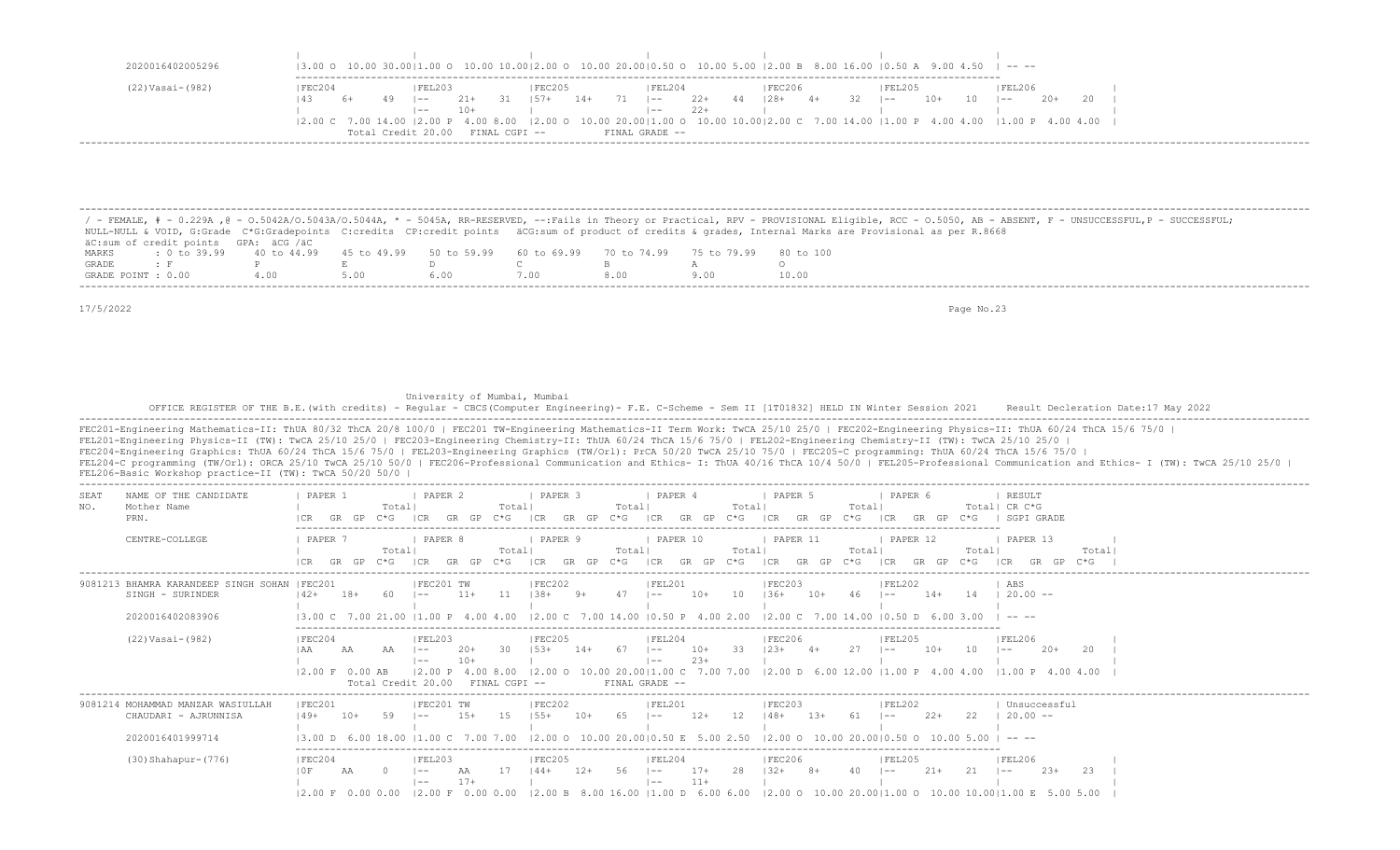| 9081215 JENIL<br>NOYELA                                                                                                                                                                                                                                                                                                                                                                                                                                                                          |                                                                                                       | FEC201                                         | IFEC201 TW                                                                                                    |          | FEC202                                         | FEL201                                          |                                                                                 | FEC203<br> 32E 18+ 50  -- 20+ 20  17F 11+ 28  -- 18+ 18  34+ 12+ 46  -- 23+ 23  20.00 --                                                                                                                                                                                                                                                                          |                                     | FEL202               |                        | Unsuccessful                                                                                                                                                                                                                                                                                                                                                   |
|--------------------------------------------------------------------------------------------------------------------------------------------------------------------------------------------------------------------------------------------------------------------------------------------------------------------------------------------------------------------------------------------------------------------------------------------------------------------------------------------------|-------------------------------------------------------------------------------------------------------|------------------------------------------------|---------------------------------------------------------------------------------------------------------------|----------|------------------------------------------------|-------------------------------------------------|---------------------------------------------------------------------------------|-------------------------------------------------------------------------------------------------------------------------------------------------------------------------------------------------------------------------------------------------------------------------------------------------------------------------------------------------------------------|-------------------------------------|----------------------|------------------------|----------------------------------------------------------------------------------------------------------------------------------------------------------------------------------------------------------------------------------------------------------------------------------------------------------------------------------------------------------------|
| 2020016402072255                                                                                                                                                                                                                                                                                                                                                                                                                                                                                 |                                                                                                       |                                                | the contract of the con-                                                                                      |          | the control of the control of the              |                                                 | the contract of the contract of the contract of the contract of the contract of |                                                                                                                                                                                                                                                                                                                                                                   | the contract of the contract of the |                      | and the control of the |                                                                                                                                                                                                                                                                                                                                                                |
|                                                                                                                                                                                                                                                                                                                                                                                                                                                                                                  |                                                                                                       |                                                |                                                                                                               |          |                                                |                                                 |                                                                                 | $(3.00 \text{ D } 6.00 \text{ 18.00 }  1.00 \text{ O } 10.00 \text{ 10.00 }  2.00 \text{ F } 0.00 \text{ 0.00 }  0.50 \text{ B } 8.00 \text{ 4.00 }  2.00 \text{ C } 7.00 \text{ 14.00 }  0.50 \text{ O } 10.00 \text{ 5.00 }  -1.00 \text{ C } 7.00 \text{ 5.00 } 10.00 \text{ 6.00 }  -1.00 \text{ C } 7.00 \text{ 6.00 } 10.00 \text$                          |                                     |                      |                        |                                                                                                                                                                                                                                                                                                                                                                |
| (36) Karjat-(734)                                                                                                                                                                                                                                                                                                                                                                                                                                                                                |                                                                                                       | FEC204                                         | FEL203                                                                                                        |          | FEC205                                         | FEL204                                          |                                                                                 | FEC206                                                                                                                                                                                                                                                                                                                                                            |                                     | FEL205               |                        | FEL206<br> 27E 12+ 39  -- 32+ 50  32+ 11+ 43  -- 20+ 33  22+ 8+ 30  -- 20+ 20  -- 35+ 35                                                                                                                                                                                                                                                                       |
|                                                                                                                                                                                                                                                                                                                                                                                                                                                                                                  |                                                                                                       |                                                | $1 - -$ 18+                                                                                                   |          |                                                | $1 - 13 +$                                      |                                                                                 | the contract of the contract of the contract of the contract of the contract of the contract of                                                                                                                                                                                                                                                                   |                                     |                      |                        | $(2.00 \text{ D } 6.00 \text{ } 12.00 \text{ }  2.00 \text{ C } 7.00 \text{ } 14.00 \text{ }  2.00 \text{ D } 6.00 \text{ } 12.00 \text{ }  1.00 \text{ C } 7.00 \text{ } 7.00 \text{ } 7.00 \text{ } 2.00 \text{ C } 7.00 \text{ } 14.00 \text{ }  1.00 \text{ O } 10.00 \text{ } 10.00 \text{ }  1.00 \text{ B } 8.00 \text{ } 8.00 \text{ }  1.00 \text{ C$ |
|                                                                                                                                                                                                                                                                                                                                                                                                                                                                                                  |                                                                                                       |                                                |                                                                                                               |          |                                                | Total Credit 20.00 FINAL CGPI -- FINAL GRADE -- |                                                                                 |                                                                                                                                                                                                                                                                                                                                                                   |                                     |                      |                        |                                                                                                                                                                                                                                                                                                                                                                |
|                                                                                                                                                                                                                                                                                                                                                                                                                                                                                                  |                                                                                                       |                                                |                                                                                                               |          |                                                |                                                 |                                                                                 |                                                                                                                                                                                                                                                                                                                                                                   |                                     |                      |                        |                                                                                                                                                                                                                                                                                                                                                                |
|                                                                                                                                                                                                                                                                                                                                                                                                                                                                                                  |                                                                                                       |                                                |                                                                                                               |          |                                                |                                                 |                                                                                 |                                                                                                                                                                                                                                                                                                                                                                   |                                     |                      |                        |                                                                                                                                                                                                                                                                                                                                                                |
|                                                                                                                                                                                                                                                                                                                                                                                                                                                                                                  |                                                                                                       |                                                |                                                                                                               |          |                                                |                                                 |                                                                                 |                                                                                                                                                                                                                                                                                                                                                                   |                                     |                      |                        |                                                                                                                                                                                                                                                                                                                                                                |
|                                                                                                                                                                                                                                                                                                                                                                                                                                                                                                  |                                                                                                       |                                                |                                                                                                               |          |                                                |                                                 |                                                                                 |                                                                                                                                                                                                                                                                                                                                                                   |                                     |                      |                        | / - FEMALE, # - 0.229A , @ - 0.5042A/0.5043A/0.5044A, * - 5045A, RR-RESERVED, --:Fails in Theory or Practical, RPV - PROVISIONAL Eligible, RCC - 0.5050, AB - ABSENT, F - UNSUCCESSFUL, P - SUCCESSFUL;                                                                                                                                                        |
| NULL-NULL & VOID, G:Grade C*G:Gradepoints C:credits CP:credit points äCG:sum of product of credits & grades, Internal Marks are Provisional as per R.8668                                                                                                                                                                                                                                                                                                                                        |                                                                                                       |                                                |                                                                                                               |          |                                                |                                                 |                                                                                 |                                                                                                                                                                                                                                                                                                                                                                   |                                     |                      |                        |                                                                                                                                                                                                                                                                                                                                                                |
| äC: sum of credit points GPA: äCG /äC<br>MARKS                                                                                                                                                                                                                                                                                                                                                                                                                                                   | : 0 to 39.99  40 to 44.99  45 to 49.99  50 to 59.99  60 to 69.99  70 to 74.99  75 to 79.99  80 to 100 |                                                |                                                                                                               |          |                                                |                                                 |                                                                                 |                                                                                                                                                                                                                                                                                                                                                                   |                                     |                      |                        |                                                                                                                                                                                                                                                                                                                                                                |
| $\mathbf{F}$ and $\mathbf{F}$ and $\mathbf{F}$ and $\mathbf{F}$ and $\mathbf{F}$<br>GRADE<br>GRADE POINT : 0.00  4.00  5.00  6.00  7.00  8.00                                                                                                                                                                                                                                                                                                                                                    |                                                                                                       | $\mathbb P$ . Expanding the set of $\mathbb E$ |                                                                                                               |          |                                                | D C B                                           | $A \sim \frac{1}{2}$<br>9.00                                                    | $\circ$<br>10.00                                                                                                                                                                                                                                                                                                                                                  |                                     |                      |                        |                                                                                                                                                                                                                                                                                                                                                                |
|                                                                                                                                                                                                                                                                                                                                                                                                                                                                                                  |                                                                                                       |                                                |                                                                                                               |          |                                                |                                                 |                                                                                 |                                                                                                                                                                                                                                                                                                                                                                   |                                     |                      |                        |                                                                                                                                                                                                                                                                                                                                                                |
| 17/5/2022                                                                                                                                                                                                                                                                                                                                                                                                                                                                                        |                                                                                                       |                                                |                                                                                                               |          |                                                |                                                 |                                                                                 |                                                                                                                                                                                                                                                                                                                                                                   |                                     |                      | Page No.24             |                                                                                                                                                                                                                                                                                                                                                                |
|                                                                                                                                                                                                                                                                                                                                                                                                                                                                                                  |                                                                                                       |                                                |                                                                                                               |          |                                                |                                                 |                                                                                 |                                                                                                                                                                                                                                                                                                                                                                   |                                     |                      |                        |                                                                                                                                                                                                                                                                                                                                                                |
|                                                                                                                                                                                                                                                                                                                                                                                                                                                                                                  |                                                                                                       |                                                |                                                                                                               |          | University of Mumbai, Mumbai                   |                                                 |                                                                                 |                                                                                                                                                                                                                                                                                                                                                                   |                                     |                      |                        | OFFICE REGISTER OF THE B.E. (with credits) - Reqular - CBCS (Computer Engineering) - F.E. C-Scheme - Sem II [1T01832] HELD IN Winter Session 2021 Result Decleration Date:17 May 2022                                                                                                                                                                          |
|                                                                                                                                                                                                                                                                                                                                                                                                                                                                                                  |                                                                                                       |                                                |                                                                                                               |          |                                                |                                                 |                                                                                 |                                                                                                                                                                                                                                                                                                                                                                   |                                     |                      |                        | FEC201-Engineering Mathematics-II: ThUA 80/32 ThCA 20/8 100/0   FEC201 TW-Engineering Mathematics-II Term Work: TwCA 25/10 25/0   FEC202-Engineering Physics-II: ThUA 60/24 ThCA 15/6 75/0                                                                                                                                                                     |
|                                                                                                                                                                                                                                                                                                                                                                                                                                                                                                  |                                                                                                       |                                                |                                                                                                               |          |                                                |                                                 |                                                                                 |                                                                                                                                                                                                                                                                                                                                                                   |                                     |                      |                        |                                                                                                                                                                                                                                                                                                                                                                |
| NAME OF THE CANDIDATE                                                                                                                                                                                                                                                                                                                                                                                                                                                                            |                                                                                                       | PAPER 1                                        | PAPER 2                                                                                                       |          |                                                | PAPER <sub>4</sub>                              |                                                                                 |                                                                                                                                                                                                                                                                                                                                                                   |                                     | PAPER 6              |                        | FEL204-C programming (TW/Orl): ORCA 25/10 TwCA 25/10 50/0   FEC206-Professional Communication and Ethics- I: ThUA 40/16 ThCA 10/4 50/0   FEL205-Professional Communication and Ethics- I (TW): TwCA 25/10 25/0                                                                                                                                                 |
| Mother Name                                                                                                                                                                                                                                                                                                                                                                                                                                                                                      |                                                                                                       | and the state of the state                     | Total   Total   Total   Total   Total   Total   Total   Total   Total   Total   Total   Total   Total   Total |          | PAPER 3<br>Total   Total                       |                                                 |                                                                                 | PAPER 5<br>Total rotal rotal rotal rotal rotal rotal rotal rotal rotal rotal rotal rotal rotal rotal rotal rotal rotal rotal rotal rotal rotal rotal rotal rotal rotal rotal rotal rotal rotal rotal rotal rotal rotal rotal rotal rotal                                                                                                                          |                                     | Total  Total  CR C*G |                        | RESULT                                                                                                                                                                                                                                                                                                                                                         |
| PRN.                                                                                                                                                                                                                                                                                                                                                                                                                                                                                             |                                                                                                       |                                                |                                                                                                               |          |                                                |                                                 |                                                                                 | CR GR GP C*G  CR GR GP C*G  CR GR GP C*G  CR GR GP C*G  CR GR GP C*G  CR GP C*G   CR GP C*G   SGPI GRADE                                                                                                                                                                                                                                                          |                                     |                      |                        |                                                                                                                                                                                                                                                                                                                                                                |
| CENTRE-COLLEGE                                                                                                                                                                                                                                                                                                                                                                                                                                                                                   |                                                                                                       | 1 PAPER 7                                      | PAPER 8<br>Total                                                                                              |          | Total                                          |                                                 | Total rotal Total                                                               | PAPER 9   PAPER 10   PAPER 11   PAPER 12   PAPER 13<br>Total                                                                                                                                                                                                                                                                                                      |                                     |                      | Total                  | Totall                                                                                                                                                                                                                                                                                                                                                         |
|                                                                                                                                                                                                                                                                                                                                                                                                                                                                                                  |                                                                                                       |                                                |                                                                                                               |          |                                                |                                                 |                                                                                 |                                                                                                                                                                                                                                                                                                                                                                   |                                     |                      |                        | ICR GR GP C*G ICR GR GP C*G ICR GR GP C*G ICR GR GP C*G ICR GR GP C*G ICR GP C*G ICR GP C*G ICR GR GP C*G I                                                                                                                                                                                                                                                    |
|                                                                                                                                                                                                                                                                                                                                                                                                                                                                                                  |                                                                                                       | FEC201                                         | FEC201 TW                                                                                                     |          | FEC202                                         |                                                 |                                                                                 |                                                                                                                                                                                                                                                                                                                                                                   |                                     |                      |                        | Unsuccessful                                                                                                                                                                                                                                                                                                                                                   |
| NEELAM                                                                                                                                                                                                                                                                                                                                                                                                                                                                                           |                                                                                                       | $120F$ 8+<br>The Contract                      |                                                                                                               |          | the control of the control of the con-         | the control of the control of the con-          |                                                                                 | 28  -- 16+ 16   31+ 13+ 44  -- 16+ 16   40+ 13+ 53  -- 24+ 24   20.00 --<br>the control of the control of the control of the control of                                                                                                                                                                                                                           |                                     |                      |                        |                                                                                                                                                                                                                                                                                                                                                                |
| 2020016402072294                                                                                                                                                                                                                                                                                                                                                                                                                                                                                 |                                                                                                       |                                                |                                                                                                               |          |                                                |                                                 |                                                                                 | $\left[3.00 \text{ F } 0.00 \text{ } 0.00 \text{ } 1.00 \text{ C } 7.00 \text{ } 7.00 \text{ } 7.00 \text{ } 12.00 \text{ D } 6.00 \text{ } 12.00 \text{ } 10.50 \text{ C } 7.00 \text{ } 3.50 \text{ } \left[2.00 \text{ B } 8.00 \text{ } 16.00 \text{ } 10.50 \text{ } 0.500 \text{ } 10.00 \text{ } 5.00 \text{ } \right] = -1.00 \text{ F } 1.00 \text{ F }$ |                                     |                      |                        |                                                                                                                                                                                                                                                                                                                                                                |
| FEL201-Engineering Physics-II (TW): TwCA 25/10 25/0   FEC203-Engineering Chemistry-II: ThUA 60/24 ThCA 15/6 75/0   FEL202-Engineering Chemistry-II (TW): TwCA 25/10 25/0  <br>FEC204-Engineering Graphics: ThUA 60/24 ThCA 15/6 75/0   FEL203-Engineering Graphics (TW/Orl): PrCA 50/20 TwCA 25/10 75/0   FEC205-C programming: ThUA 60/24 ThCA 15/6 75/0  <br>FEL206-Basic Workshop practice-II (TW): TwCA 50/20 50/0  <br>SEAT<br>NO.<br>9081216 JAGDHANE SANKET SANDEEP<br>(36) Karjat- (734) |                                                                                                       |                                                |                                                                                                               |          |                                                |                                                 |                                                                                 | FEC204  FEL203  FEC205  FEL204  FEC206  FEL205  FEL206                                                                                                                                                                                                                                                                                                            |                                     |                      |                        |                                                                                                                                                                                                                                                                                                                                                                |
|                                                                                                                                                                                                                                                                                                                                                                                                                                                                                                  |                                                                                                       |                                                |                                                                                                               | $ --26+$ |                                                |                                                 |                                                                                 |                                                                                                                                                                                                                                                                                                                                                                   |                                     |                      |                        | 30E 13+ 43  -- 30+ 46  32+ 14+ 46  -- 22+ 40  22+ 6+ 28  -- 18+ 18  -- 38+ 38                                                                                                                                                                                                                                                                                  |
|                                                                                                                                                                                                                                                                                                                                                                                                                                                                                                  |                                                                                                       |                                                |                                                                                                               |          |                                                | Total Credit 20.00 FINAL CGPI -- FINAL GRADE -- |                                                                                 |                                                                                                                                                                                                                                                                                                                                                                   |                                     |                      |                        | 2.00 D 6.00 12.00  2.00 C 7.00 14.00  2.00 C 7.00 14.00  1.00 O 10.00 10.00 2.00 D 6.00 12.00  1.00 B 8.00 8.00  1.00 A 9.00 9.00                                                                                                                                                                                                                              |
|                                                                                                                                                                                                                                                                                                                                                                                                                                                                                                  |                                                                                                       |                                                |                                                                                                               |          |                                                |                                                 |                                                                                 |                                                                                                                                                                                                                                                                                                                                                                   |                                     |                      |                        |                                                                                                                                                                                                                                                                                                                                                                |
| SAJIDA                                                                                                                                                                                                                                                                                                                                                                                                                                                                                           |                                                                                                       | FEC201                                         | FEC201 TW                                                                                                     |          | FEC202 <br>$133$ 17+ 50 $1--$ 18+ 18 $141+$ 7+ | FEL201                                          |                                                                                 | FEC203                                                                                                                                                                                                                                                                                                                                                            |                                     | FEL202               |                        | Successful<br>48 $\vert - - \vert 18 + \vert 18 + \vert 14 + \vert 14 + \vert 57 + \vert - - \vert 24 + \vert 24 + \vert 20.00 \vert 164.00$                                                                                                                                                                                                                   |
| 9081217 SHAIKH ARBAB IRSHAD<br>2020016402072247                                                                                                                                                                                                                                                                                                                                                                                                                                                  |                                                                                                       |                                                |                                                                                                               |          |                                                |                                                 |                                                                                 | $(3.00 \text{ D } 6.00 \text{ 18.00 }   1.00 \text{ B } 8.00 \text{ 8.00 }   2.00 \text{ C } 7.00 \text{ 14.00 }   0.50 \text{ B } 8.00 \text{ 4.00 }   2.00 \text{ A } 9.00 \text{ 18.00 }   0.50 \text{ O } 10.00 \text{ 5.00 }   - - -$                                                                                                                        |                                     |                      |                        |                                                                                                                                                                                                                                                                                                                                                                |

Total Credit 20.00 FINAL CGPI -- FINAL GRADE --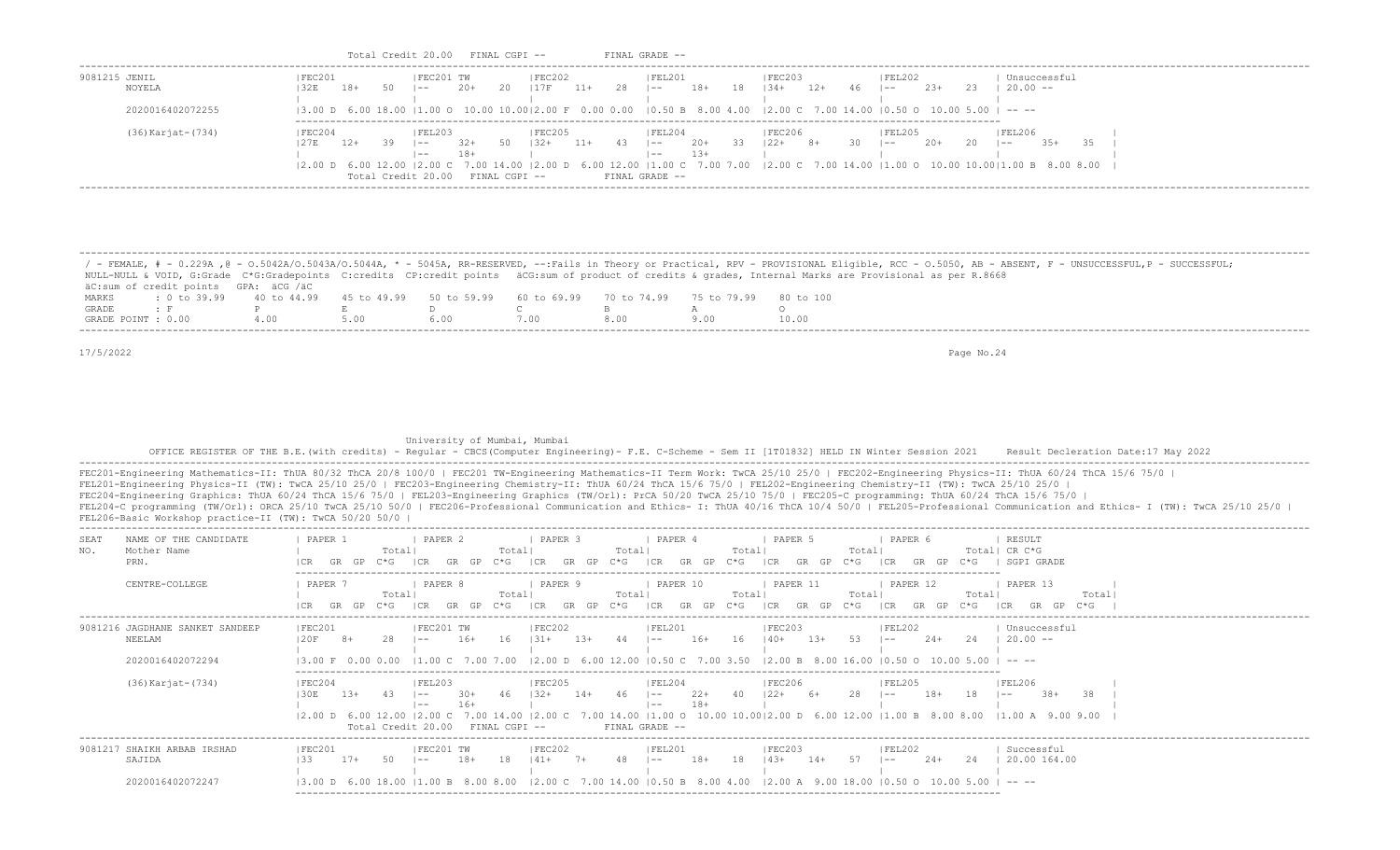| (36) Karjat-(734)               | <b>FEC204</b>                | FEL203                              | FEC205                 | FEL204                       | FEC206 <br> FEL205                                                                                                                                    | <b>FEL206</b>        |
|---------------------------------|------------------------------|-------------------------------------|------------------------|------------------------------|-------------------------------------------------------------------------------------------------------------------------------------------------------|----------------------|
|                                 | 12+<br> 49+                  | 55<br>$37+$<br>$- -$                | - 62<br>  48+<br>$14+$ | $2.3+$<br>45<br>$1 - -$      | $126+$<br>6+<br>$17+$<br>$1 - -$                                                                                                                      | $40+$<br>$- -$       |
|                                 |                              | $18+$<br>$- -$                      |                        | $22+$<br>$- -$               |                                                                                                                                                       |                      |
|                                 |                              |                                     |                        |                              | 12.00 0 10.00 20.0012.00 B 8.00 16.00 12.00 0 10.00 20.0011.00 0 10.00 10.0012.00 C 7.00 14.00 11.00 C 7.00 7.00 11.00 0 10.00 10.001                 |                      |
|                                 |                              | Total Credit 20.00 FINAL CGPI --    | FINAL GRADE --         |                              |                                                                                                                                                       |                      |
| 9081218 / MHATRE SNEHA SURENDRA | FEC201                       | FEC201 TW                           | FEC202                 | FEL201                       | FEC203 <br> FEL202                                                                                                                                    | Successful           |
| JAYASHREE                       | $14+$<br>69                  | 21<br>$21+$<br>$ -$                 | $14+ 59$<br>145+       | $17+$<br>17<br>$\sim$        | 12+<br>$135+$<br>$17+$<br>47<br>$\sim$                                                                                                                | 20.00 147.00<br>- 17 |
|                                 |                              |                                     |                        |                              |                                                                                                                                                       |                      |
| 2020016402164713                |                              |                                     |                        |                              | $\vert 3.00 \vert C$ 7.00 21.00 $\vert 1.00 \vert 0$ 10.00 10.00   2.00 A 9.00 18.00   0.50 C 7.00 3.50   2.00 C 7.00 14.00   0.50 C 7.00 3.50   ---- |                      |
|                                 |                              |                                     |                        |                              |                                                                                                                                                       |                      |
| $(39)$ Uran- $(990)$            | IFEC204                      | IFEL203                             | IFEC205                | IFEL204                      | FEC206<br>IFEL205                                                                                                                                     | FEL206               |
|                                 | 10+                          | 44<br>$27+$<br>$- -$                | $144+$<br>12+<br>56    | $2.2+$<br>36<br>$\vert$ $ -$ | 33<br>$125+$ 8+<br>16+<br>$1 - -$                                                                                                                     | $3.5+$<br>$16 - 1 =$ |
|                                 |                              | $17+$<br>$- -$                      |                        | $14+$<br>$- -$               |                                                                                                                                                       |                      |
|                                 | $12.00$ D 6.00 12.00 12.00 D |                                     |                        |                              | 6.00 12.00 12.00 B 8.00 16.00 11.00 B 8.00 8.00 12.00 C 7.00 14.00 11.00 C 7.00 7.00 11.00 B 8.00 8.00                                                |                      |
|                                 |                              | Total Credit 20.00<br>FINAL CGPI -- |                        | FINAL GRADE --               |                                                                                                                                                       |                      |
|                                 |                              |                                     |                        |                              |                                                                                                                                                       |                      |

|                    |                                                                                                |      |  |  | / - FEMALE, # - 0.229A ,@ - 0.5042A/0.5043A/0.5044A, * - 5045A, RR-RESERVED, --:Fails in Theory or Practical, RPV - PROVISIONAL Eligible, RCC - 0.5050, AB - ABSENT, F - UNSUCCESSFUL,P - SUCCESSFUL; |
|--------------------|------------------------------------------------------------------------------------------------|------|--|--|-------------------------------------------------------------------------------------------------------------------------------------------------------------------------------------------------------|
|                    |                                                                                                |      |  |  | NULL-NULL & VOID, G:Grade C*G:Gradepoints C:credits CP:credit points äCG:sum of product of credits & qrades, Internal Marks are Provisional as per R.8668                                             |
|                    | äC:sum of credit points GPA: äCG /äC                                                           |      |  |  |                                                                                                                                                                                                       |
| MARKS              | t 0 to 39,99 40 to 44,99 45 to 49,99 50 to 59,99 60 to 69,99 70 to 74,99 75 to 79,99 80 to 100 |      |  |  |                                                                                                                                                                                                       |
| GRADE              |                                                                                                |      |  |  |                                                                                                                                                                                                       |
| GRADE POINT : 0.00 |                                                                                                | 4.00 |  |  |                                                                                                                                                                                                       |

#### University of Mumbai, Mumbai

 OFFICE REGISTER OF THE B.E.(with credits) - Regular - CBCS(Computer Engineering)- F.E. C-Scheme - Sem II [1T01832] HELD IN Winter Session 2021 Result Decleration Date:17 May 2022 -------------------------------------------------------------------------------------------------------------------------------------------------------------------------------------------------------------------

| NAME OF THE CANDIDATE<br>SEAT<br>NO.<br>Mother Name<br>PRN.        | PAPER 1<br>Totall<br>C*G<br>GR<br>GP                                                       | PAPER 2<br>PAPER 3<br>Totall<br>C*G-<br>I CR<br>GR<br>GP.<br>GR                                         | PAPER 4<br>Totall<br>Total<br>$C * G$<br>C*G<br>ICR<br>GR.<br>GP.<br>GP.                        | PAPER 5<br>PAPER 6<br>Total<br>$C * G$<br>ICR<br>GP.<br>GR.<br>GR.                                                                                                                  | RESULT<br>CR C*G<br>Totall<br>SGPI GRADE<br>$C * G$    |
|--------------------------------------------------------------------|--------------------------------------------------------------------------------------------|---------------------------------------------------------------------------------------------------------|-------------------------------------------------------------------------------------------------|-------------------------------------------------------------------------------------------------------------------------------------------------------------------------------------|--------------------------------------------------------|
| CENTRE-COLLEGE                                                     | PAPER 7<br>Total<br>GR GP<br>$C*G$                                                         | PAPER 8<br>PAPER 9<br>Totall<br>GP<br>$C * G$<br>GR<br>I CR<br>GR.                                      | PAPER 10<br>Total<br>Totall<br>ICR<br>GR.<br>GP.<br>GP.<br>$C*G$<br>$C*G$                       | PAPER 11<br>PAPER 12<br>Total<br>ICR<br>ICR<br>GR<br>GP<br>$C*G$                                                                                                                    | PAPER 13<br>Total<br>Total<br>C*G<br>ICR<br>C*G.<br>GR |
| 9081219 SINGH PRADEEP LALLAN<br>KAUSHALAYADEVI<br>2020016402167263 | FEC201<br>$18+$<br>$162+$<br>-80<br>$- -$                                                  | FEC201 TW<br> FEC202<br>- 22<br>$22+$<br>$1.5.3+$<br>13+                                                | FEL201<br>$21+$<br>21<br>66<br>$1 - -$                                                          | FEC203 <br> FEL202<br>$149+$<br>62<br>$2.0+$<br>13+<br>$1 - -$<br>13.00 0 10.00 30.0011.00 0 10.00 10.0012.00 0 10.00 20.0010.50 0 10.00 5.00 12.00 0 10.00 20.0010.50 0 10.00 5.00 | Successful<br>20<br>20.00 178.00<br>-----              |
| $(39)$ Uran- $(990)$                                               | FEC204<br>$14+$<br>38<br>124<br>$- -$<br>$- -$<br>12.00 D 6.00 12.00<br>Total Credit 20.00 | IFEL203<br> FEC205 <br>56<br>$145+$<br>$38+$<br>$13+$<br>$18+$<br>12.00 B<br>8.0016.00<br>FINAL CGPI -- | IFEL204<br>- 37<br>58<br>$23+$<br>$\sim$<br>$14+$<br>$\overline{\phantom{a}}$<br>FINAL GRADE -- | FEC206 <br> FEL205<br>33<br>$8+$<br>$20+$<br>$125+$<br>$1 - -$<br>9.00 18.00 11.00 B 8.00 8.00 12.00 C 7.00 14.00 11.00 O 10.00 10.00 11.00 O 10.00 10.00 1                         | FEL206<br>20<br>$43+$<br>43<br>$1 - -$                 |
| 9081220 BANGI AYMAN INAYAT                                         | IFEC201                                                                                    | FEC201 TW<br>IFEC202                                                                                    | FEL201                                                                                          | FEC203 <br> FEL202                                                                                                                                                                  | Successful                                             |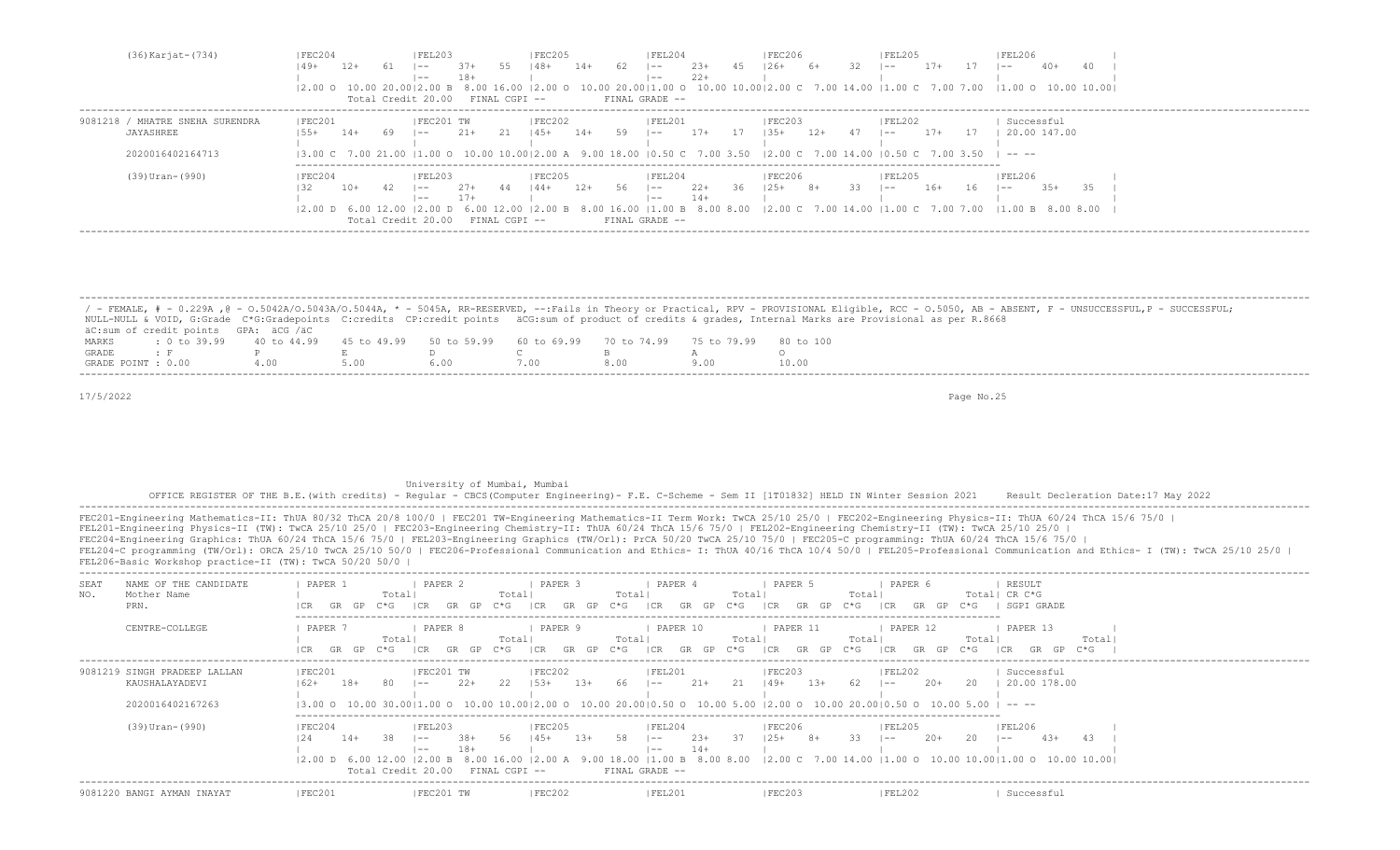| NARGIS                                                      |                                                        |       |     |                                                                |                                             |               | $132+$             |      |      | $\vert - -$                                                                                                                                                                                                                                                                                                                                               | $12+$                       |    | $126+$                                                             | 9+    | -35- | $\sim$            | $1.3+$ |     | 20.00 120.50                                                                                                                                                                                                                                                                                                                                                                                                                  |  |
|-------------------------------------------------------------|--------------------------------------------------------|-------|-----|----------------------------------------------------------------|---------------------------------------------|---------------|--------------------|------|------|-----------------------------------------------------------------------------------------------------------------------------------------------------------------------------------------------------------------------------------------------------------------------------------------------------------------------------------------------------------|-----------------------------|----|--------------------------------------------------------------------|-------|------|-------------------|--------|-----|-------------------------------------------------------------------------------------------------------------------------------------------------------------------------------------------------------------------------------------------------------------------------------------------------------------------------------------------------------------------------------------------------------------------------------|--|
| 2020016402131147                                            | 13.00 D 6.00 18.00                                     |       |     | 1.00 D 6.00 6.00                                               |                                             |               |                    |      |      | $(2.00 \text{ D } 6.00 \text{ 12.00 } 10.50 \text{ E } 5.00 \text{ 2.50 } 12.00 \text{ E } 5.00 \text{ 10.00 } 10.50 \text{ D } 6.00 \text{ 3.00}$                                                                                                                                                                                                        |                             |    |                                                                    |       |      |                   |        |     | ------                                                                                                                                                                                                                                                                                                                                                                                                                        |  |
| $(40)$ Khed- $(742)$                                        | FEC204<br>$-31+$<br>$ 2,00 \tE$ 5.00 10.00 $ 2,00 \tC$ | 6+    |     | FEL203<br>$- -$<br>$- -$<br>Total Credit 20.00                 | 30.<br>$16+$<br>7.00 14.00<br>FINAL CGPI -- | -46           | FEC205 <br>$144+$  | $8+$ | - 52 | IFEL204<br>$1 - -$<br>$- -$<br>FINAL GRADE --                                                                                                                                                                                                                                                                                                             | $14+$<br>$15+$              | 29 | FEC206<br>$122+7+$                                                 |       | 29   | FEL205<br>$1 - -$ | $18+$  | -18 | FEL206 <br>$2.4+$<br>24<br>$1 - -$<br>$(2.00 \text{ C} \quad 7.00 \text{ 14.00} \mid 1.00 \text{ D} \quad 6.00 \text{ 6.00} \quad (2.00 \text{ D} \quad 6.00 \text{ 12.00} \mid 1.00 \text{ B} \quad 8.00 \text{ 8.00} \quad (1.00 \text{ E} \quad 5.00 \text{ 5.00} \cdot (2.00 \text{ A}) \cdot (2.00 \text{ A}) \cdot (2.00 \text{ A}) \cdot (2.00 \text{ A}) \cdot (2.00 \text{ A}) \cdot (2.00 \text{ A}) \cdot (2.00 \$ |  |
| 9081221 / DUDHAL KOMAL TANAJI<br>SUNITA<br>2020016402131333 | FEC201<br>$141 +$                                      | $11+$ | 52. | IFEC201 TW<br>$1 - -$                                          | $14+$                                       | - 14          | FEC202<br>114F     | $7+$ | 2.1  | FEL201<br>$1 - -$<br>$(3.00 \text{ D } 6.00 \text{ 18.00 } 11.00 \text{ D } 6.00 \text{ 6.00 } 2.00 \text{ F } 0.00 \text{ 0.00 } 10.50 \text{ P } 4.00 \text{ 2.00 } 12.00 \text{ D } 6.00 \text{ 12.00 } 10.50 \text{ B } 8.00 \text{ 4.00 } 10.00 \text{ P } 10.00 \text{ P } 10.00 \text{ P } 10.00 \text{ P } 10.00 \text{ P } 10.00 \text{ P } 10.$ | $10+$                       | 10 | FEC203 <br>$1.30+$                                                 | $11+$ |      | FEL202<br>$1 - -$ | $18+$  | 18  | Unsuccessful<br>$20.00 - -$<br>-----                                                                                                                                                                                                                                                                                                                                                                                          |  |
| (40) Khed- (742)                                            | FEC204<br>$32+$<br>12.00 D 6.00 12.00                  | -9+   |     | FEL203 <br>$1 - -$<br>$- -$<br>$12.00$ D<br>Total Credit 20.00 | $2.5+$<br>16+                               | FINAL CGPI -- | FEC205 <br>$1.36+$ | $9+$ |      | IFEL204<br>$- -$<br>$- -$<br>00 D.<br>FINAL GRADE --                                                                                                                                                                                                                                                                                                      | $14+$<br>$15+$<br>6.00 6.00 | 29 | <b>IFEC206</b><br>$120+$<br>$12.00$ D 6.00 12.00 11.00 B 8.00 8.00 | 7+    | 27   | FEL205<br>$1 - -$ | 18+    | -18 | <b>FEL206</b><br>$41+$<br>$1 - -$<br>$11.00$ O $10.00$ 10.001                                                                                                                                                                                                                                                                                                                                                                 |  |

/ - FEMALE, # - 0.229A , @ - 0.5042A/O.5043A/O.5044A, \* - 5045A, RR-RESERVED, --:Fails in Theory or Practical, RPV - PROVISIONAL Eligible, RCC - 0.5050, AB - ABSENT, F - UNSUCCESSFUL, P - SUCCESSFUL; NULL-NULL & VOID, G:Grade C\*G:Gradepoints C:credits CP:credit points äCG:sum of product of credits & grades, Internal Marks are Provisional as per R.8668  $\texttt{aC:sum of credit points}$  GPA:  $\texttt{aCG}$  / $\texttt{aC}$ <br>MARKS : 0 to 39.99 40 to 44.99 MARKS : 0 to 39.99 40 to 44.99 45 to 49.99 50 to 59.99 60 to 69.99 70 to 74.99 75 to 79.99 80 to 100 GRADE : F P E D C B A O GRADE POINT : 0.00 4.00 5.00 6.00 7.00 8.00 9.00 10.00 -------------------------------------------------------------------------------------------------------------------------------------------------------------------------------------------------------------------

-------------------------------------------------------------------------------------------------------------------------------------------------------------------------------------------------------------------

17/5/2022 Page No.26

University of Mumbai, Mumbai

OFFICE REGISTER OF THE B.E.(with credits) - Regular - CBCS(Computer Engineering)- F.E. C-Scheme - Sem II [1T01832] HELD IN Winter Session 2021 Result Decleration Date:17 May 2022

 ------------------------------------------------------------------------------------------------------------------------------------------------------------------------------------------------------------------- FEC201-Engineering Mathematics-II: ThUA 80/32 ThCA 20/8 100/0 | FEC201 TW-Engineering Mathematics-II Term Work: TwCA 25/10 25/0 | FEC202-Engineering Physics-II: ThUA 60/24 ThCA 15/6 75/0 | FEL201-Engineering Physics-II (TW): TwCA 25/10 25/0 | FEC203-Engineering Chemistry-II: ThUA 60/24 ThCA 15/6 75/0 | FEL202-Engineering Chemistry-II (TW): TwCA 25/10 25/0 | FEC204-Engineering Graphics: ThUA 60/24 ThCA 15/6 75/0 | FEL203-Engineering Graphics (TW/Orl): PrCA 50/20 TwCA 25/10 75/0 | FEC205-C programming: ThUA 60/24 ThCA 15/6 75/0 | FEL204-C programming (TW/Orl): ORCA 25/10 TwCA 25/10 50/0 | FEC206-Professional Communication and Ethics- I: ThUA 40/16 ThCA 10/4 50/0 | FEL205-Professional Communication and Ethics- I (TW): TwCA 25/10 25/0 | FEL206-Basic Workshop practice-II (TW): TwCA 50/20 50/0 |

| SEAT<br>NO. | NAME OF THE CANDIDATE<br>Mother Name<br>PRN.               | PAPER 1            | GR GP     | C*G | Totall          | PAPER 2                         | GP           | Totall<br>C*G. | PAPER 3<br>I CR  | GR   | $C * G$<br>GP | Totall | PAPER 4<br>I CR<br>GR         | GP        | Totall<br>C*G –   | PAPER 5<br> CR   | GP.<br>GR | Totall<br>C*G | PAPER 6<br>I CR        | GP.       | $C*G$                                                                                                                                                                                                                                                                                                         | RESULT<br>Total  CR C*G                | SGPI GRADE                 |       |       |  |
|-------------|------------------------------------------------------------|--------------------|-----------|-----|-----------------|---------------------------------|--------------|----------------|------------------|------|---------------|--------|-------------------------------|-----------|-------------------|------------------|-----------|---------------|------------------------|-----------|---------------------------------------------------------------------------------------------------------------------------------------------------------------------------------------------------------------------------------------------------------------------------------------------------------------|----------------------------------------|----------------------------|-------|-------|--|
|             | CENTRE-COLLEGE                                             | PAPER 7            | GR GP C*G |     | Totall<br>I CR. | PAPER 8                         | GR GP        | Totall<br>C*G  | PAPER 9<br>  CR  | GR   | $C * G$<br>GP | Totall | PAPER 10<br> CR<br>GR         | GP        | Totall<br>$C * G$ | PAPER 11<br> CR  | GR GP C*G | Totall        | PAPER 12<br> CR        | GR<br>GP. | Totall<br>C*G                                                                                                                                                                                                                                                                                                 | 1 C.R                                  | PAPER 13<br>GP<br>GR       | $C*G$ | Total |  |
|             | 9081222 RANHER VIKAS KAILASH<br>VARSHA<br>2020016402191822 | IFEC201<br>$1.32+$ | 10+       | -42 |                 | IFEC201 TW<br>$- -$             | 14+          | 14             | FEC202<br>142+   | - 9+ | 51            |        | IFEL201<br>$\sim$             | 18+       | 18                | FEC203<br>$141+$ | $8+$      | 49            | FEL202<br>$- -$        | 18+       | 18<br>$(3.00 \text{ P} \quad 4.00 \text{ } 12.00 \text{ }  1.00 \text{ D} \quad 6.00 \text{ } 6.00 \text{ }  2.00 \text{ C} \quad 7.00 \text{ } 14.00 \text{ }  0.50 \text{ B} \quad 8.00 \text{ } 4.00 \text{ }  2.00 \text{ C} \quad 7.00 \text{ } 14.00 \text{ }  0.50 \text{ B} \quad 8.00 \text{ } 4.00$ | $\mathbf{1}$ $\mathbf{1}$ $\mathbf{1}$ | Successful<br>20.00 137.00 |       |       |  |
|             | $(62)$ Tala- $(946)$                                       | FEC204<br>$26+$    | $8+$      |     |                 | <b>FEL203</b><br>$- -$<br>$- -$ | 36+<br>$19+$ | 55.            | FEC205<br>$4.5+$ | $7+$ | 52.           |        | FEL204<br>$\sim$ $-$<br>$- -$ | 10+<br>18 | 28                | FEC206<br>$130+$ | 9+        | 39.           | <b>FEL205</b><br>$- -$ | $21+$     |                                                                                                                                                                                                                                                                                                               | FEL206<br>$- -$                        | $38+$                      | 38.   |       |  |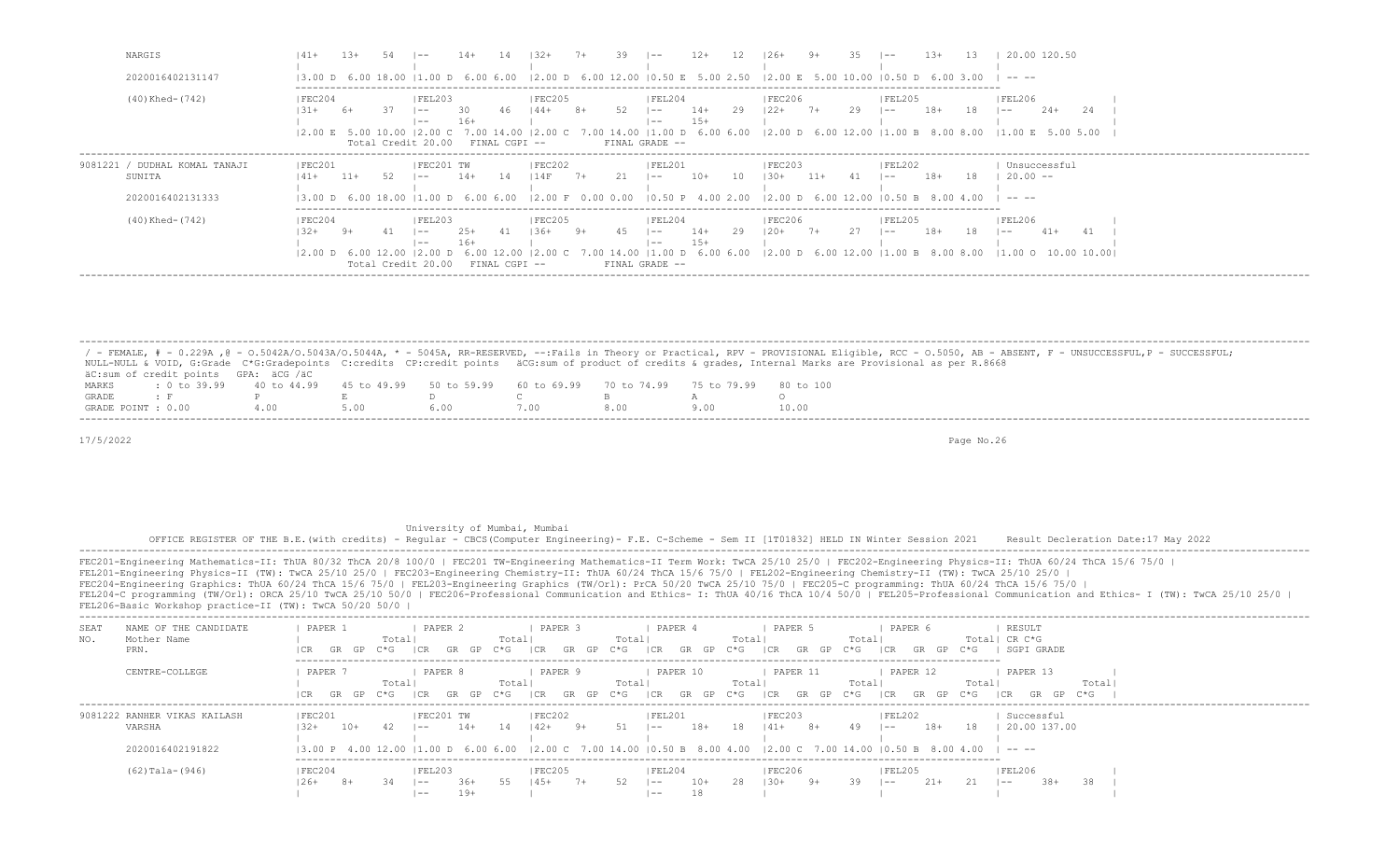|                                                                                  | Total Credit 20.00                                 |                                | FINAL CGPI --                                           |                                                                                                                                                                                                             |     | FINAL GRADE --                               |                                                       |                    |        |      |                                                           |              |                        |                                                                                                                                              |
|----------------------------------------------------------------------------------|----------------------------------------------------|--------------------------------|---------------------------------------------------------|-------------------------------------------------------------------------------------------------------------------------------------------------------------------------------------------------------------|-----|----------------------------------------------|-------------------------------------------------------|--------------------|--------|------|-----------------------------------------------------------|--------------|------------------------|----------------------------------------------------------------------------------------------------------------------------------------------|
| 9081223 KULKARNI MADHUR KISHOR<br> FEC201<br>KETAKI<br>$162+$                    | $18+$                                              | FEC201 TW<br>$- -$             | $19+$<br>19                                             | FEC202<br>$147+$<br>$1.3+$                                                                                                                                                                                  | 60  | FEL201<br>$1 - -$                            | $16+$<br>16                                           | FEC203<br>$143+$   | $13+$  | 56.  | FEL202<br>$1 - -$                                         | $21+$<br>-21 | Successful             | 20.00 161.50                                                                                                                                 |
| 2020016402127881                                                                 | 13.00 0 10.00 30.0011.00 A 9.00 9.00               |                                |                                                         | $12.00$ O $10.00$ 20.0010.50 C 7.00 3.50 12.00 B 8.00 16.00 10.50 O 10.00 5.00 I -- --                                                                                                                      |     |                                              |                                                       |                    |        |      |                                                           |              |                        |                                                                                                                                              |
| (76) Navi Mumbai- (237)<br> FEC204                                               | $12.00 B$ 8.00 16.00 12.00 P<br>Total Credit 20.00 | FEL203<br>$\vert - -$<br>$- -$ | 30.<br>$20+$<br>$10+$<br>8.00<br>FINAL CGPI --          | <b>IFEC205</b><br>146+<br>12+                                                                                                                                                                               |     | FEL204<br>$1 - -$<br>$- -$<br>FINAL GRADE -- | $17+$<br>-36<br>$19+$<br>9.00 18.00 11.00 B 8.00 8.00 | FEC206 <br>$+0.81$ |        | 37   | FEL205<br>$- -$<br>$12.00 B$ 8.00 16.00 11.00 B 8.00 8.00 | 18+          | FEL206<br>18<br>$- -$  | $20+$<br>-20<br>$11.00 \text{ P}$ 4.00 4.00                                                                                                  |
| FEC201<br>9081224 MOHAPATRA SAHIL SISHIR<br>SIMRAN<br>$166+$<br>2020016402132441 | 19+                                                | FEC201 TW<br>$- -$             | -20<br>$20+$                                            | FEC202<br>$1.51 +$<br>$1.3+$<br>$(3.00 \t 0 \t 10.00 \t 30.00   1.00 \t 0 \t 10.00 \t 10.00   2.00 \t 0 \t 10.00 \t 20.00   0.50 \t 0 \t 10.00 \t 5.00   2.00 \t 0 \t 10.00 \t 20.00   0.50 \t P$ 4.00 2.00 | -64 | FEL201<br>$- -$                              | $21+$<br>21                                           | FEC203<br>$1.52+$  | $1.3+$ | - 65 | FEL202<br>l —— 1                                          | $10+$<br>10  | Successful<br>-----    | 20.00 164.00                                                                                                                                 |
| (76) Navi Mumbai-(237)<br> FEC204                                                | 2.00 D 6.00 12.00  2.00 P<br>Total Credit 20.00    | FEL203<br>$- -$<br>$- -$       | $20+$<br>30.<br>$10+$<br>4.00 8.00<br>$FTNAI, CGPT - -$ | <b>FEC205</b><br>$150+$<br>12+                                                                                                                                                                              | 62  | FEL204<br>$1 - -$<br>$- -$<br>FINAL GRADE -- | $14+$<br>25<br>$11+$                                  | FEC206 <br>$126+$  | $8+$   | -34  | FEL205<br>$\sim$ $-$                                      | $2.0+$       | FEL206<br>-20<br>$- -$ | $30+$<br>30<br>$(2.00 \t 0 \t 10.00 \t 20.00)$ [1.00 D 6.00 6.00 $(2.00 \t 7.00 \t 14.00 \t 11.00 \t 0 \t 10.00 \t 10.00)$ [1.00 C 7.00 7.00 |

|2.00 E 5.00 10.00 |2.00 B 8.00 16.00 |2.00 C 7.00 14.00 |1.00 D 6.00 6.00 |2.00 A 9.00 18.00 |1.00 O 10.00 10.00|1.00 A 9.00 9.00 |

 / - FEMALE, # - 0.229A ,@ - O.5042A/O.5043A/O.5044A, \* - 5045A, RR-RESERVED, --:Fails in Theory or Practical, RPV - PROVISIONAL Eligible, RCC - O.5050, AB - ABSENT, F - UNSUCCESSFUL,P - SUCCESSFUL; NULL-NULL & VOID, G:Grade C\*G:Gradepoints C:credits CP:credit points äCG:sum of product of credits & grades, Internal Marks are Provisional as per R.8668 äC:sum of credit points GPA: äCG /äC MARKS : 0 to 39.99 40 to 44.99 45 to 49.99 50 to 59.99 60 to 69.99 70 to 74.99 75 to 79.99 80 to 100<br>GRADE : F P E D C B A GRADE : F P E D C B A O GRADE POINT : 0.00 4.00 5.00 6.00 7.00 8.00 9.00 10.00 -------------------------------------------------------------------------------------------------------------------------------------------------------------------------------------------------------------------

-------------------------------------------------------------------------------------------------------------------------------------------------------------------------------------------------------------------

17/5/2022 Page No.27

# University of Mumbai, Mumbai

 OFFICE REGISTER OF THE B.E.(with credits) - Regular - CBCS(Computer Engineering)- F.E. C-Scheme - Sem II [1T01832] HELD IN Winter Session 2021 Result Decleration Date:17 May 2022 -------------------------------------------------------------------------------------------------------------------------------------------------------------------------------------------------------------------

| SEA1 | NAME OF THE CANDIDATE       | PAPER  |           |        | PAPER 2 |            |        |          | PAPER .   |       |                          | PAPER    |           |       | PAPER 5  |                  |        |        | PAPER 6  |       |       | RESULT        |       |  |  |  |
|------|-----------------------------|--------|-----------|--------|---------|------------|--------|----------|-----------|-------|--------------------------|----------|-----------|-------|----------|------------------|--------|--------|----------|-------|-------|---------------|-------|--|--|--|
| NO.  | Mother Name                 |        |           | Total  |         |            | Total  |          |           |       | Total                    |          |           | Total |          |                  | Totall |        |          |       |       | Total  CR C*G |       |  |  |  |
|      | PRN.                        |        | GR GP     | C*G    | TCR.    | GP -<br>GR | C*G    |          | GP<br>GR. | $C*G$ | ICR                      | GR.      | GP        | C*G   | 1 CR     | <b>GP</b><br>GR. | C*G    | I CR   | GR       | GP.   | C*G   | SGPI GRADE    |       |  |  |  |
|      | CENTRE-COLLEGE              | PAPER  |           |        | PAPER 8 |            |        |          | PAPER 9   |       |                          | PAPER 10 |           |       | PAPER 11 |                  |        |        | PAPER 12 |       |       | PAPER 13      |       |  |  |  |
|      |                             |        |           | Totall |         |            | Totall |          |           |       | Total                    |          |           | Total |          |                  | Total  |        |          |       | Total |               | Total |  |  |  |
|      |                             | I CR   | GR GP C*G |        | I CR.   | GR GP C*G  |        | I CR.    | GR GP C*G |       | CR                       |          | GR GP C*G |       | I CR     | GP .<br>GR       | C*G    | I CR.  | GR       | GP.   | C*G.  | GR<br>GP.     | C*G   |  |  |  |
|      | 9081225 PANDE AMAN RAVINDRA | FEC201 |           |        |         | FEC201 TW  |        | FEC202   |           |       | FEL201                   |          |           |       | FEC203   |                  |        | FEL202 |          |       |       | Successful    |       |  |  |  |
|      | URMILA                      | 66+    | 19+       | 85.    | $- -$   | 19+        | 19     | $1.51 +$ | 15+       | 66.   | $\overline{\phantom{a}}$ |          | $21+$     |       | 154+     | 13+              |        | $- -$  |          | $20+$ |       | 20.00 171.00  |       |  |  |  |
|      |                             |        |           |        |         |            |        |          |           |       |                          |          |           |       |          |                  |        |        |          |       |       |               |       |  |  |  |
|      | 2020016402126193            |        |           |        |         |            |        |          |           |       |                          |          |           |       |          |                  |        |        |          |       |       |               |       |  |  |  |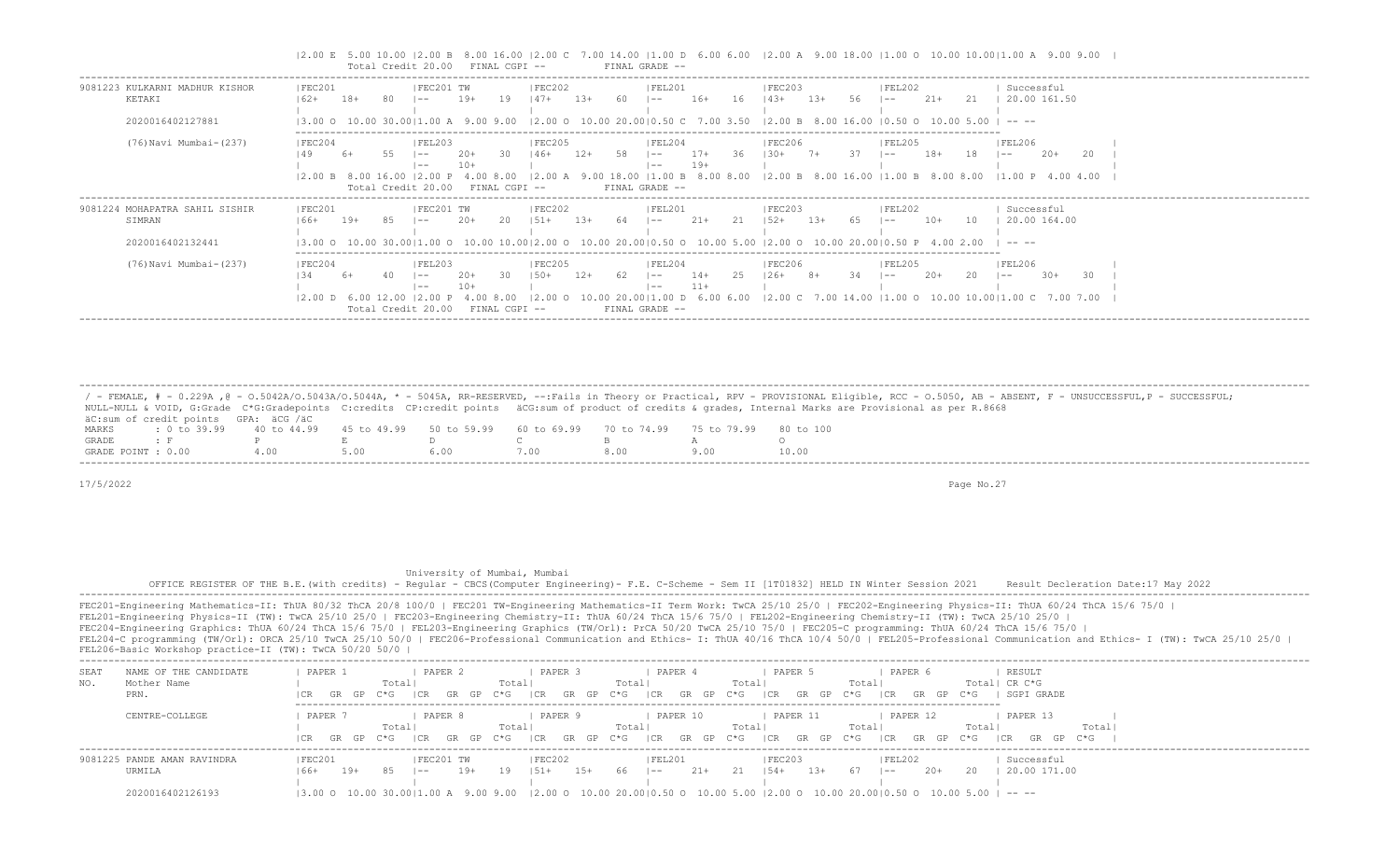| (76) Navi Mumbai-(237)                                          | FEC204<br>IFEL203<br>IFEC205<br> FEL206<br>IFEL204<br>IFEC206<br>IFEL205<br>30<br>$22+$<br>66.<br>$20+$<br>$2.5+$<br>139<br>$153+$<br>$1.3+$<br>34<br>20<br>$20+$<br>25<br>$1 - -$<br>l —— I<br>$- -$<br>$22+$<br>$10+$<br>$\vert - -$<br>$- -$<br>$(2.00 \t 0 \t 10.00 \t 20.00   1.00 \t 0 \t 10.00 \t 10.00   2.00 \t C \t 7.00 \t 14.00   1.00 \t 0 \t 10.00 \t 10.00   1.00 \t 0 \t 6.00 \t 6.00$<br>$ 2,00 \;$ $\sim$ $ 7,00 \;$ $14,00 \;$<br>12.00 P<br>4.00 8.00                                                           |
|-----------------------------------------------------------------|-------------------------------------------------------------------------------------------------------------------------------------------------------------------------------------------------------------------------------------------------------------------------------------------------------------------------------------------------------------------------------------------------------------------------------------------------------------------------------------------------------------------------------------|
|                                                                 | FINAL GRADE --<br>Total Credit 20.00<br>FINAL CGPI --                                                                                                                                                                                                                                                                                                                                                                                                                                                                               |
| 9081226 MUKUND RAJESH PATIL<br>SADHANA.P.                       | IFEC201<br>IFEC202<br>IFEL201<br>IFEC201 TW<br>IFEC203<br><b>IFFI202</b><br>Successful<br>20.00 169.00<br>$2.3+$<br>$21+$<br>$17+$<br>$20+$<br>-20<br>-23<br>21<br>$165+$<br>$146+$<br>-61<br>$1.3+$<br>$- -$<br>$- -$<br>l —— 1                                                                                                                                                                                                                                                                                                    |
| 2020016402131751                                                | $10.00$ 30.0011.00 O $10.00$ 10.0012.00 O $10.00$ 20.0010.50 O $10.00$ 5.00 12.00 O $10.00$ 20.0010.50 O $10.00$ 5.00<br>13.00<br>-----                                                                                                                                                                                                                                                                                                                                                                                             |
| (76) Navi Mumbai- (237)                                         | FEC204<br><b>FEL203</b><br><b>FEC205</b><br><b>FEL204</b><br><b>FEC206</b><br><b>FEL205</b><br> FEL206<br>$20+$<br>$20+$<br>-32<br>$150+$<br>$20+$<br>$30+$<br>-30<br>133<br>$10+$<br>-13+<br>-63<br>20<br>$- -$<br>$- -$<br>l —— I<br>l ——<br>$17+$<br>$- -$<br>$- -$<br>$(2.00 \t 0 \t 10.00 \t 20.00)1.00 \t B \t 8.00 \t 8.00 \t (2.00 \t C \t 7.00 \t 14.00 \t (1.00 \t 0 \t 10.00 \t 10.00)1.00 \t C \t 7.00 \t 7.00$<br>$12.00$ D 6.00 12.00<br>12.00P<br>4.00 8.00<br>FINAL GRADE --<br>Total Credit 20.00<br>FINAL CGPI -- |
| 9081227 BISWAS VIKRAM BASUKI<br><b>RITA</b><br>2020016402076767 | FEC201<br> FEC201 TW<br> FEC202<br>Successful<br> FEL201<br>IFEC203<br> FEL202<br>- 2.0<br>54<br>$17+$<br>17<br>19<br>20.00 173.00<br>89<br>$20+$<br>$142+$<br>$151+$<br>$15+$<br>-66<br>$19+$<br>$17+$<br>12+<br>$- -$<br>l —— I<br>ワンモ<br>$- -$<br>10.00 30.0011.00 O 10.00 10.0012.00 B 8.00 16.00 10.50 C 7.00 3.50 12.00 O 10.00 20.0010.50 A<br>13.00<br>$\cdots$                                                                                                                                                             |
| (76) Navi Mumbai-(385)                                          | FEC204<br>IFEC205<br>IFEL204<br><b>IFEC206</b><br><b>IFEL206</b><br> FEL203<br>IFEL205<br>$12+$<br>$19+$<br>19<br>$41+$<br>140<br>10+<br>  40+<br>$14+$<br>l —— I<br>$- -$<br>$- -$<br>$- -$<br>$14+$<br>$- -$<br>$- -$<br>8.00 16.00   1.00 D 6.00 6.00   2.00 O 10.00 20.00   1.00 A 9.00 9.00   1.00 O 10.00 10.00  <br>$ 2,00 \, C$ 7.00 14.00 $ 2,00 \, C$<br>7.00 14.00<br>FINAL GRADE --<br>Total Credit 20.00<br>FINAL CGPI --                                                                                              |

 ------------------------------------------------------------------------------------------------------------------------------------------------------------------------------------------------------------------- / - FEMALE, # - 0.229A , @ - 0.5042A/O.5043A/O.5044A, \* - 5045A, RR-RESERVED, --:Fails in Theory or Practical, RPV - PROVISIONAL Eligible, RCC - 0.5050, AB - ABSENT, F - UNSUCCESSFUL, P - SUCCESSFUL; NULL-NULL & VOID, G:Grade C\*G:Gradepoints C:credits CP:credit points äCG:sum of product of credits & grades, Internal Marks are Provisional as per R.8668 äC:sum of credit points GPA: äCG /äC MARKS : 0 to 39.99 40 to 44.99 45 to 49.99 50 to 59.99 60 to 69.99 70 to 74.99 75 to 79.99 80 to 100 GRADE : F P E D C B A O GRADE POINT : 0.00

17/5/2022 Page No.28

 University of Mumbai, Mumbai OFFICE REGISTER OF THE B.E.(with credits) - Regular - CBCS(Computer Engineering)- F.E. C-Scheme - Sem II [1T01832] HELD IN Winter Session 2021 Result Decleration Date:17 May 2022 -------------------------------------------------------------------------------------------------------------------------------------------------------------------------------------------------------------------

| SEA' | NAME OF THE CANDIDATE | PAPER         | PAPER 2 | PAPER              | PAPER                       | PAPER<br>PAPER                 | RESULT                         |       |
|------|-----------------------|---------------|---------|--------------------|-----------------------------|--------------------------------|--------------------------------|-------|
| NO.  | Mother Name           |               | Total   | Total <sub>1</sub> | Total                       | Total<br>Total                 | Total  CR C*G                  |       |
|      | PRN.                  | ICR GR GP C*G | CR      | GRGP C*G ICR       | GR GP C*G ICR GR GP C*G ICR | GR GP C*G<br> CR               | SGPI GRADE<br>GR GP C*G        |       |
|      |                       |               |         |                    |                             |                                |                                |       |
|      | CENTRE-COLLEGE        | PAPER         | PAPER   | PAPER 9            | PAPER 10                    | PAPER 12<br>PAPER 11           | PAPER 13                       |       |
|      |                       |               | Total   | Total              | Totall                      | Total<br>Total'                | Total                          | Total |
|      |                       | ICR GR GP C*G | ICR     | GR GP C*G ICR      | GRGP C*G ICRGR              | GP C*G ICR<br>GR GP C*G<br> CR | GR GP C*G<br>GR GP C*G<br>I CR |       |
|      |                       |               |         |                    |                             |                                |                                |       |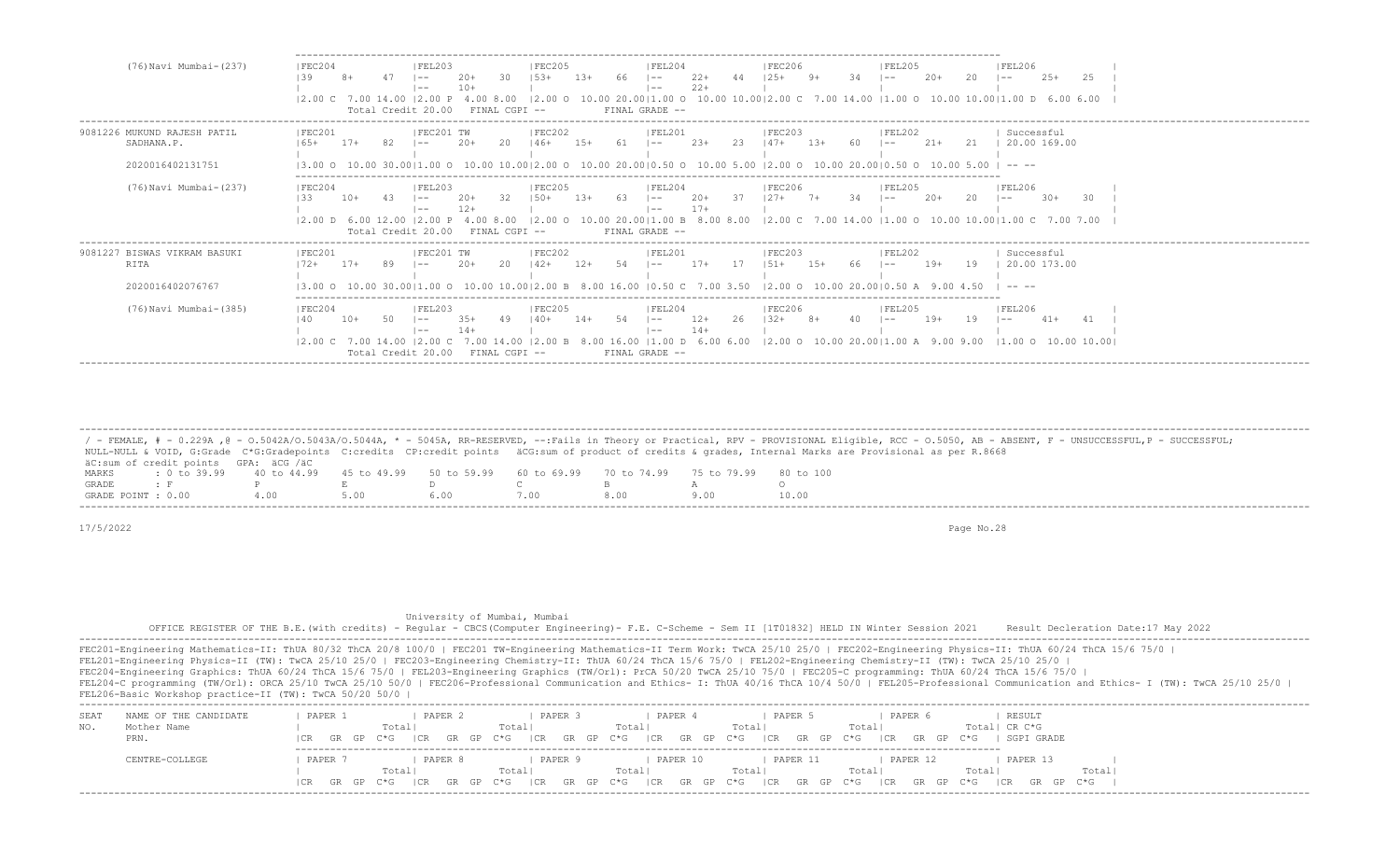| 9081228 CHAVAN AABHUSHAN VIJAY<br>PRITI                   | IFEC201<br>IFEC201 TW<br>IFEC203<br><b>IFEL202</b><br>IFEC202<br>IFEL201<br>Successful<br>$17+$<br>17<br>$17+$<br>17<br>20.00 171.50<br>-53<br>$1.5+$<br>$18+$<br>18<br>$19+$<br>$140+$<br>$13+$<br>$151 +$<br>$169+$<br>$- -$<br>$- -$                                                                                                                                                                                                                                                                                                                                                                                                                                                                                                                                               |
|-----------------------------------------------------------|---------------------------------------------------------------------------------------------------------------------------------------------------------------------------------------------------------------------------------------------------------------------------------------------------------------------------------------------------------------------------------------------------------------------------------------------------------------------------------------------------------------------------------------------------------------------------------------------------------------------------------------------------------------------------------------------------------------------------------------------------------------------------------------|
| 2020016402076407                                          | $12.00 B$ 8.00 16.00 10.50 C 7.00 3.50 12.00 O 10.00 20.0010.50 B 8.00 4.00<br>13.00 0 10.00 30.0011.00 C 7.00 7.00<br>$\cdots$                                                                                                                                                                                                                                                                                                                                                                                                                                                                                                                                                                                                                                                       |
| (76) Navi Mumbai-(385)                                    | FEC204<br> FEL206<br> FEL203<br> FEC205<br> FEL204<br><b>IFEC206</b><br> FEL205<br>36<br>$12.7+$<br>-32<br>$.38+$<br>-53<br>$147+$<br>61<br>$17+$<br>$5+$<br>$16+$<br>42<br>143<br>$11+$<br>.54<br>$14+$<br>16<br>$42+$<br>$1 - -$<br>$1 - -$<br>$1 - -$<br>$\overline{a}$<br>$19+$<br>$1.5+$<br>$1 - -$<br>$\vert - -$<br> 2.00 B 8.00 16.00  2.00 B 8.00 16.00  2.00 O 10.00 20.00 1.00 B 8.00 8.00  2.00 C 7.00 14.00  1.00 C 7.00 7.00  1.00 O 10.00 10.00  <br>Total Credit 20.00<br>FINAL GRADE --<br>FINAL CGPI --                                                                                                                                                                                                                                                             |
| 9081229 DALVI CHINMAY ANANT<br>ANJALI<br>2020016402076396 | FEC201 TW<br> FEC202<br>IFEL201<br>Successful<br> FEC201<br>IFEC203<br>IFEL202<br>20.00 148.50<br>- 16<br>15<br>$11+$<br>73<br>$16+$<br>$136+$<br>$1.3+$<br>49<br>$13+$<br>-13-<br>$144+$<br>$12+$<br>-56<br>$1.5+$<br>$162+$<br>$- -$<br>$- -$<br>13.00 B.8<br>$12.00 \text{ C}$ 7.00 14.00 10.50 D 6.00 3.00<br>12.00 B 8.00 16.00 10.50 C 7.00 3.50<br>$11.00 \, \text{C}$<br>7.00<br>$\frac{1}{2} \frac{1}{2} \frac{1}{2} \frac{1}{2} \frac{1}{2} \frac{1}{2} \frac{1}{2} \frac{1}{2} \frac{1}{2} \frac{1}{2} \frac{1}{2} \frac{1}{2} \frac{1}{2} \frac{1}{2} \frac{1}{2} \frac{1}{2} \frac{1}{2} \frac{1}{2} \frac{1}{2} \frac{1}{2} \frac{1}{2} \frac{1}{2} \frac{1}{2} \frac{1}{2} \frac{1}{2} \frac{1}{2} \frac{1}{2} \frac{1}{2} \frac{1}{2} \frac{1}{2} \frac{1}{2} \frac{$ |
| (76) Navi Mumbai-(385)                                    | <b>FEL206</b><br> FEC204<br>IFEL203<br> FEC205<br>IFEL204<br><b>IFEC206</b><br>IFEL205<br>51<br>35<br>144<br>56<br>19+<br>$120+$<br>2.5<br>$1.5+$<br>1.5<br>51<br>35.<br>$142+$<br>$5+$<br>$42+$<br>42<br>$7+$<br>$1 - -$<br>$14+$<br>$1 - -$<br>$1 - -$<br>$- -$<br>$16+$<br>$16+$<br>$\vert - -$<br>$1 - -$<br>8.00 16.00   1.00 B 8.00 8.00   2.00 D 6.00 12.00   1.00 C 7.00 7.00   1.00 O 10.00 10.00  <br>12.00 C 7.00 14.00 12.00 C 7.00 14.00<br>12.00 B<br>FINAL CGPI --<br>Total Credit 20.00<br>FINAL GRADE --                                                                                                                                                                                                                                                             |
| 9081230 ALTAF KHAN<br>ARZ00<br>2020016402075973           | IFEC201<br>IFEC201 TW<br>IFEC202<br>Successful<br>IFEL201<br>IFEC203<br>IFEL202<br>$17+$<br>20.00 168.50<br>$1.39+$<br>.54<br>$16+$<br>16<br>$148+$<br>$1.5+$<br>63<br>$2.4+$<br>24<br>$19+$<br>-83<br>$1.5+$<br>$164+$<br>$\vert - -$<br>$\vert - -$<br>$1 - -$<br>$12.00 B$ 8.00 16.00 10.50 C 7.00 3.50 12.00 O 10.00 20.0010.50 O 10.00 5.00<br>13.00 0 10.00 30.0011.00 C 7.00 7.00<br>$\cdots$                                                                                                                                                                                                                                                                                                                                                                                  |
| (76) Navi Mumbai-(385)                                    | FEC204<br> FEL203<br>IFEC205<br> FEL204<br><b>IFEC206</b><br> FEL205<br><b>IFEL206</b><br>62<br>$19+$<br>- 36<br>$128+$<br>36<br>4.5<br> 43<br>$30+$<br>$148+$<br>$8+$<br>$16+$<br>16<br>$4.5+$<br>40<br>$14+$<br>$\vert - -$<br>$1 - -$<br>$\sim$ $-$<br>$- -$<br>$17+$<br>$- -$<br>$1 - -$<br>12.00 C 7.00 14.00 12.00 D 6.00 12.00 12.00 O 10.00 20.0011.00 B 8.00 8.00 12.00 B 8.00 16.00 11.00 C 7.00 7.00 11.00 O 10.00 10.001<br>Total Credit 20.00 FINAL CGPI --<br>FINAL GRADE --                                                                                                                                                                                                                                                                                            |

 / - FEMALE, # - 0.229A ,@ - O.5042A/O.5043A/O.5044A, \* - 5045A, RR-RESERVED, --:Fails in Theory or Practical, RPV - PROVISIONAL Eligible, RCC - O.5050, AB - ABSENT, F - UNSUCCESSFUL,P - SUCCESSFUL; NULL-NULL & VOID, G:Grade C\*G:Gradepoints C:credits CP:credit points äCG:sum of product of credits & grades, Internal Marks are Provisional as per R.8668 äC:sum of credit points GPA: äCG /äC MARKS : 0 to 39.99 40 to 44.99 45 to 49.99 50 to 59.99 60 to 69.99 70 to 74.99 75 to 79.99 80 to 100<br>GRADE: F P E D C B A O GRADE : F P E D C B A O GRADE POINT : 0.00 4.00 5.00 6.00 7.00 8.00 9.00 10.00 -------------------------------------------------------------------------------------------------------------------------------------------------------------------------------------------------------------------

-------------------------------------------------------------------------------------------------------------------------------------------------------------------------------------------------------------------

17/5/2022 Page No.29

University of Mumbai, Mumbai

-------------------------------------------------------------------------------------------------------------------------

 OFFICE REGISTER OF THE B.E.(with credits) - Regular - CBCS(Computer Engineering)- F.E. C-Scheme - Sem II [1T01832] HELD IN Winter Session 2021 Result Decleration Date:17 May 2022 -------------------------------------------------------------------------------------------------------------------------------------------------------------------------------------------------------------------

|      | FEC201-Engineering Mathematics-II: ThUA 80/32 ThCA 20/8 100/0   FEC201 TW-Engineering Mathematics-II Term Work: TwCA 25/10 25/0   FEC202-Engineering Physics-II: ThUA 60/24 ThCA 15/6 75/0  <br>FEL201-Engineering Physics-II (TW): TwCA 25/10 25/0   FEC203-Engineering Chemistry-II: ThUA 60/24 ThCA 15/6 75/0   FEL202-Engineering Chemistry-II (TW): TwCA 25/10 25/0  <br>FEC204-Engineering Graphics: ThUA 60/24 ThCA 15/6 75/0   FEL203-Engineering Graphics (TW/Orl): PrCA 50/20 TwCA 25/10 75/0   FEC205-C programming: ThUA 60/24 ThCA 15/6 75/0  <br>FEL204-C programming (TW/Orl): ORCA 25/10 TwCA 25/10 50/0   FEC206-Professional Communication and Ethics- I: ThUA 40/16 ThCA 10/4 50/0   FEL205-Professional Communication and Ethics- I (TW): TwCA 25/10 25/0  <br>FEL206-Basic Workshop practice-II (TW): TwCA 50/20 50/0 |         |                     |       |                |                  |       |       |                 |         |                |     |                    |                                       |  |  |  |  |
|------|--------------------------------------------------------------------------------------------------------------------------------------------------------------------------------------------------------------------------------------------------------------------------------------------------------------------------------------------------------------------------------------------------------------------------------------------------------------------------------------------------------------------------------------------------------------------------------------------------------------------------------------------------------------------------------------------------------------------------------------------------------------------------------------------------------------------------------------------|---------|---------------------|-------|----------------|------------------|-------|-------|-----------------|---------|----------------|-----|--------------------|---------------------------------------|--|--|--|--|
| SEA' | NAME OF THE CANDIDATE<br>Mother Name<br>PRN.                                                                                                                                                                                                                                                                                                                                                                                                                                                                                                                                                                                                                                                                                                                                                                                               | PAPER 1 | Total <br>GR GP C*G | PAPER | Totalı<br>I CR | PAPER 3<br>GR GP | Total | PAPER | Total<br>GP C*G | PAPER 5 | Total<br>$C*G$ | ICR | PAPER<br>GR GP C*G | RESULT<br>Total! CR C*G<br>SGPI GRADE |  |  |  |  |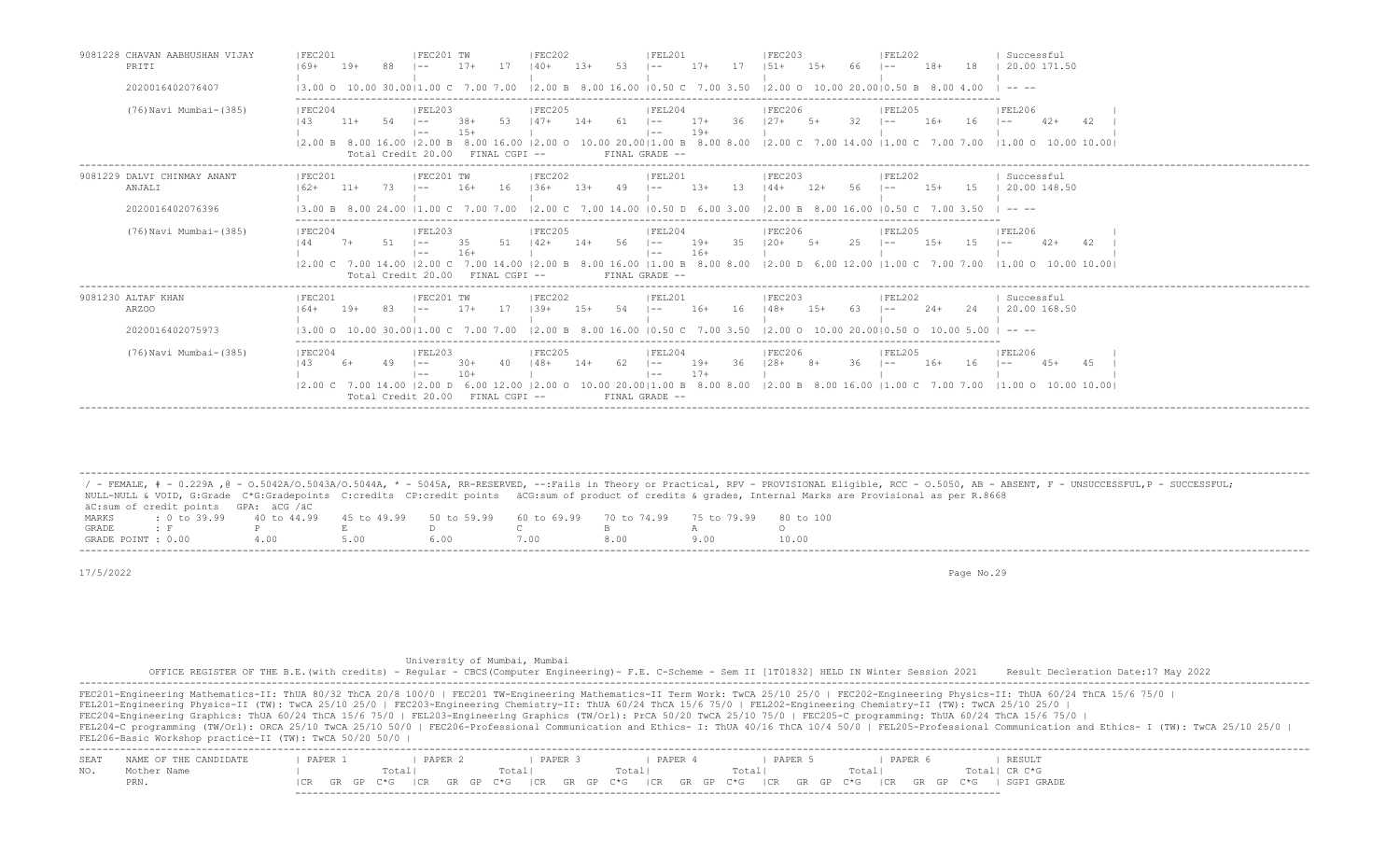| CENTRE-COLLEGE                                                  | PAPER 7<br>I PAPER 8<br>I PAPER 9<br><b>I PAPER 10</b><br><b>I PAPER 11</b><br>PAPER 12<br>I PAPER 13<br>Totall<br>Totall<br>Total <br>Totall<br>Totall<br>Totall<br>Total<br>GR GP C*G<br>$GR$ $GP$ $C*G$<br>ICR GR GP C*G ICR GR GP C*G ICR GR GP C*G<br>ICR<br>ICR GR GP C*G<br> CR<br>GR GP<br>$C*G$                                                                                                                                                                                                                                                                                                                                                 |
|-----------------------------------------------------------------|----------------------------------------------------------------------------------------------------------------------------------------------------------------------------------------------------------------------------------------------------------------------------------------------------------------------------------------------------------------------------------------------------------------------------------------------------------------------------------------------------------------------------------------------------------------------------------------------------------------------------------------------------------|
| 9081231 PAWSHE PRAJWAL BHARGAV<br>RAJASHREE<br>2020016402075741 | IFEC201 TW<br>IFEL201<br>IFEC201<br>IFEC202<br>IFEC203<br>IFEL202<br>Successful<br>1.5<br>$19+$<br>19<br>$147+$<br>$21+$<br>21   20.00 172.50<br>$165+$<br>$1.5+$<br>$144+$<br>58<br>$14+$<br>$61 \t - -$<br>$18+$<br>-83<br>$14+$<br>$\vert - - \vert$<br>$1 - -$<br>12.00 A 9.00 18.00 10.50 A 9.00 4.50<br>$12.00$ O $10.00$ $20.0010.50$ O $10.00$ 5.00 I<br>13.00 Q 10.00 30.0011.00 C 7.00 7.00                                                                                                                                                                                                                                                    |
| (76) Navi Mumbai-(385)                                          | FEL206<br> FEC204<br> FEL203<br> FEC205<br> FEL204<br><b>FEC206</b><br> FEL205<br>$13+$<br>28<br>126<br>35<br>$38+$<br>54   48+<br>62<br>$132+$<br>$9+$<br>$14+$<br>$\sim$ $\sim$ $\sim$<br>$8+$<br>$40 - 1$<br>$14+$<br>14<br>$42+$<br>$\vert - -$<br>$\vert - - \vert$<br>-42<br>$15+$<br>$16+$<br>$\vert - - \vert$<br>$1 - -$<br>$(2.00 \t{E} \t{5.00} \t{10.00} \t{2.00} \t{B} \t{8.00} \t{16.00} \t{2.00} \t{0} \t{10.00} \t{2.000} \t{1.00} \t{D} \t{6.00} \t{6.00} \t{12.00} \t{0} \t{10.00} \t{20.00} \t{11.00} \t{D} \t{6.00} \t{6.00} \t{11.00} \t{0} \t{10.00} \t{10.00} \t{10.00}$<br>Total Credit 20.00<br>FINAL CGPI --<br>FINAL GRADE -- |
| 9081232 TRIPATHI AMRIT AJAYKUMAF<br>SUDHA<br>2020016402081993   | IFEC201 TW<br>IFEC202<br>IFEL201<br>IFEC201<br>Successful<br>IFEC203<br>IFEL202<br>1.5<br>$147+$<br>$19+$<br>19<br>20<br>  20.00 186.50<br>$164+$<br>83<br>$1.5+$<br>$61 - -$<br>$150+$<br>$14+$<br>$20+$<br>$19+$<br>$14+$<br>64<br>$1 - -$<br>$1 - -$<br>$12.00$ O $10.00$ $20.0010.50$ A $9.00$ $4.50$<br>$12.00$ Q $10.00$ $20.0010.50$ Q $10.00$ 5.00 I<br>13.00 0 10.00 30.0011.00 C 7.00 7.00<br>$\cdots$                                                                                                                                                                                                                                         |
| (76) Navi Mumbai-(385)                                          | FEC204<br> FEC205<br>IFEL205<br>IFEL206<br>IFEL203<br>IFEL204<br><b>IFEC206</b><br>37<br>$1.50+$<br>$17 +$<br>20<br>139<br>-53<br>54<br>$1.5+$<br>65<br>$1.32+$<br>4 Q<br>43<br>$14+$<br>$\vert - -$<br>$-36+$<br>$\vert - -$<br>$8+$<br>$20+$<br>$4.3+$<br>$1 - -$<br>$1 - -$<br>$18+$<br>$20+$<br>$\vert$ $-$<br>$\vert$ $-$<br> 2.00 B 8.00 16.00  2.00 B 8.00 16.00  2.00 O 10.00 20.00 1.00 B 8.00 8.00  2.00 O 10.00 20.00 1.00 O 10.00 10.00 1.00 O 10.00 10.00 <br>Total Credit 20.00 FINAL CGPI --<br>FINAL GRADE --                                                                                                                            |
| 9081233 GRACIOUS<br>JULIAN<br>2020016402137473                  | FEC201 TW<br> FEC202<br> FEL201<br>IFEC201<br> FEC203<br> FEL202<br>Successful<br>14<br>50<br>20<br>14<br>20.00 160.00<br>86<br>$144+$<br>$20+$<br>$12+$<br>58<br>$14+$<br>170+<br>$16+$<br>$14+$<br>$6+$<br>$146+$<br>$1 - -$<br>$\sim$<br>$12.00 \, \text{C}$<br>7.00 14.00 10.50 0 10.00 5.00<br>$12.00$ A $9.00$ 18.00<br>13.00 O<br>30.0011.00. D. 6.00. 6.00.<br>10.50 D                                                                                                                                                                                                                                                                           |
| (76) Navi Mumbai-(426)                                          | FEC204<br> FEC205<br> FEL204<br>IFEL203<br> FEC206<br> FEL205<br> FEL206<br>34<br>$125+$<br>34<br>17<br>54<br>$148+$<br>$15+$<br>63<br>$15+$<br>$17+$<br>$140+$<br>43<br>$1 - -$<br>$9+$<br>$29+$<br>29<br>$3!+$<br>$1 - -$<br>40+<br>$1 - -$<br>$1 - -$<br>$14+$<br>19<br>$\vert - - \vert$<br>$1 - -$<br>10.00 20.00   1.00 C 7.00 7.00   2.00 C 7.00 14.00   1.00 C 7.00 7.00   1.00 D 6.00 6.00<br>$12.00 \text{ C}$ 7.00 14.00 12.00 B 8.00 16.00 12.00 O<br>Total Credit 20.00<br>FINAL CGPI --<br>FINAL GRADE --                                                                                                                                  |

 ------------------------------------------------------------------------------------------------------------------------------------------------------------------------------------------------------------------- / - FEMALE, # - 0.229A , @ - 0.5042A/O.5043A/O.5044A, \* - 5045A, RR-RESERVED, --:Fails in Theory or Practical, RPV - PROVISIONAL Eligible, RCC - 0.5050, AB - ABSENT, F - UNSUCCESSFUL,P - SUCCESSFUL; NULL-NULL & VOID, G:Grade C\*G:Gradepoints C:credits CP:credit points äCG:sum of product of credits & grades, Internal Marks are Provisional as per R.8668 äC:sum of credit points GPA: äCG /äC MARKS : 0 to 39.99 40 to 44.99 45 to 49.99 50 to 59.99 60 to 69.99 70 to 74.99 75 to 79.99 80 to 100<br>GRADE: F P E D C B A O GRADE : F P E D C B A O GRADE POINT : 0.00 4.00 5.00 6.00 7.00 8.00 9.00 10.00

17/5/2022 Page No.30

University of Mumbai, Mumbai

 OFFICE REGISTER OF THE B.E.(with credits) - Regular - CBCS(Computer Engineering)- F.E. C-Scheme - Sem II [1T01832] HELD IN Winter Session 2021 Result Decleration Date:17 May 2022 -------------------------------------------------------------------------------------------------------------------------------------------------------------------------------------------------------------------